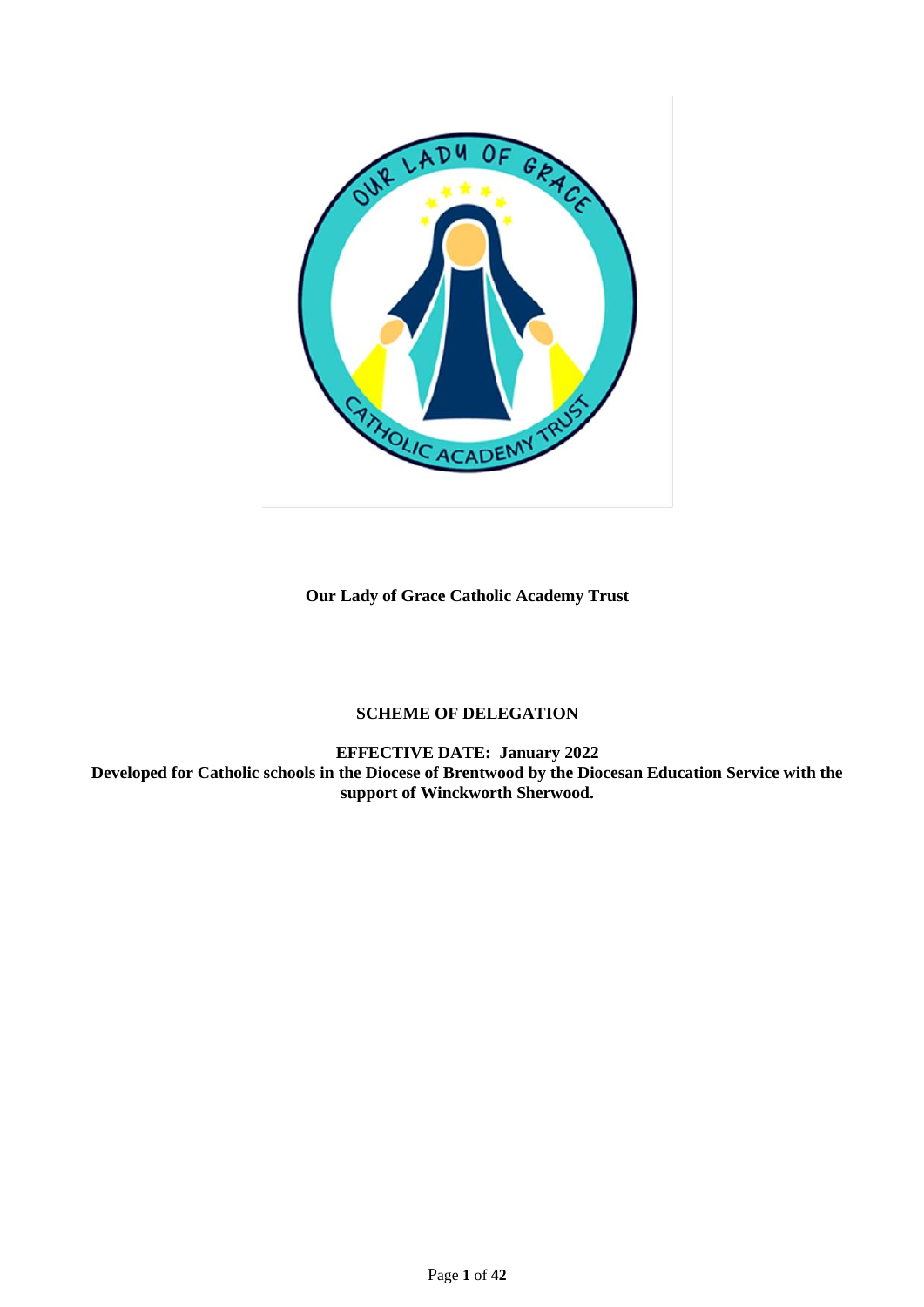# **CONTENTS**

# **1. INTRODUCTION AND EXECUTIVE SUMMARY**

- 1.1 Introduction
- 1.2 Executive Summary

## **2. VISION AND VALUES**

## **3. ACCOUNTABILITY: GOVERNANCE AND MANAGEMENT STRUCTURES**

- 3.1 Overall Structure
- 3.2 Role of the Members and the Diocesan Education Service
- 3.3 Role of the Trustees and the Trust Board
- 3.4 Role of the Accounting Officer and any Central Team
- 3.5 Role of the Full Leadership Group
- 3.6 Role of the Governors and the Local Governing Body

# **4. DELEGATED AUTHORITY AND RESPONSIBILITIES OF THE LOCAL GOVERNING COMMITTEE**

- 4.1 General Provisions
- 4.2 Finance and Audit
- 4.3 Curriculum and Standards
- 4.4 Personnel
- 4.5 Admissions and Exclusions
- 4.6 Premises
- 4.7 Community Activities and Engagement

## **5. SUPERVISION AND INTERVENTION**

- 5.1 Supervision and Reporting
- 5.2 Intervention and Removal of Delegated Responsibility

## **6. FUNCTIONING OF THE LOCAL GOVERNING COMMITTEE**

- 6.1 Constitution of the Local Governing Body
- 6.2 Term of office
- 6.3 Resignation and Removal of Governors
- 6.4 Disqualification of Governors
- 6.5 Appointment of Chair and Vice Chair
- 6.6 Committees and Further Delegation
- 6.7 Meetings
- 6.8 Quorum for Meetings
- 6.9 Notices

## **ADDITONAL POLICIES AND PROCEDURES AVAILABLE ON TRUST WEBSITE**

## **1. DIOCESAN MEMORANDUM OF UNDERSTANDING**

- **2. FINANCIAL REGULATIONS MANUAL**
- **3. RISK MANAGEMENT POLICY AND FORM OF RISK REPORTS**
- **4. TERMS OF REFERENCE FOR THE FINANCE AND AUDIT AND RISK COMMITTEE**
- **5. CONFLICT OF INTEREST POLICY**
- **4. TRUSTEE CODE OF CONDUCT**

#### **APPENDICES**

- **1. LEADERSHIP AND GOVERNANCE DECISION PLANNER**
- **2. TERMS OF REFERENCE FOR THE LEADERSHIP GROUP**
- **3. TERMS OF REFERENCE FOR AN INTERVENTION BOARD**
- **4. ADDITIONAL EXPECTATIONS OF THE CHAIR AND VICE CHAIR**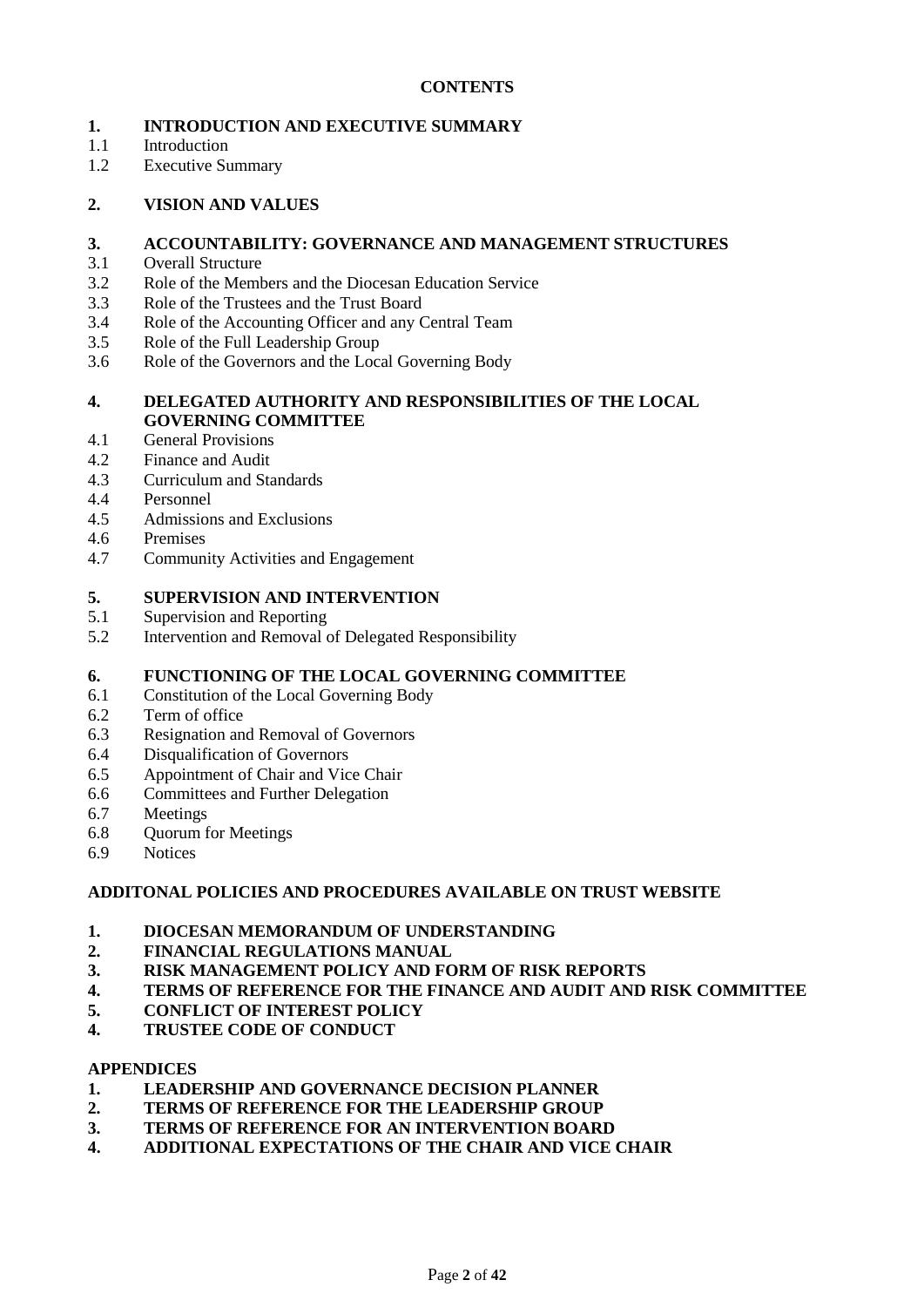## 1. INTRODUCTION AND EXECUTIVE SUMMARY

## 1.1 Introduction

- 1.1.1 Our Lady of Grace Catholic Academy Trust (referred to herein as the **"Trust")** was established on 1st April 2015 as a multi academy trust and, in consequence of it entering into both a Master Funding Agreement and a number of Supplemental Funding Agreements (the **"Funding Agreements"**), operates and maintains a group of Catholic schools in the Diocese of Brentwood (the **"Academies"**). The Academies shall at all times remain Catholic schools, conducted in conformity with any trust deed governing the use of land used by the Trust and in conformity with canon law and with the teachings of the Catholic Church. Both the Trust and the Academies must comply with any advice or directive issued by or on behalf of the Diocesan Bishop.
- 1.1.2 The Trust is both a company limited by guarantee, registered at Companies House (Company Number 9435396 and, by virtue of its charitable object "to.... advance the Catholic religion in the Diocese by such means as the Bishop may think fit and proper by establishing Catholic schools ....and with the approval of the Bishop other Academies" (i.e. schools which are not Catholic schools) is a charity. The Trust is not a registered charity but an "exempt" charity, regulated by the Secretary of State for Education, who acts as the headteacher regulator.
- 1.1.3 The Trust's constitution is set out in its Articles of Association and this Scheme of Delegation has been put in place in accordance with the provisions of the Articles and should be read in the light of them. This includes the Diocesan Memorandum of Understanding, referenced on the Trust website, which must be observed and complied with.
- 1.1.4 The purpose of this Scheme of Delegation is to provide clarity as to the role and responsibilities of those who contribute to the governance of the Academies and the Trust itself. All those with governance and management responsibilities must be familiar with this Scheme of Delegation so that appropriate steps can be taken to ensure there is sufficient and proper challenge of those with leadership responsibilities, to ensure that senior leaders are held to account for the performance of the Academies and that there is financial stability within the Trust.
- 1.1.5 This Scheme of Delegation will apply to each of the Academies.
- 1.1.6 The Effective Date of this Scheme of Delegation is January 2022 and it will be reviewed every year.
- 1.2 Executive Summary
- 1.2.1 This Scheme of Delegation identifies those with governance and leadership responsibilities and seeks to articulate the principles of governance within the Trust and how decisions are made and overseen.
- 1.2.2 The Members of the Trust are the Bishop of Brentwood, the Brentwood Roman Catholic Diocesan Trust (often referred to as "the corporate trustee") and the Episcopal Vicar for Schools and Colleges. Where the Trust operates a religious order school or schools, a representative of the relevant religious order will be invited by the Bishop to be a Member. The Members oversee and hold the Trust Board to account and will ensure that the values of the Trust are upheld including the schools' religious character and distinctiveness.
- 1.2.3 The "**Trust Board**" is made up of Foundation Trustees appointed by the Bishop. Its key responsibilities are to develop the vision and values of the Trust, provide strategic leadership, hold leadership to account and to ensure the financial viability of the Trust and each of its schools. The Trust Board is the accountable committee, answerable in part to the Secretary of State for Education as well as the Bishop.
- 1.2.4 The Trust Board delegates some governance decision-making and the day-to-day oversight of school leadership to the "**Local Governing Body**" of each school within the Trust, as further set out in clause 3.1.5**.**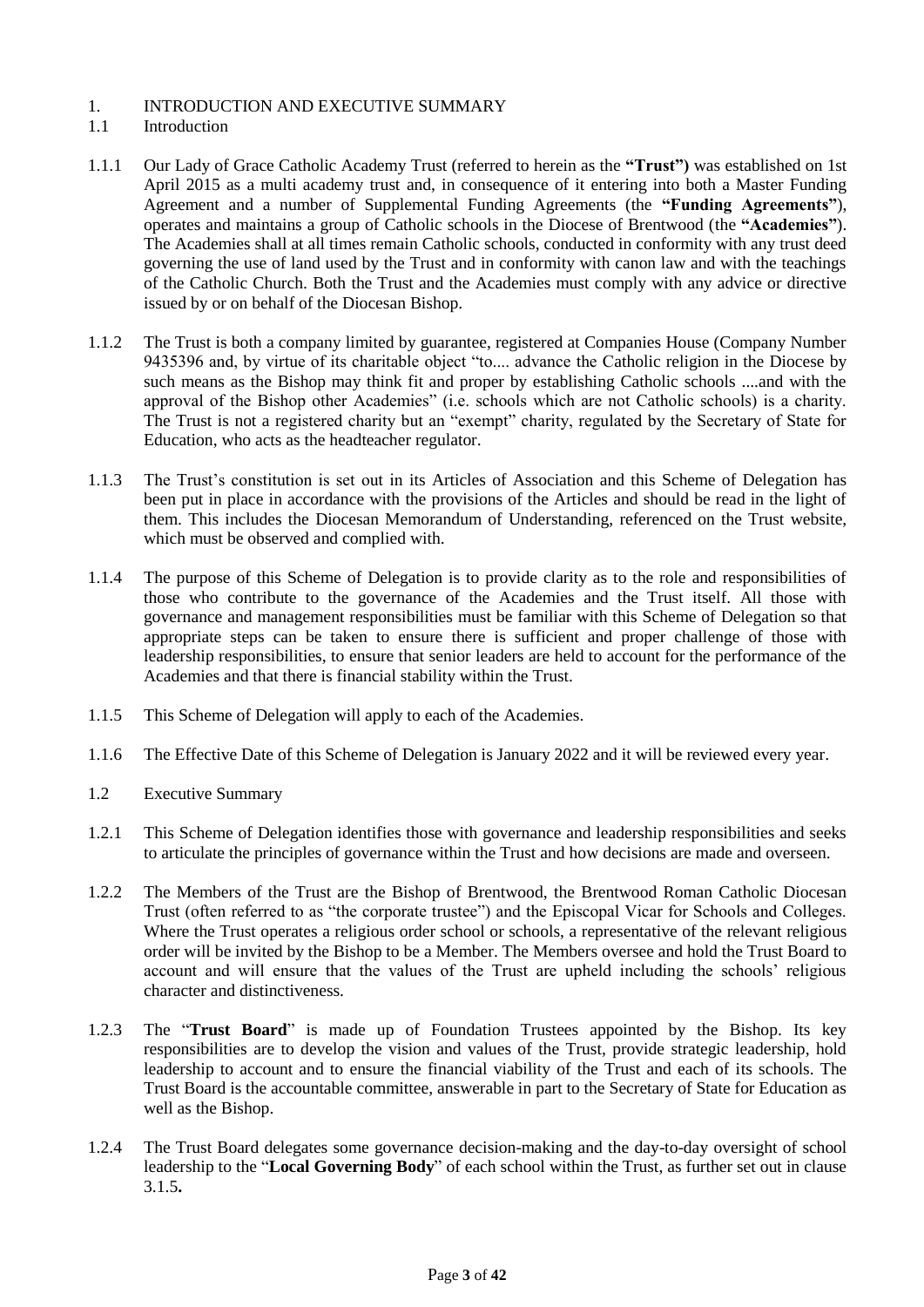- 1.2.5 To ensure effective collaboration and the dissemination of good practice, Headteachers meet as a Heads' Group and some strategic decision-making responsibility is vested in this group, as further set out in clause 3.5. It is intended that this group meets at least half termly. For the purposes of this document, a Headteacher shall include an executive headteacher, headteacher or head of school who is responsible for the internal organisation, management and control of an Academy (or Academies where schools are federated or an executive arrangement is in place), as the case may be.
- 1.2.6 Additionally, Headteachers, Chairs of each Local Governing Body, and Trustees will attend two meetings a year to provide an opportunity to consider the impact of the Trust as a whole and how it is meeting the needs of its communities with the view to supporting the Trust Board in making strategic decisions about the future priorities for the Trust and its schools. This group will be known as the "**Full Leadership Group**" and its role and responsibilities are further set out in clause 3.1.6.
- 1.2.7 To aid swift decision-making a summary of key decision-making responsibilities is set out in Appendix 3 entitled **Leadership and Governance Decision Planner**.

## **2. VISION AND VALUES**

## **Mission Statement**

#### *Together in Christ*

Schools within Our Lady of Grace Catholic Academy Trust are: "places where mercy is freely given; where everyone is welcome, loved, forgiven and encouraged to live the good life of the Gospel". Evangelii Gaudium – Pope Francis

#### **2.1 Objectives**

- i. To develop the whole child ensuring Gospel Values drive their aspiration to serve their communities throughout their lives
- ii. To ensure the long-term sustainability and continuity of Catholic education in the local community
- iii. To provide excellent high-quality education and experiences for all those who desire a Catholic education, within the context of our changing society
- iv. To foster a sense of collaborative learning and sharing for all across Trust schools, valuing the contributions of staff, governors and parents

## **2.2 Principles**

The Academies, and those responsible for the governance and management of the Trust and the Academies, have committed to working in partnership, supporting one another. The drafting and adoption of this Scheme of Delegation has been guided by the following principles:

## **2.2.1 Catholic Ecclesiology**

The Trust is part of a family of Catholic schools that exist to further the Church's saving mission by educating its young people in accordance with the teachings of the One Teacher, Jesus Christ. In carrying out any functions on behalf of the Trust all Members, Trustees and those in any way involved in the business of the Trust and the Academies recognise the Bishop of Brentwood as the Chief Teacher and the focus of unity in the Diocese and will carry out those functions and responsibilities in full communion with him and in accord with the mind of the Catholic Church. Accordingly, the functions of the Trust and the Academies will be conducted in accordance with the following principles and observing the commitments set out in the Diocesan Memorandum of Understanding.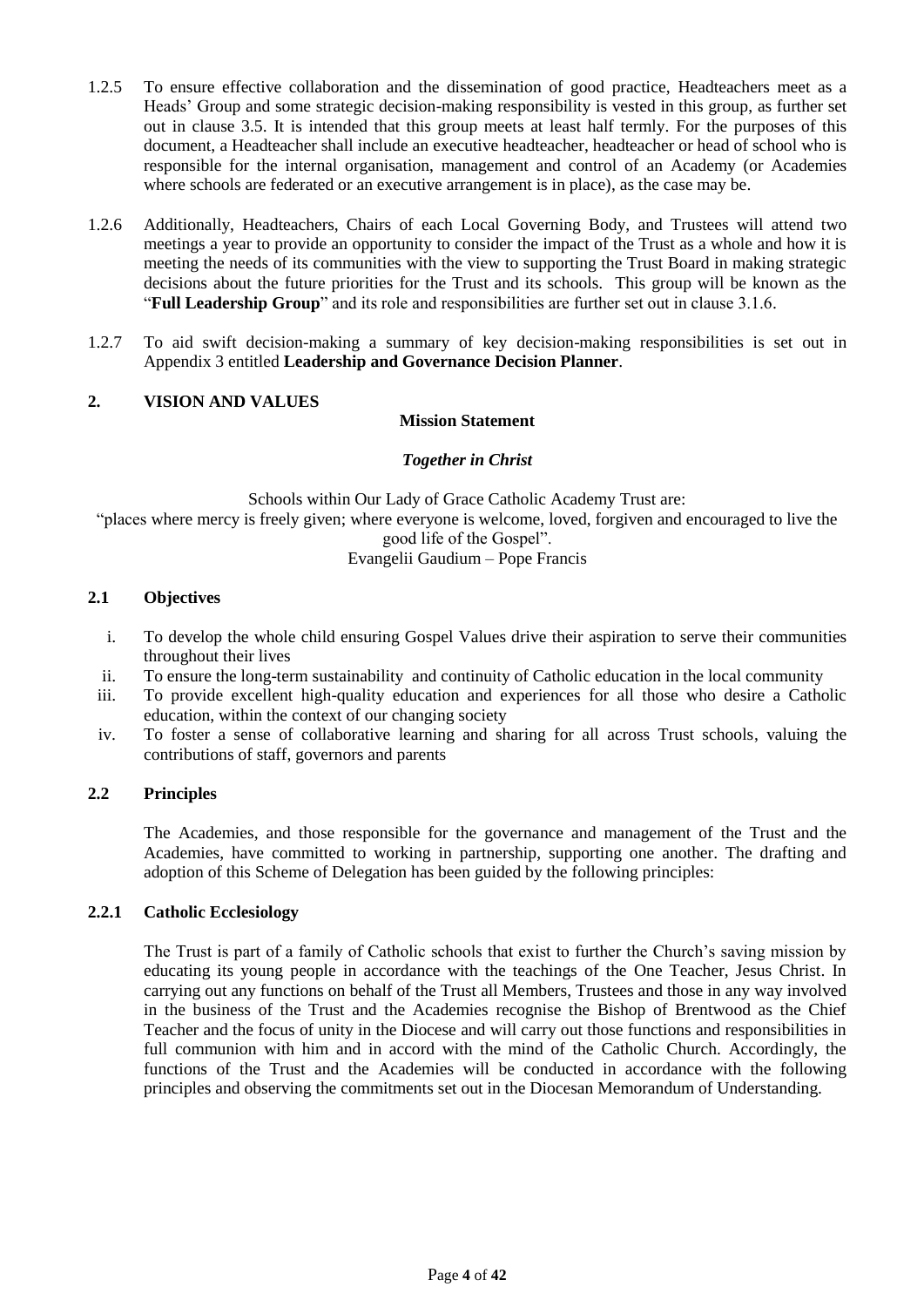# **2.2.2 Equal Partners**

The Academies are equal partners within the Trust and at all times the partners will strive for consensus in decision-making, recognising that each Academy has both strengths and weaknesses. The Academies will seek to preserve and protect each other's distinctiveness and will be respectful of each Academy's respective ethos and mission. The Academies will work collaboratively with each other, sharing resources, knowledge and best practice, to fulfil the Trust's mission, vision and values.

## **2.2.3 Transparency**

All those involved in the running and oversight of the Trust and the Academies will be open and honest in their dealings with each other, at all times acting in good faith and recognising the value of independence and separation in relation to decision-making.

## **2.2.4 Subsidiarity**

Decisions are to be taken at the level nearest to those affected by those decisions which is compatible with the principles of solidarity and support for the common good, avoiding unnecessary bureaucracy and aiming in so far as possible to make changes to established practices only where it can be demonstrated there is a reasonable need. Where governance responsibility is delegated, appropriate decision-making authority will be given to such delegates. The parameters of such authority will be clear and those to whom responsibility is given will be required to report to those who retain overall responsibility.

## **2.2.5 Solidarity**

All those with responsibility for the Trust and the Academies share a particular commitment to the mutual support of all Academies for whom the Trust is responsible, especially those that are in need of assistance at any particular time. Accordingly, this Scheme of Delegation recognises the obligation to contribute to the common good of all Academies from out of the resources entrusted to them. The Trustees will ensure that common action and collaboration is conducted at the correct level and that the balance between subsidiarity and solidarity serves the common good in the most appropriate way.

## **2.2.6 The Common Good**

All recognise their responsibility towards the common good, not just of the Academies for whom the Trust is responsible and the wider Diocesan family of schools, but of all of the families and communities in the areas served by the Trust. In light of the principle of common good, those with particular responsibility for an Academy acknowledge the desire and obligation on the Trustees to put in place measures to ensure that any Academy for whom the Trust is responsible is supported when the need arises.

## **3. ACCOUNTABILITY: GOVERNANCE AND MANAGEMENT STRUCTURES**

## **3.1 Overall Structure**

- 3.1.1 The nature of the Trust as a company running multiple academies means there are many governance and management layers.
- 3.1.2 The **"Members"** of the Trust are equivalent to shareholders of a trading company but as the Trust is charitable with no power to trade or distribute profit to shareholders, the Members are best viewed as guardians of the constitution and the Trust's vision and values, ensuring the charitable object is fulfilled. Each Member's liability is limited to £10 and, in view of the limited liability and therefore scope for accountability, they have limited governance and no day-to-day management responsibilities.
- 3.1.3 The corporate management and "trustee" responsibility for the Trust is vested in the **"Trustees",** who will be the company directors registered with Companies House. The Trustees are personally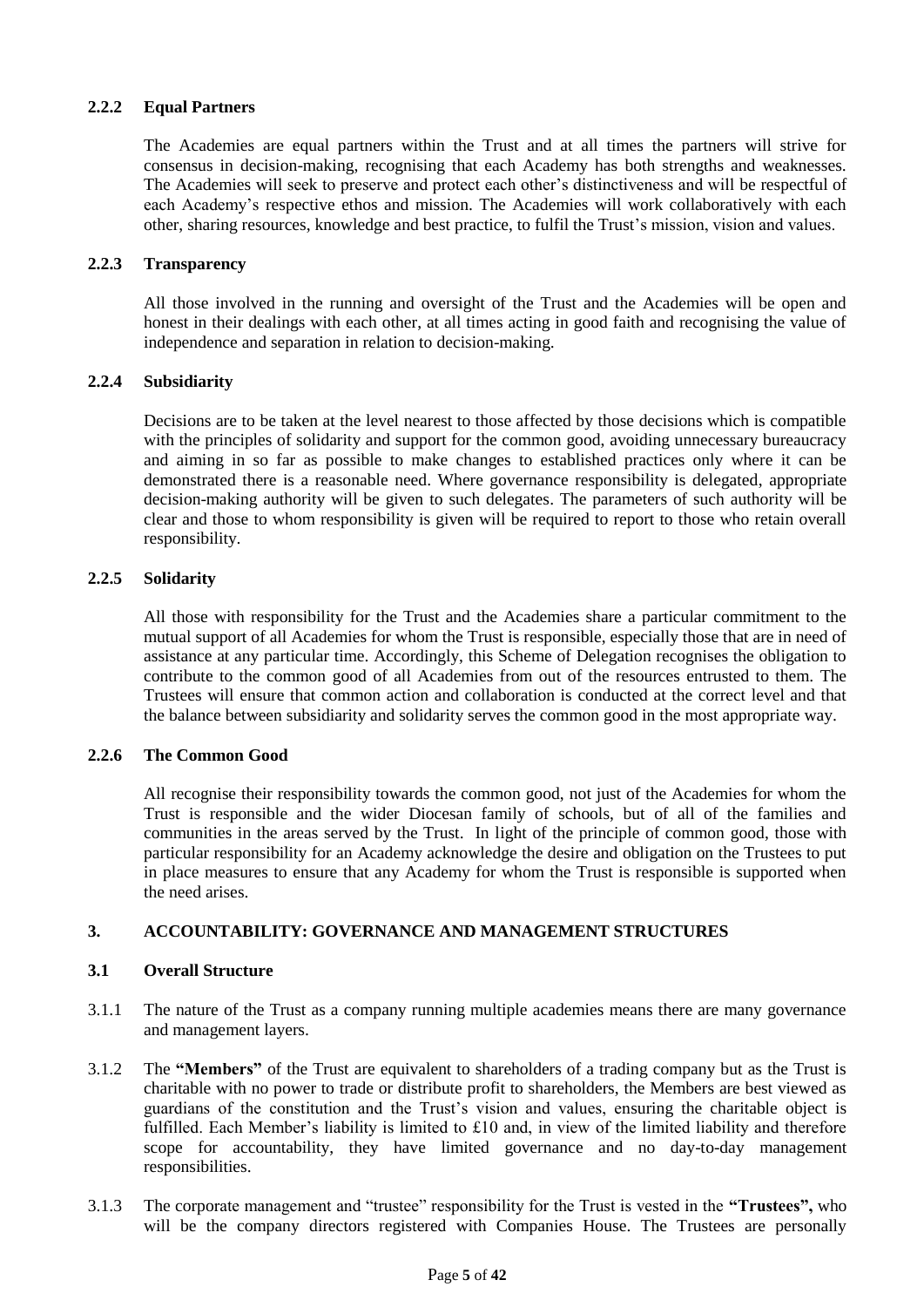responsible for the actions of the Trust and the Academies and are accountable to the Members, the Secretary of State for Education and the wider community for the quality of the education received by all pupils of the Academies and the expenditure of public money. The Trustees are required as Trustees and pursuant to the Funding Agreements to have systems in place through which they can assure themselves of the quality, safety and good practice of the affairs of the Trust. The Trustees meet as a board of Trustees, generally known as the "Trust Board". All Trustees have the same responsibility to act in the best interests of the Trust and the Academies, irrespective of their role on the Board i.e. whether appointed in an executive capacity or appointed as a representative of the Academies.

- 3.1.4 The Trustees oversee the management and administration of the Trust (including the Academies run by the Trust) and delegate authority and responsibility to others, including executive officers and individuals who are locally based who can undertake the day-to-day management and governance of the Academies. The Trust Board will continue to have the necessary strategic and legal oversight of the Trust and will monitor all activities; determining the strategic direction of the Trust, assessing the performance of the Academies and establishing and reviewing the policies and practices governing the life of the Academies, at all times being supported and working with both the Full Leadership Group and the Local Governing Body of each Academy as appropriate.
- 3.1.5 Article 101 of the Articles of Association provides for the appointment by the Trustees of committees or working groups to whom the Trust Board may delegate certain functions and responsibilities. The Trust Board has established Local Governing Bodies for each of the Academies and their power is derived from the Trust Board. Like the Trustees on the Trust Board, the individuals (the "**Governors**") serving on a Local Governing Body are also responsible for fulfilling a largely strategic, governance role in the conduct of the Academies in conjunction with the Headteacher. The Trust Board will also delegate management responsibility directly to the Headteachers, who will report primarily to their Local Governing Body but subject to the oversight exercised by the Trust Board.
- 3.1.6 The Trust Board has also set up a committee, the "**Full Leadership Group**" of representatives of the Academies to provide a focus for the setting of policy and to develop the strategic vision of the Trust. The Full Leadership Group will both support and advise the Trust Board and will facilitate communication between the Trust Board and the Local Governing Bodies, as well as provide an opportunity for the Academies to explore and develop areas of collaboration and shared working. All Trustees, Headteachers and Chairs of Local Governing Bodies will be invited to participate in the Full Leadership Group. This group will also act as a strategic advisor to ensure the long-term success of the Academies and that continuous improvement is made within all Academies. The Full Leadership Group (i.e., including Chairs of the Local Governing Bodies) will meet twice a year with dates to be determined. It is expected that the focus for the Full Leadership Group meetings will be as follows:

| <b>Focus for meeting 1</b>                  | <b>Focus for meeting 2</b>           |
|---------------------------------------------|--------------------------------------|
| Collaboration                               | Strategy                             |
| Governor Skills Training and<br>Development | Vision                               |
|                                             | <b>Protecting Catholic Education</b> |
| Cross MAT Governance                        |                                      |
| Support                                     | Review of Year/ Planning             |
|                                             | Forward                              |
| Admissions/Need                             |                                      |
|                                             |                                      |
| Curriculum Priorities/Work                  |                                      |
| Planning                                    |                                      |

The Trust Board recognises the important role played by the Full Leadership Group and commits to keeping the Full Leadership Group informed and to have regard to any advice or guidance provided by it on any matter affecting the Trust or the Academies.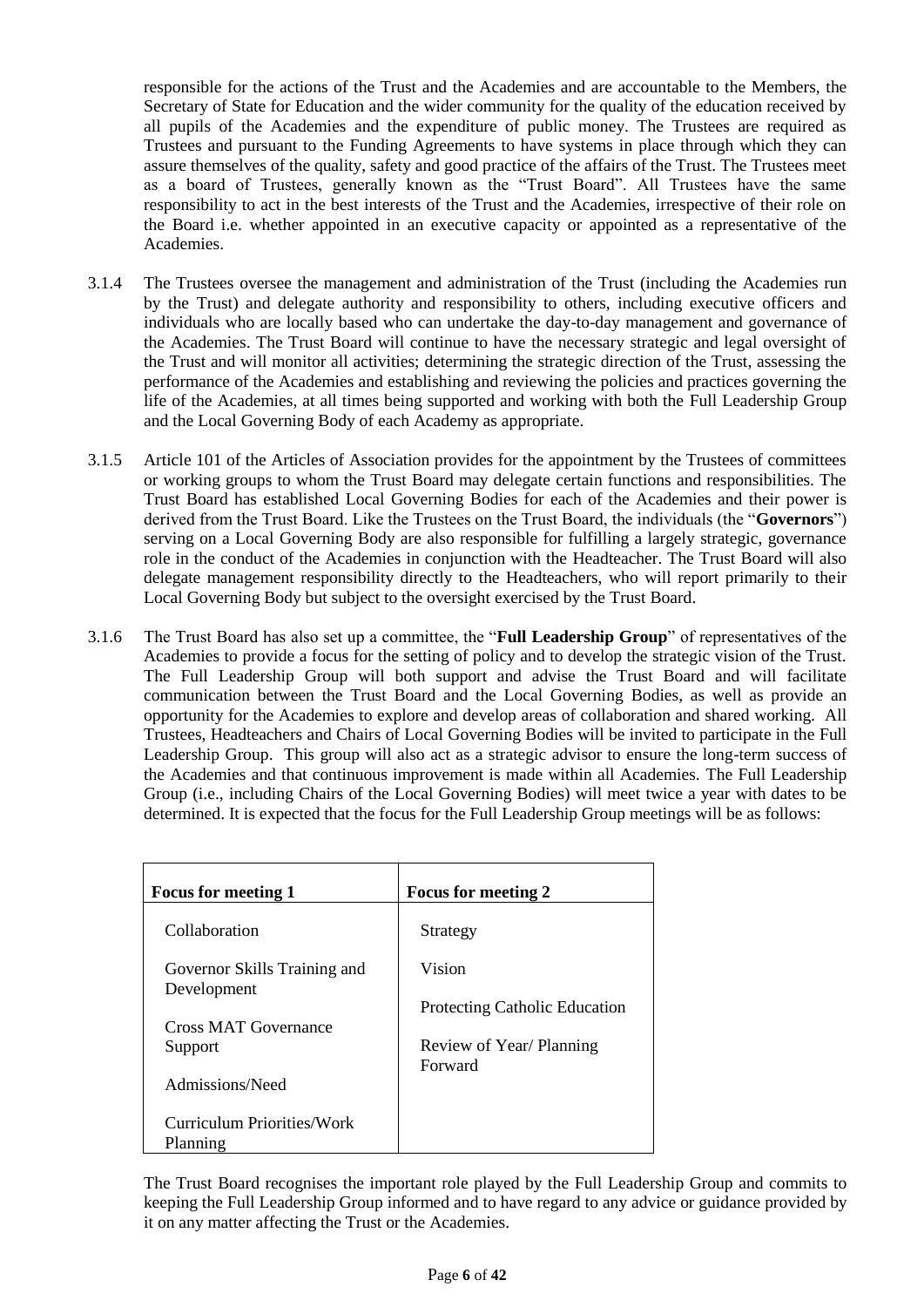3.1.7 Terms of Reference for the operation of the Full Leadership Group are attached to this Scheme of Delegation as Appendix 2.

## **3.2 Role of the Members and the Diocesan Education Service**

- 3.2.1 The Members are the guardians of the constitution, determining the governance structure of the Trust and providing oversight and challenge of the Trustees to ensure the charitable object of the Trust is being fulfilled.
- 3.2.2 The Members' key responsibilities are:
	- 3.2.2.1 to secure Catholic education and ensure the Trust remains true to its vision and values;
	- 3.2.2.2 to ensure the Objects of the Trust are met;
	- 3.2.2.3 to determine the Trust's constitution i.e., the Articles and approve of the governance structure; and
	- 3.2.2.4 to support the Bishop in appointing and removing Trustees.
- 3.2.3 The Bishop, through the Diocesan Education Service, will also exercise oversight and supervision as diocesan authority and the Diocesan Memorandum of Understanding seeks to articulate this. Each of the Members, Trustees and Governors are required to observe any directions issued by the Bishop and to follow any advice and guidance issued by the Diocesan Education Service on behalf of the Bishop.

## **3.3 Role of the Trustees and the Trust Board**

- 3.3.1 The Trustees have overall responsibility and ultimate decision-making authority for the work of the Trust, including the running of the Academies and the growth and development of the Trust. The Trustees have the power to direct change where required.
- 3.3.2 As trustees of a charity, the Trustees have a fiduciary duty to act in good faith in the best interests of the Trust. This duty includes a responsibility to do the following:
	- 3.3.2.1 to ensure compliance with any legal obligations;
	- 3.3.2.2 to report on the Trust's activities (the Trust must prepare accounts in accordance with the relevant Statement of Recommended Practice for Charities, the so called "Charity SORP");
	- 3.3.2.3 to fulfil the charitable object of the Trust as set out in the constitution (i.e., the Articles of Association) and to act in a way which is compliant with the rules of the Trust contained in the Articles;
	- 3.3.2.4 to act with integrity and to avoid any personal conflicts of interest and not to misuse any charity funds or assets;
	- 3.3.2.5 to act prudently in the financial management of the Trust, avoiding putting any assets, funds or reputation of the Trust at undue risk;
	- 3.3.2.6 to exercise reasonable care and skill, using personal knowledge and experience to ensure the Trust is well run and efficient; and
	- 3.3.2.7 to act responsibly, getting advice from others, including professional advisors, where appropriate.
- 3.3.3 The Trustees must act independently and in the best interest of the Trust even if those interests conflict with those of the organisation that might have appointed or nominated such Trustee to serve on the Trust Board, this will include a conflict of loyalty where there is no obvious benefit involved, as well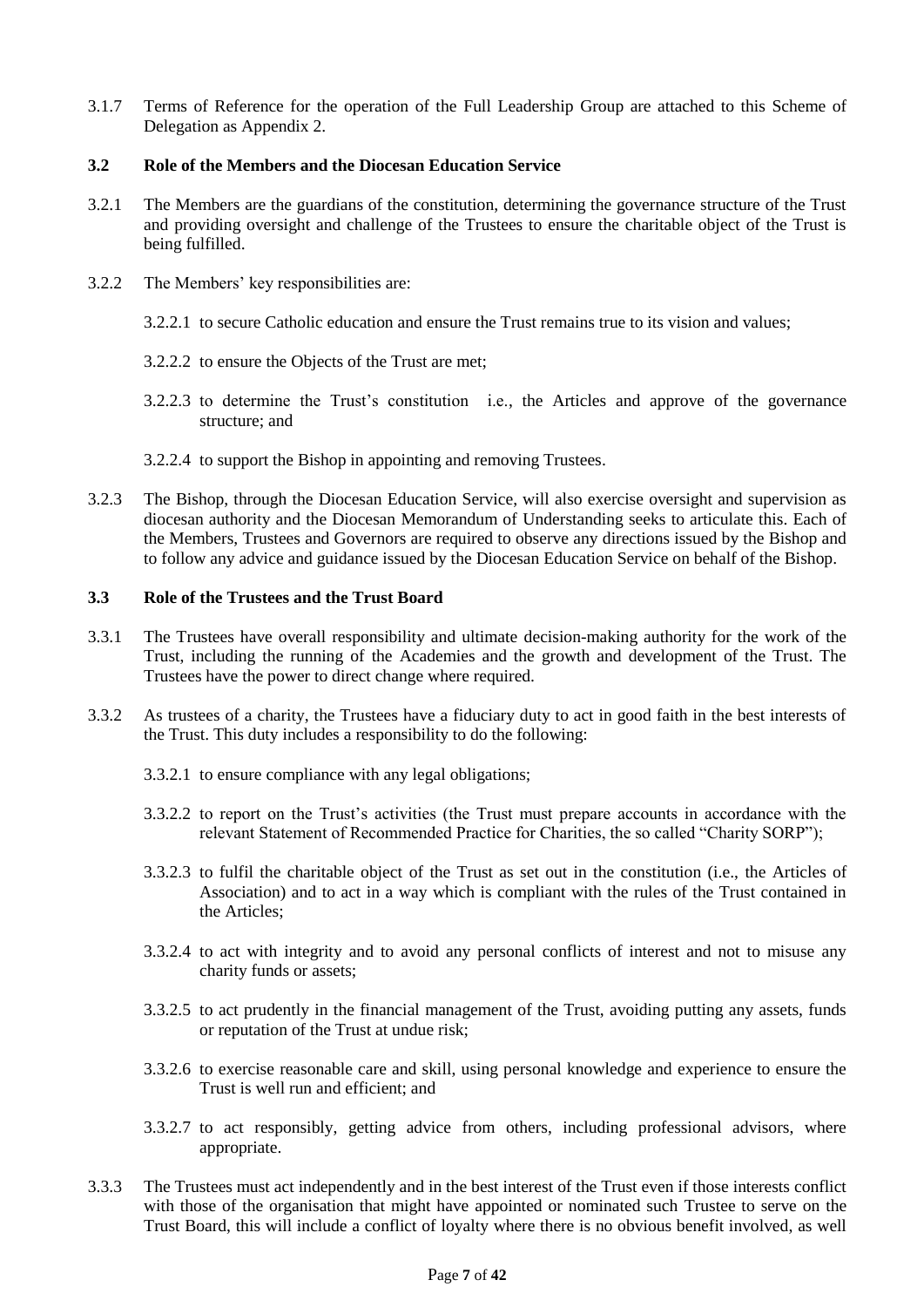as a conflict of interest. The Trust Board has adopted a formal Conflict of Interest Policy, available on the Trust website, in order to assist all those involved in the running of the Trust at every level to avoid and manage potential conflicts. Specific attention must be given to any arrangement whereby a Member or Trustee will personally benefit from an arrangement and the Conflict of Interest Policy makes reference to the ESFA's guidance on "related party transactions" which all those involved in the running of the Trust must have regard to. This does recognise however the unique relationship between the Diocese and the Trust which is reflected in the Articles. Trustees must comply with the Trustee Code of Conduct. The Trustees have also adopted the Catholic Education Service (CES) Trustees' Code of Conduct, which is available on the Trust website.

- 3.3.4 The specific tasks and responsibilities of the Trust Board are as follows:
	- 3.3.4.1 to determine and fulfil the shared vision and ethos of the Trust and the Academies, acknowledging the uniqueness of each individual Academy and the needs of the communities they serve;
	- 3.3.4.2 to develop a strategic plan for the Trust and to effectively communicate that plan so this can be implemented across the Trust and all the Academies, including determining any future expansion of the Trust and the relationship that the Trust has with the Diocese and the Secretary of State for Education (including also the Department for Education, the Education & Skills Funding Agency and Ofsted);
	- 3.3.4.3 to develop and support strategic partnerships with other bodies and organisations, including service providers and government agencies, which will further the Trust's strategic plan;
	- 3.3.4.4 to act as a critical friend to each of the Local Governing Bodies and to ensure they are effective;
	- 3.3.4.5 to determine and implement policies and procedures which it is intended will achieve a consistently high standard of education and financial prudence across the Trust dealing with (but not limited to) the following:
		- Human Resources/Employment
		- Audit & Risk Management
		- Contingencies and Reserves (both central and at Academy level)
		- **Governance**
		- Health & Safety
		- Operational Matters
		- Data Management
		- Complaints and Appeals
		- Legal Compliance
	- 3.3.4.6 to work with the Heads' Group to develop the local capacity within the Trust to provide both governance and leadership support and mentoring to the Local Governing Bodies and the leadership teams within the Academies, as well as direct school improvement support, facilitating the development of the Academy Action Plans (as defined in clause 3.4.3.1) where required;
	- 3.3.4.7 working with the Diocese and having regard to any recommendations by the Diocesan Education Service, to make or facilitate the making of suitable appointments of governors who will serve on the Local Governing Bodies, including removing governors who fail to fulfil the expectations on Governors set out in this Scheme of Delegation;
	- 3.3.4.8 to determine the budget for any shared or central expenditure and to support and monitor the individual Academy budgets (acknowledging the principle of full delegation of each Academy's budget to the Local Governing Bodies as set out in this Scheme of Delegation);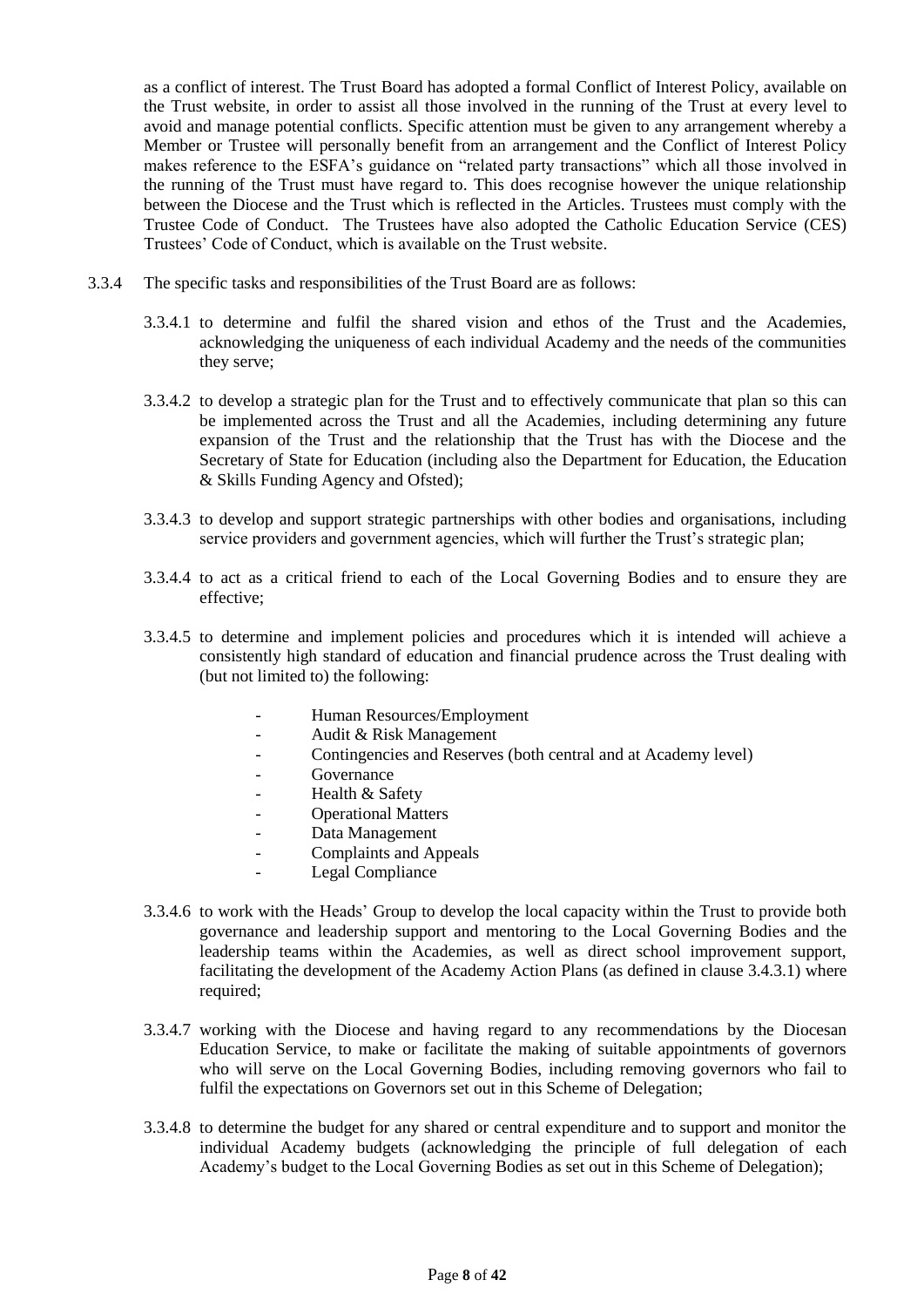- 3.3.4.9 to monitor and evaluate the delivery of the central or shared services and functions provided by any Central Team, ensuring there is comprehensive support to the Academies and procuring any strategic third-party services as determined appropriate;
- 3.3.4.10 to ensure there is a proper system for the internal audit of the accounts of the Trust (including the Academies) and the financial procedures followed by the Academies, facilitating the auditing of the Trust's accounts by the Trust's auditors, establishing a formal audit committee adopting the terms of reference set out on the Trust's website which will be responsible for carrying out periodic internal audits of the Academies' financial processes, procedures and accounting records;
- 3.3.4.11 to act as the ultimate decision maker in relation to any appeals by staff following disciplinary or grievance procedures;
- 3.3.4.12 to ensure proper advice is available to the Trust and the Academies in relation to legal and compliance matters; and
- 3.3.4.13to liaise with and support the Local Governing Bodies ensuring there is collaboration not just within a region but across the whole Trust, emphasising and facilitating the benefits of such collaboration.
- 3.3.5 The organisation of the Trust Board is set out in the Articles of Association, which determine meeting frequency, quorum and the appointment of a Chair and Vice Chair. The Trust Board is required to meet at least 3 times a year and the quorum for any meeting is the greater of 3 and a third of the Trustees appointed at any one time.
- 3.3.6 The following are the core competencies and skills expected of all Trustees (as further noted in the Trustees Code of Conduct):
	- 3.3.6.1 to work as a team;
	- 3.3.6.2 to attend meetings and be prepared to contribute to discussions;
	- 3.3.6.3 to be respectful of the views of others and to be open to new ideas and thoughts;
	- 3.3.6.4 to treat all confidential information confidentially;
	- 3.3.6.5 to develop a deep understanding of the vision and ethos of the Trust, in particular its Catholic purpose, and its Academies and the roles played by all individuals in fulfilment of the Trust and the Church's mission;
	- 3.3.6.6 to understand the policies and procedures of the Trust and how these flow down to the Academies;
	- 3.3.6.7 to support the Trust and the Academies in public and act as an ambassador of Catholic education;
	- 3.3.6.8 to commit to training and skills development;
	- 3.3.6.9 to be ready to ask questions; and
	- 3.3.6.10to be focussed on problem solving and be ready to learn from past experiences.
- 3.3.7 Specific skills may be needed if a Trustee is to take responsibility for and lead on a specific area. A periodic skills audit will be undertaken and Trustees should expect to be able to articulate to the Members and to each other their contribution to the success of the Trust and the Academies.

#### **3.4 Executive Functions of Central Team**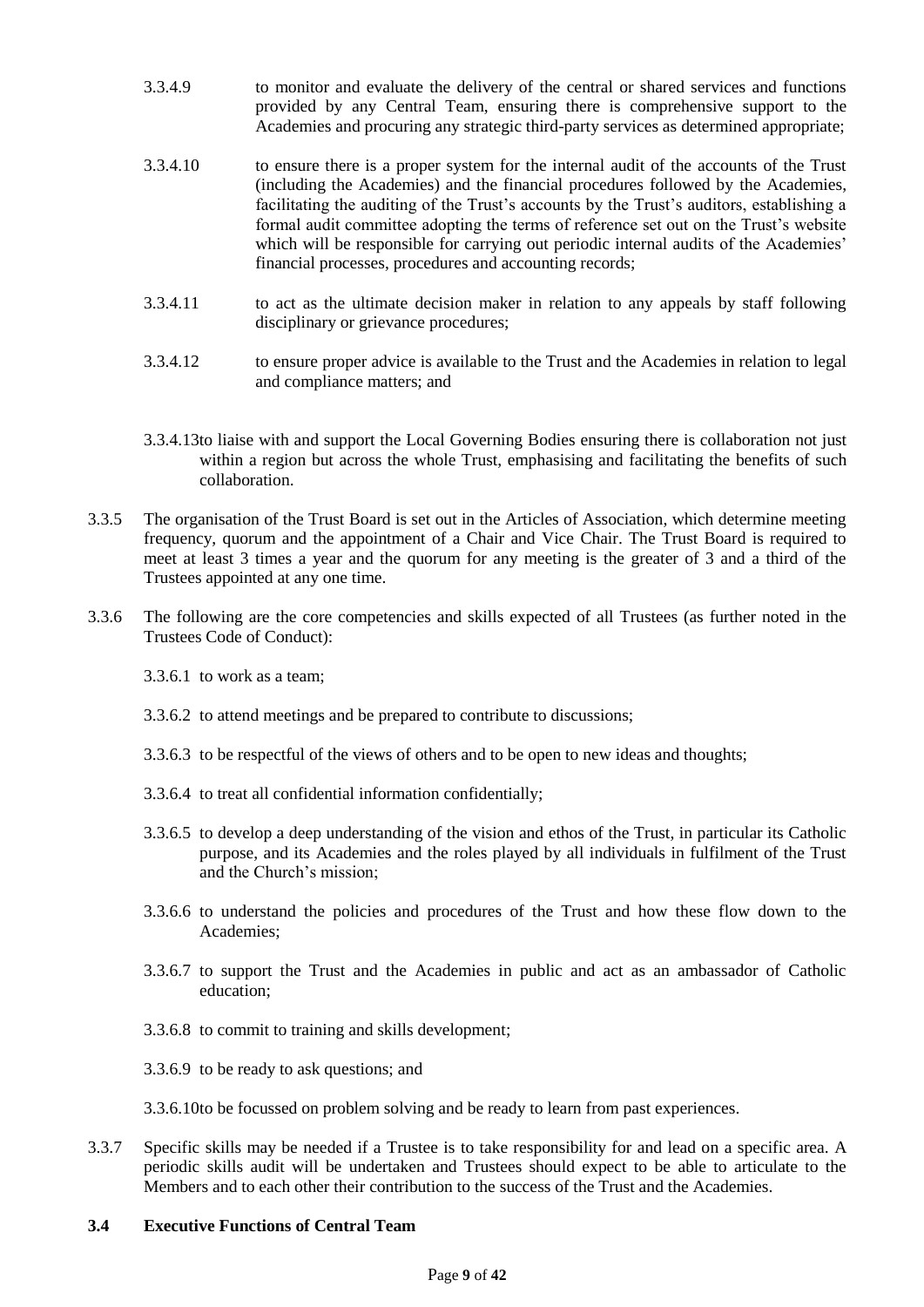- 3.4.1 As a non-executive committee, the Trust Board must rely on others to fulfil the executive functions. For the most part, this responsibility will fall on the Headteachers of the Academies, supported by the school leadership teams. Certain functions relating to the management of the Trust itself or which relate to the activities of more than one Academy may be undertaken by the **"Central Team".**
- 3.4.2 The need for and size of the Central Team will be determined by the Trust Board, in consultation with the Heads' Group. Where possible, resources will be drawn from the Academies themselves rather than the use of external consultants or through recruitment. This will include the identification of persons who will fulfil the roles of the **"Chief Accounting Officer<sup>1</sup> "** and **"Chief Financial Officer"** as required by the Academies Financial Handbook. For more information on these roles please see the Trust's Financial Regulations Manual.
- 3.4.3 The likely functions of the Central Team are:
	- 3.4.3.1 to manage the conversion of schools to Academies. Prior to a school's conversion, the Central Team will carry out relevant due diligence to establish the school's position and identify any actions required to address areas of weakness or opportunities for improvement (including the formulation of a 12 month strategic plan for the Academy (the "**Academy Action Plan**")), and, in conjunction with the Diocesan Education Service, the Regional Schools Commissioner, the relevant Local Authority and the Trust's solicitors, will manage the associated legal processes;
	- 3.4.3.2 following conversion and where appropriate, to assist with the development and implementation of the Academy Action Plan;
	- 3.4.3.3 to provide operational and management support to the Headteachers and senior leadership teams within the Academies (including assisting with budget setting);
	- 3.4.3.4 to facilitate the production of management information on the Academies and to support the production of the Trust's and the Academies' financial accounts;
	- 3.4.3.5 to support any Trust wide projects;
	- 3.4.3.6 to ensure that insurance or risk protection cover is put in place and maintained for all risk areas including damage to property, employer liability, public and third-party liability and Trustee and governor liability;
	- 3.4.3.7 to undertake the strategic management of the whole school estate, advising the Trust Board on areas of risk and assessing the Trust's overall safeguarding responsibilities, including assisting the Local Governing Bodies in drawing up a long-term estate plan which identifies areas in need of expansion and/or development and areas likely to be surplus to requirements; and
	- 3.4.3.8 to take a lead on any capital bids and allocations, supporting the Academies' premises teams to carry out works safely and cost effectively.
- 3.4.4 The cost of the functions undertaken by the Central Team and the Trust Board are generally funded on a fair and equal basis by the Academies by the contribution of a percentage of the central government funding provided for each Academy, being the "**Partnership Contribution**". This contribution will be set each year against a budget for the shared costs approved by the Trust Board in consultation with the Heads' Group. The percentage may vary according to the level of activities undertaken and costed on a menu type basis. Additional funding received by the Trust from other non-Academy sources (such as other government grants) may contribute directly to the shared costs and offset the Partnership Contribution required from the Academies.

# **3.5 Role of the Heads' Group**

 $\overline{a}$ 

 $1$  To be updated in September 2022.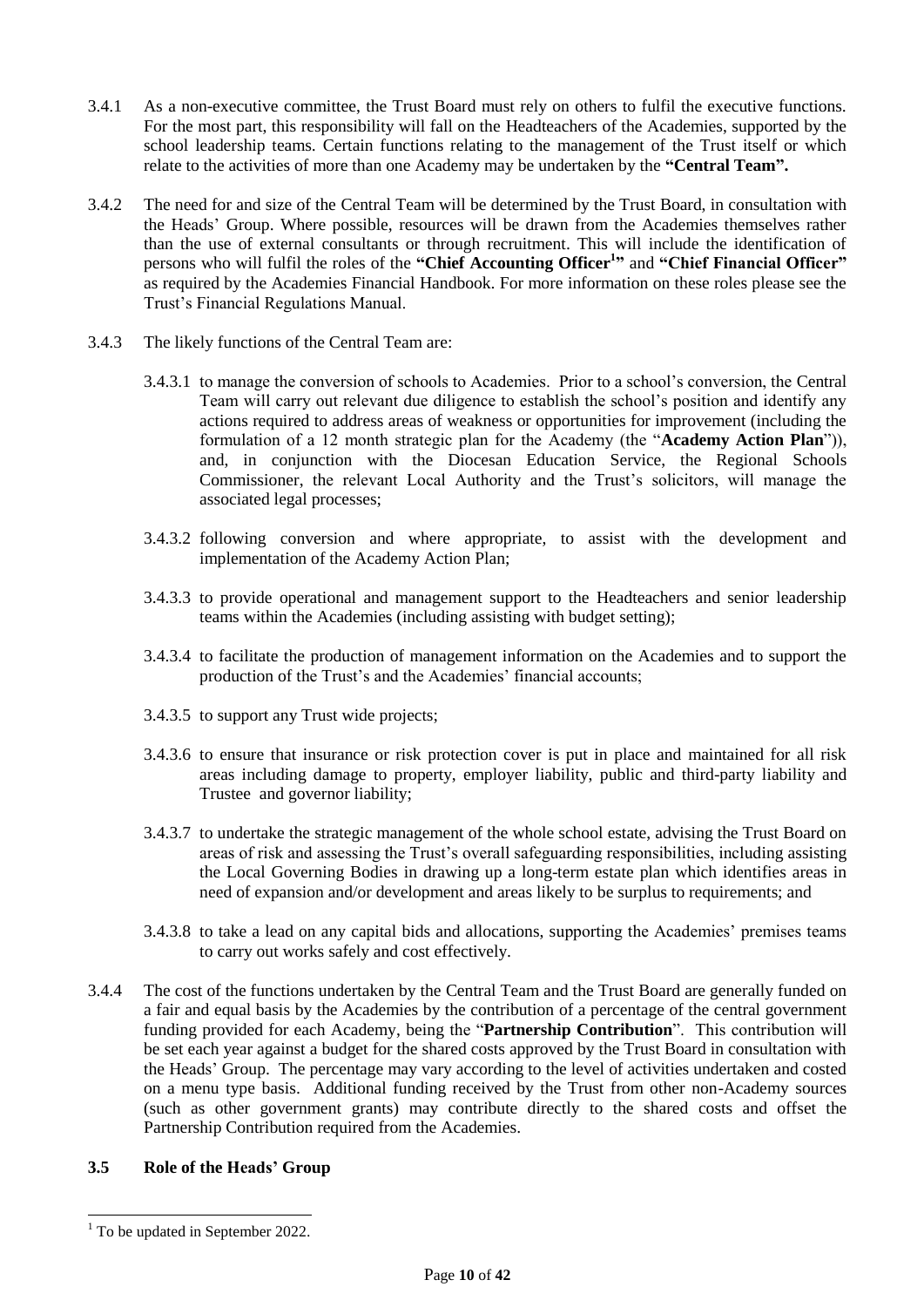- 3.5.1 The Trust operates across an area identified by the Diocese. Academies have been grouped within their Deaneries in order to promote shared working and to build leadership capacity and expertise, with an emphasis on standards and school improvement. Headteachers will meet twice a term at the "**Heads' Group**". The agenda for the Heads' Group meetings will be flexible and adapted to need.
- 3.5.2 The Heads' Group will provide an important opportunity and forum for collaboration and school to school support. It may also provide an opportunity for benchmarking and peer to peer review. As well as delegating some decision-making to the Heads' Group, the Trust Board is expected to consult regularly with the Heads' Group and have regard to any advice or views shared by the Heads' Group as to the threats and opportunities facing the Academies and the Trust more widely.
- 3.5.3 The Trust Board will have regard to the interests of all the Academies in deciding and implementing any policy or exercising any authority in respect of any one or all of the Academies for which it is responsible. Notwithstanding this, the priority for the Trust Board is to put in place measures to ensure that any of the Academies are supported when the need arises. Where this may have a materially adverse financial impact on the funding of the support provided by or on behalf of the Trust Board, any policy shall first be discussed with the Heads' Group and its views taken into account and considered in relation to the setting and implementation of any such policy.

## **3.6 The role of the Governors and the Local Governing Bodies**

- 3.6.1 The role of a Governor within a multi academy trust is an important one. In developing a governance structure, the Trust has sought to ensure that as much as possible of the responsibility to govern is vested in those closest to the impact of decision-making and that such responsibility matches the capacity of those assuming responsibility. The Trust Board has established Local Governing Bodies for each of the Academies, for the most part made up of individuals drawn from the Academy's community, both as elected and appointed members, with an emphasis on appropriate skills and experience.
- 3.6.2 The Governors serving on such Local Governing Bodies are accountable to the Trust Board (which in turn of course is accountable to the Bishop, the Members and to the Department for Education) as well as to the communities they serve.
- 3.6.3 Whilst not trustees under charity law, nevertheless, the Governors are under a duty to act in good faith and in the best interests of the Academy and the Trust, which includes all the Academies. This duty includes a responsibility to do the following:
	- 3.6.3.1 to ensure the Academy complies with its legal obligations;
	- 3.6.3.2 to fulfil the charitable object of the Trust;
	- 3.6.3.3 to act with integrity and to avoid any personal conflicts of interest and not to misuse any charitable funds or assets of the Academy or the Trust;
	- 3.6.3.4 to act prudently in the financial management of the Academy, avoiding putting any assets, funds or reputation of the Academy or the Trust at undue risk;
	- 3.6.3.5 to exercise reasonable care and skill, using personal knowledge and experience to ensure the Academy is well run and efficient;
	- 3.6.3.6 to act responsibly, getting advice from others from within the Trust and if appropriate external professional advisors; and
	- 3.6.3.7 to act as an ambassador of the Trust and in a way which is consistent with the vision and values of the Trust.
- 3.6.4 Governors must act independently and in the best interest of the Academy even if those interests conflict with those of the Local Governing Bodies or organisation that might have appointed or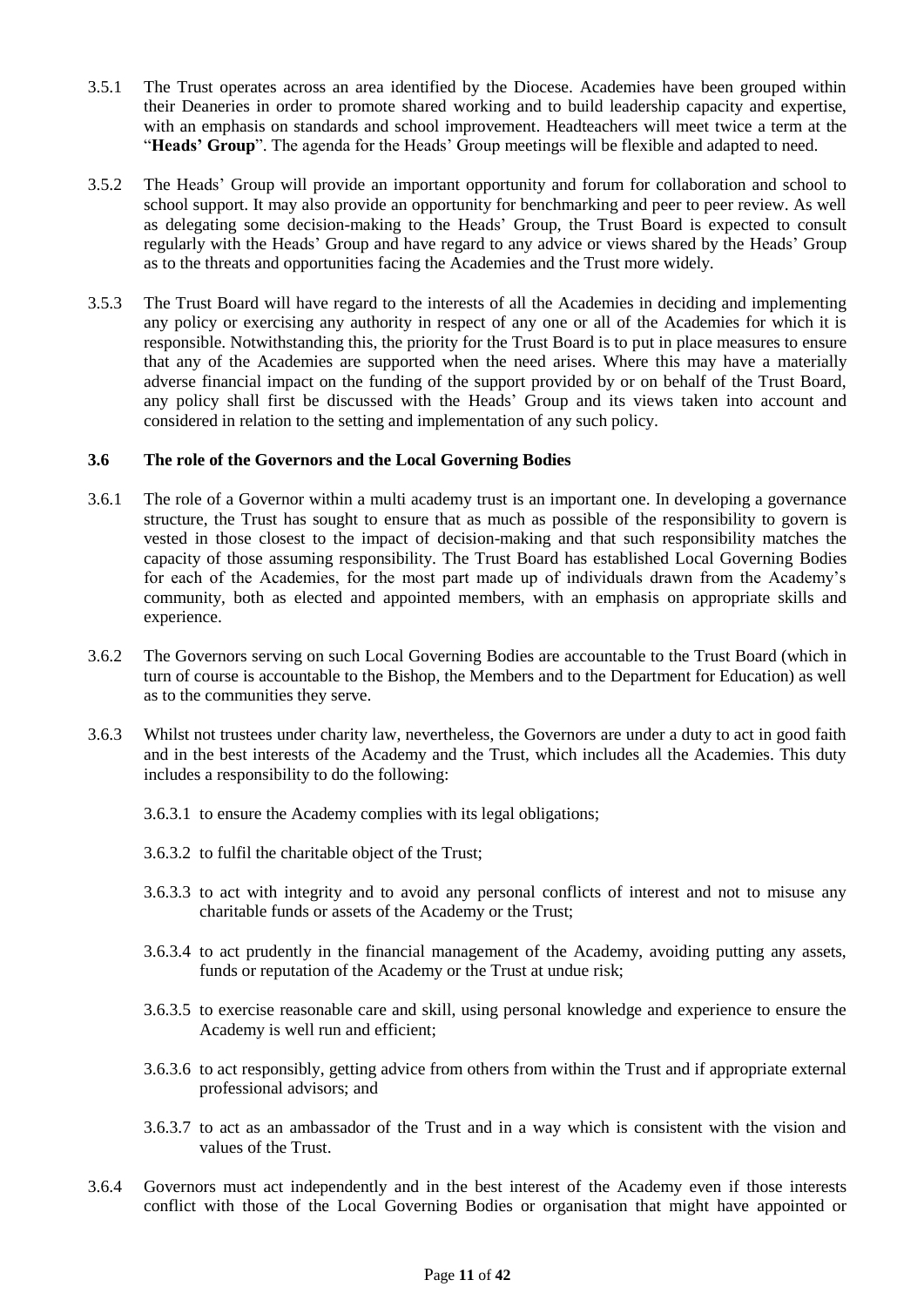nominated them to serve on the Local Governing Body. As with the Trustees, the Governors must comply with the Trust's Conflict of Interest Policy.

- 3.6.5 The specific tasks and responsibilities of the Governors are as follows, with further detail set out in Section 4 of this Scheme of Delegation:
	- 3.6.5.1 to fulfil the vision and ethos of the Trust in so far as it relates to the Academy, ensuring that the Academy achieves the aims and ambitions it has for its pupils, having regard in particular to the benefits of being part of a family of Catholic schools which stresses the importance of collaboration and mutual support;
	- 3.6.5.2 to implement and review from time to time the strategic plan for the Academy (including any initial Action Plan), focussing on the Academy's performance and achieving sustained school improvement and having regard to any locally agreed priorities identified by the Heads' Group;
	- 3.6.5.3 to act as a critical friend to the Academy's senior leadership team, being ready to challenge and hold senior leaders to account for all aspects of the Academy's performance;
	- 3.6.5.4 to oversee the management of the finances of the Academy, assessing the annual budget prepared by the Academy's Headteacher (with the support of the Academy's senior leadership team) and submitting such for approval by the Trust Board, ensuring that the Academy works within its budget and the Academy's senior leadership team adopts and implements appropriate risk and financial management policies and practices including in particular any adopted by the Trust Board for application across all the Academies;
	- 3.6.5.5 to support the Academy's Headteacher in the development and review (from time to time) of an appropriate staffing structure for the Academy, ensuring there is robust and accountable monitoring of the performance of staff and implementing all and any policies relating to staff adopted by the Trust Board;
	- 3.6.5.6 to support the Trust Board in its monitoring and evaluation of the delivery of any central or shared services and functions provided or procured by the Trust for the Academies, reporting any issues or concerns to the Central Team and, if necessary, the Chair of the Trust Board;
	- 3.6.5.7 to promote the benefits of collaboration with the other Academies and to actively seek opportunities to work together either with the aim of improving economic efficiencies within the Academies or identifying and implementing best practice;
	- 3.6.5.8 to develop effective links within the Academy's community, communicating openly and frequently as appropriate and ensuring that the Academy meets its responsibilities to the community and the Diocese and serves the community's needs in relation to the safeguarding and education of its pupils; and
	- 3.6.5.9 to engage fully and openly with any inspection of the Academy, whether by the Trust Board, the Diocese, Ofsted or any other appropriate public Committee to whom the Academy is accountable.
- 3.6.6 Individual Governors may be given primary responsibility for particular functions such as standards, finance, premises and resources with the view to matching skills and experience to functions. This will not affect collective and overall individual responsibility but Governors are expected to use their skills and experience in the fulfilment of their duties.
- 3.6.7 Subject to the provisions of the Companies Act 2006 every member of the Local Governing Body or other officer or auditor of the Trust acting in relation to the Academy shall be indemnified out of the assets of the Trust against any liability incurred by him or her in that capacity in defending any proceedings, whether civil or criminal, in which judgment is given in favour or in which he or she is acquitted (including where there has been an investigation but no formal charges brought) or in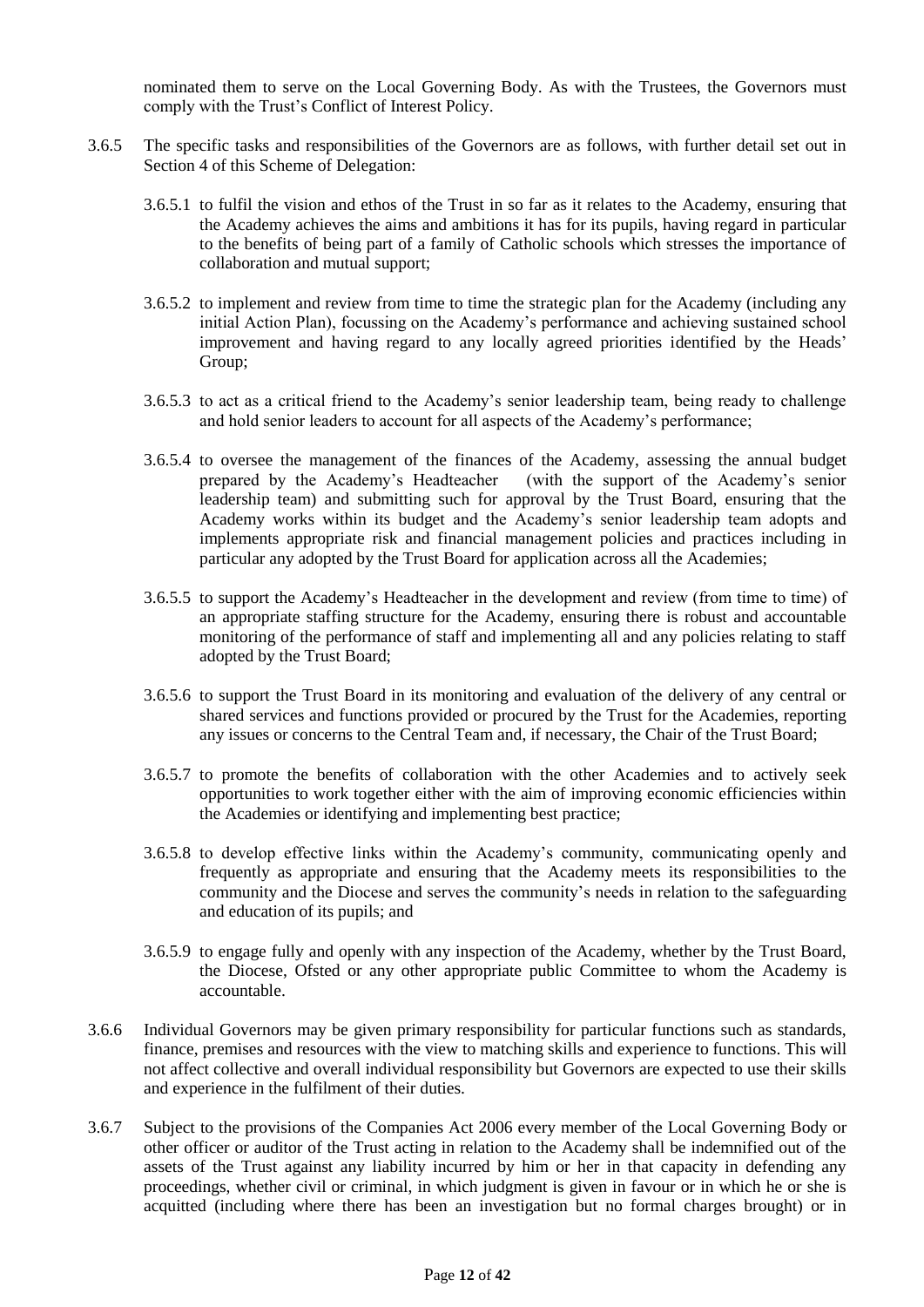connection with any application in which relief is granted to him or her by the court from liability for negligence, default, breach of duty or breach of trust in relation to the affairs of the Trust.

- 3.6.8 As with the Trustees, the following are the core competencies and skills expected of all Governors:
	- 3.6.8.1 to work as a team;
	- 3.6.8.2 to attend meetings and be prepared to contribute to discussions and commit to agreed actions;
	- 3.6.8.3 to be respectful of the views of others and to be open to new ideas and thoughts;
	- 3.6.8.4 to treat all confidential information confidentially;
	- 3.6.8.5 to develop a deep understanding of the vision and ethos of the Trust and its Academies and the roles played by all individuals in fulfilment of the Trust's mission;
	- 3.6.8.6 to understand the policies and procedures of the Trust and how these flow down to the Academy;
	- 3.6.8.7 to support the Trust in public and act as an ambassador of the Trust and the Academy and Catholic education more generally;
	- 3.6.8.8 to commit to training and skills development
	- 3.6.8.9 to be ready to ask questions; and
	- 3.6.8.10to be focussed on problem solving and be ready to learn from past experiences.
- 3.6.9 Specific skills may be needed if a Governor is to take responsibility for and lead on a specific area. A regular skills audit will be undertaken and Governors should expect to be able to articulate their contribution to the success of the Academy.
- 3.6.10 The Trust Board also recognises the role that the Academies play in their communities and the Local Governing Bodies are free to decide how such support and patronage is given. The Local Governing Bodies shall ensure that any support is not inconsistent with the objects of the Trust and the restrictions on the use of its charitable resources and any advice or restriction placed on the Trust by either the Diocese or the Secretary of State (including the Charity Commission). The Local Governing Bodies shall ensure that any formal collaboration or support with third parties, including with those with whom the Trust has a strategic partnership, is appropriately documented and the details notified to the Trust's Finance, Audit and Risk Committee to assess effectiveness and where financial support is provided for accounting reasons.

## **4. DELEGATED AUTHORITY AND RESPONSIBILITIES OF THE LOCAL GOVERNING BODY**

## **4.1 General Provisions**

- 4.1.1 The Trust Board reserves the right (subject to consultation with the Leadership Group and any guidance issued by the Diocesan Education Service or approval required from the Bishop and the Diocesan Trustee) to review and alter this Scheme of Delegation and the level of delegated responsibility at any time, noting that it is likely to be reviewed for its effectiveness at least every two years. Whilst the Scheme cannot take the form of a legally binding contract and is subject to the overriding duty on the Trustees to act freely and in the best interest of the Trust, in so far as the Trustees are able they agree to abide by the provisions of it and will consult the Local Governing Bodies on any significant changes.
- 4.1.2 Those to whom delegated responsibility is given must acknowledge the limitations on their authority and must not act outside of their authority. Any wilful disregard of the matters expressed in this Scheme is likely to lead to the Scheme being withdrawn. In the event of any serious disagreement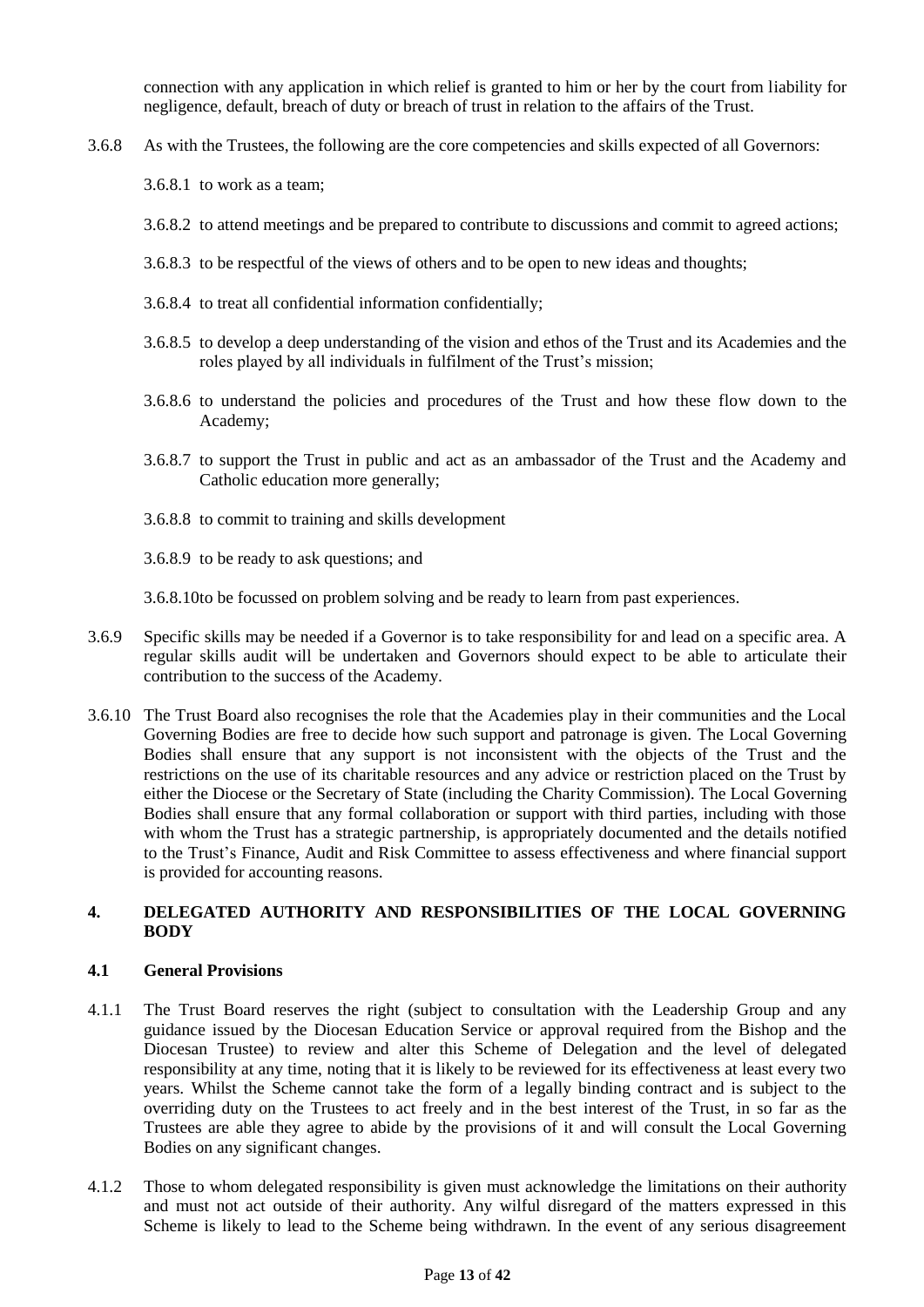between the Trust Board and a Local Governing Body which cannot be resolved by the Chair of the Local Governing Body discussing the matter with the Chair of the Trust Board, the matter will be referred to the Diocesan Education Service for guidance.

- 4.1.3 As a matter of general principle, each Local Governing Body will adopt and will comply with all policies adopted by the Trust Board and will comply with any direction issued by the Trust Board and have regard to any advice given. The Local Governing Bodies will also comply with any requirements of the Diocese and adopt any guidance issued by it.
- 4.1.4 Subject to the provisions of the Companies Act 2006, the Articles and to any directions given by the Members following a special resolution, the governance and management of an Academy shall be delegated by the Trust Board to the relevant Local Governing Committee. The Governors shall exercise all the powers of the Trustees in so far as they relate to their particular Academy, only in accordance with the terms of this Scheme of Delegation, any Trust policy and specific agreement between the Trust Board and that Local Governing Body. No alteration of the Articles or change to the Scheme shall invalidate any prior act of a Local Governing Body which would have been valid if that alteration had not been made. Except as provided for in this Scheme of Delegation, the powers given by this Scheme shall not be limited by any special power given to the Trustees by the Articles or to a Local Governing Body by this Scheme of Delegation and a meeting of a Local Governing Body at which a quorum is present may exercise all the powers so delegated.

## **4.2 Finance and Audit**

- 4.2.1 Except as provided for in this Scheme of Delegation, in addition to all powers hereby expressly conferred upon the Local Governing Body and without detracting from the generality of the powers delegated, the Local Governing Committee shall have the following powers, namely:
	- 4.2.1.1 to expend the funds of the Trust received in respect of the Academy in such manner as the Local Governing Committee shall consider most beneficial for the running of the Academy, acknowledging the responsibility of the Local Governing Body to pay the Partnership Contribution levied by the Trust; and
	- 4.2.1.2 to enter into contracts on behalf of the Trust in so far as they relate to the Academy and are within the scope of the Local Governing Bodies' responsibility as set out in this Scheme of Delegation, subject to the limits to act without specific authorisation as set out in the "Financial Regulations Manual" available on the Trust website
- 4.2.2 [Each Academy will have its own bank account, opened by the Trust when the Academy joined the Trust, which shall be operated by the Academy.] All cheques, BACS and other electronic orders for the payment of money from such account shall be signed by or authorised in accordance with the Trust's Financial Regulations Manual.
- 4.2.3 No Trust monies (whether or not authority to expend has been devolved to the Local Governing Committee) shall be paid into any bank account other than a bank account authorised by the Trust Board.
- 4.2.4 The Trust's accounts shall be the responsibility of the Trust Board overseen by the Trust's Finance, Audit and Risk Committee. The Headteacher of each Academy shall provide such information about the Academy, as often and in such detail and format as the Finance, Audit and Risk Committee shall reasonably require, in order to carry out an internal audit of the Academies in accordance with the requirements of the Academies Financial Handbook. Without prejudice to the above, each Headteacher shall provide management accounts in an approved format to the Finance, Audit and Risk Committee on a monthly basis as required in the Academies Financial Handbook or as otherwise requested by the Finance, Audit and Risk Committee. These accounts may be shared with the Diocesan Education Service (or Diocesan finance office) at their request.
- 4.2.5 The Local Governing Bodies shall ensure that proper procedures are put in place for the safeguarding of funds and that the requirements of the Academies Financial Handbook and the Funding Agreements are observed at all times as well as any requirements and recommendations of the Finance, Audit and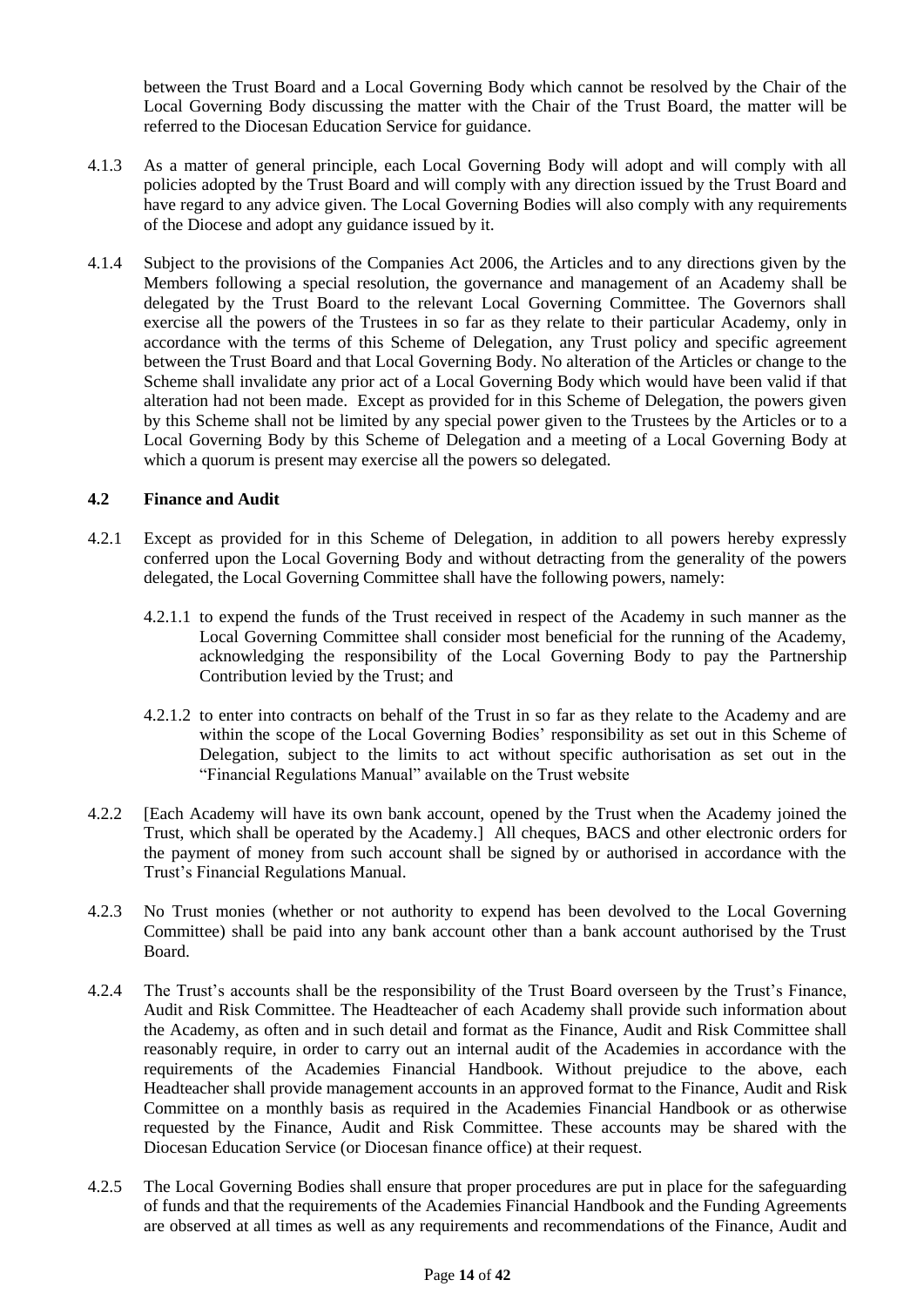Risk Committee and the Education & Skills Funding Agency. For the avoidance of doubt the Local Governing Bodies acknowledge the restrictions on borrowing contained in the Funding Agreements.

- 4.2.6 The Trust Board acknowledges each Local Governing Body's right and intention to use any voluntary (i.e. non grant) funds (including any restricted funds) raised by each such Academy for the purposes for which they have been raised and otherwise solely at the discretion of such Local Governing Body, provided this is within the charitable object of the Trust. Proper accounts will be kept by each Headteacher showing the receipt and use of such funds and the extent to which such funds are restricted, in the light of the obligation on the Trust to note these funds separately in the Trust accounts.
- 4.2.7 The Trust Board also acknowledges that from time to time the Academies themselves may seek to generate additional funds by undertaking certain activities, such as: lettings, the provision of sporting and recreational facilities, running a nursery and/or providing childcare, teacher training, leadership support, school improvement, providing and supporting ICT and other administrative services. In some cases and particularly where such activities do not fall within the charitable object of the Trust, these may need to be channelled through a trading subsidiary, decisions about which will be made by the Trust Board. Any income generated from such Academy activities (and/or gift aided by a trading subsidiary set up by the Trust) in respect of a particular Academy's activities shall be delegated to the relevant Local Governing Body. Such funds will however be noted separately in the accounts of the Academy and, like all Academies' funds, will be subject to any reserves policy operated by the Trust Board.
- 4.2.8 Each Local Governing Body shall make sufficient funds available to enable the Trust to place such insurance or risk protection cover as is necessary to protect the Academy and the Trust from loss and other risks that shall include (but shall not be limited to) the following (such insurance or risk protection cover to be placed either with the Diocese's own insurer or through the Education & Skills Funding Agency's Risk Protection Arrangement scheme as directed by the Trust Board with the agreement of the Diocese):
	- 4.2.8.1 land, buildings and contents;
	- 4.2.8.2 public, employer's and hirer's liability;
	- 4.2.8.3 Trustees' and Governors' liability and professional indemnity;
	- 4.2.8.4 personal accident and school journeys;
	- 4.2.8.5 terrorism and business interruption;
	- 4.2.8.6 money and fidelity;
	- 4.2.8.7 legal expenses, libel and slander;
	- 4.2.8.8 engineering.
- 4.2.9 Each Local Governing Body will fulfil any requirements of the insurers and will notify the Trust Board as soon as reasonably practicable following the occurrence of an event where loss has been suffered or is threatened. The responsibility for notifying the insurers or the ESFA (as the case may be) rests with the Headteacher of the relevant Academy. The Central Team and the Headteacher will provide each other with all necessary information and assistance as may be helpful in the management of any claims.

## **4.3 Curriculum and Standards**

4.3.1 The Local Governing Bodies shall be responsible for the setting and review of the curriculum priorities for the Academy, but shall have regard to any views of the Trust Board in recognition of the Trust Board's obligation to the Secretary of State to provide a broad and balanced curriculum and to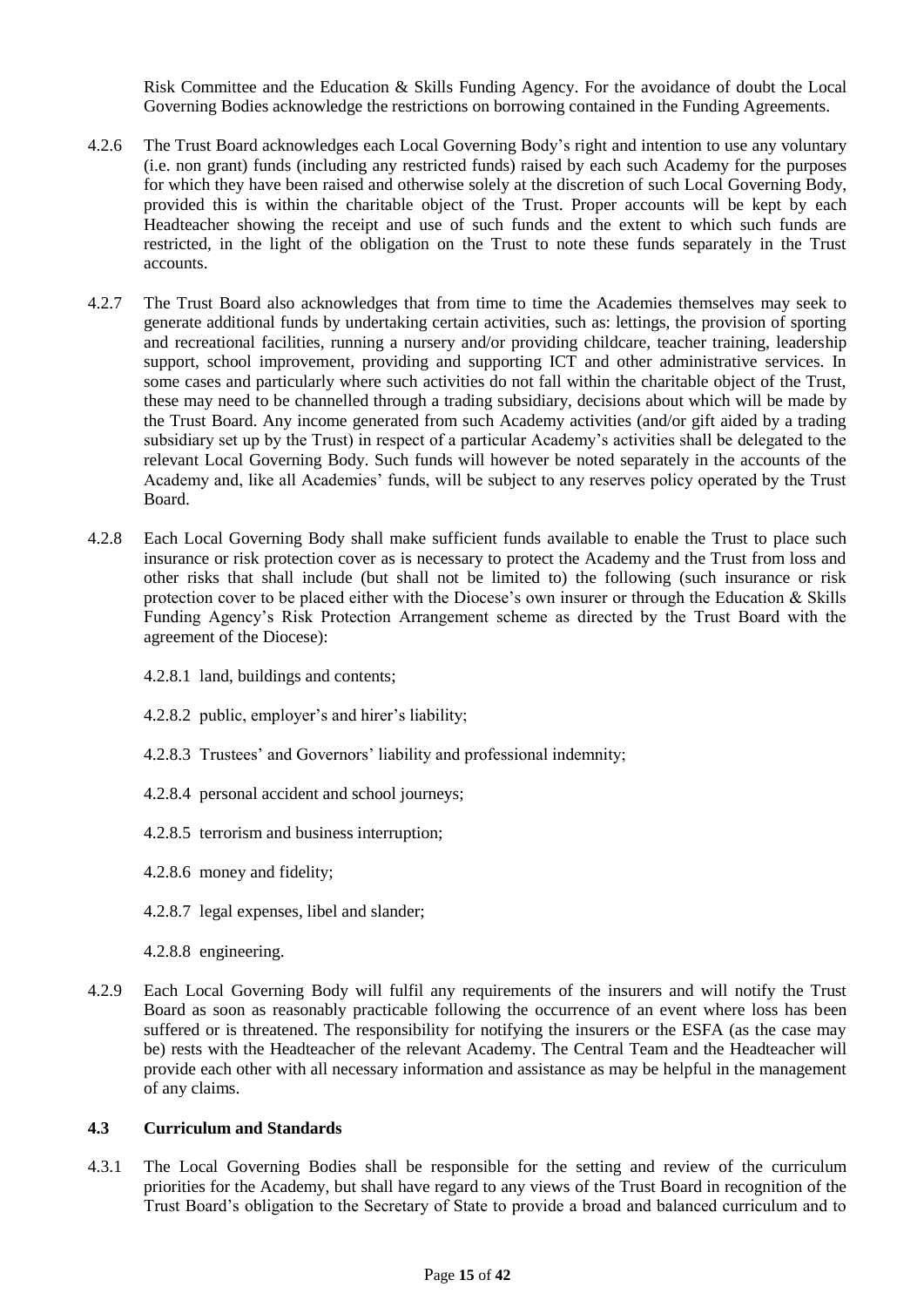the Diocese in respect of the teaching of RE, relationships and sex education and in relation to collective worship.

- 4.3.2 The Local Governing Bodies shall be responsible for the standards achieved by each Academy and the pupils attending each Academy. The Local Governing Bodies will support their respective Headteacher in the development and implementation of any action plan or school development plan which is to address any weaknesses and areas for improvement of standards and overall attainment at the Academy, but in so doing shall have regard to and consider any advice and recommendations of the Trust Board and the Diocese Education Service as they might issue from time to time, particularly in relation to benchmarking and target setting.
- 4.3.3 The Local Governing Bodies will develop appropriate links with other local schools or education organisations to promote best practices in learning and development and to facilitate peer to peer review and support. The Local Governing Bodies will also promote and develop links with local businesses and community organisations which are designed to enrich the school life of pupils and foster citizenship.

## **4.4 Personnel**

#### 4.4.1 Executive Leadership

The responsibility for the appointment and performance management of Headteachers and members of the Central Team rests with the Trust Board, who may delegate tasks to either a specific committee or to an individual. The Trust adopts the following policy with regard to any disciplinary matters:

| <b>Chief Executive</b>    | Trust Chair with the      | Decision Panel put in place     | Appeal Panel put in   |
|---------------------------|---------------------------|---------------------------------|-----------------------|
| Officer/                  | involvement of the        | by Trust Board                  | place by Trust Board  |
| <b>Strategic Lead/</b>    | Diocesan Education        |                                 |                       |
| <b>Accounting Officer</b> | Service                   |                                 |                       |
| <b>Member of Trust</b>    | <b>Chief Executive</b>    | Chief Executive Officer/        | Appeal Panel put in   |
| <b>Executive Team</b>     | Officer/                  | <b>Strategic Lead/</b>          | place by Trust Board  |
|                           | <b>Strategic Lead/</b>    | <b>Accounting Officer</b> (if   |                       |
|                           | <b>Accounting Officer</b> | nominee investigated) or if     |                       |
|                           | or nominee                | <b>Trust Board decides</b>      |                       |
|                           |                           | otherwise a Decision Panel      |                       |
|                           |                           | put in place by Trust Board     |                       |
| <b>Member of Trust</b>    | <b>Chief Executive</b>    | <b>Chief Executive Officer/</b> | Appeal Panel put in   |
| <b>Executive Team</b>     | Officer/                  | <b>Strategic Lead/</b>          | place by Trust Board  |
|                           | <b>Strategic Lead/</b>    | <b>Accounting Officer</b> (if   |                       |
|                           | <b>Accounting Officer</b> | nominee investigated) or if     |                       |
|                           | or nominee                | Trust Board decides             |                       |
|                           |                           | otherwise a Decision Panel      |                       |
|                           |                           | put in place by Trust Board     |                       |
| Principal/                | <b>Chief Executive</b>    | Chief Executive Officer/        | Appeal Panel put in   |
| Headteacher/              | Officer/                  | <b>Strategic Lead/</b>          | place by Trust Board  |
| <b>Head of School</b>     | <b>Strategic Lead/</b>    | <b>Accounting Officer</b> (if   |                       |
|                           | <b>Accounting Officer</b> | nominee investigated) or if     |                       |
|                           | or nominee with the       | <b>Trust Board decides</b>      |                       |
|                           | involvement of the        | otherwise a Decision Panel      |                       |
|                           | Diocesan Education        | put in place by Trust Board     |                       |
|                           | Service and the Chair     |                                 |                       |
|                           | of the Local              |                                 |                       |
|                           | Governing Body            |                                 |                       |
| <b>Member of School</b>   | Principal/                | Chief Executive Officer/        | Appeal Panel put in   |
| <b>Leadership Team or</b> | Headteacher/              | <b>Strategic Lead/</b>          | place by Trust Board, |
| <b>School Business</b>    | Head of School            | <b>Accounting Officer</b>       | with involvement of   |
| <b>Manager</b>            |                           |                                 | Chair of Local        |
|                           |                           |                                 | Governing Body        |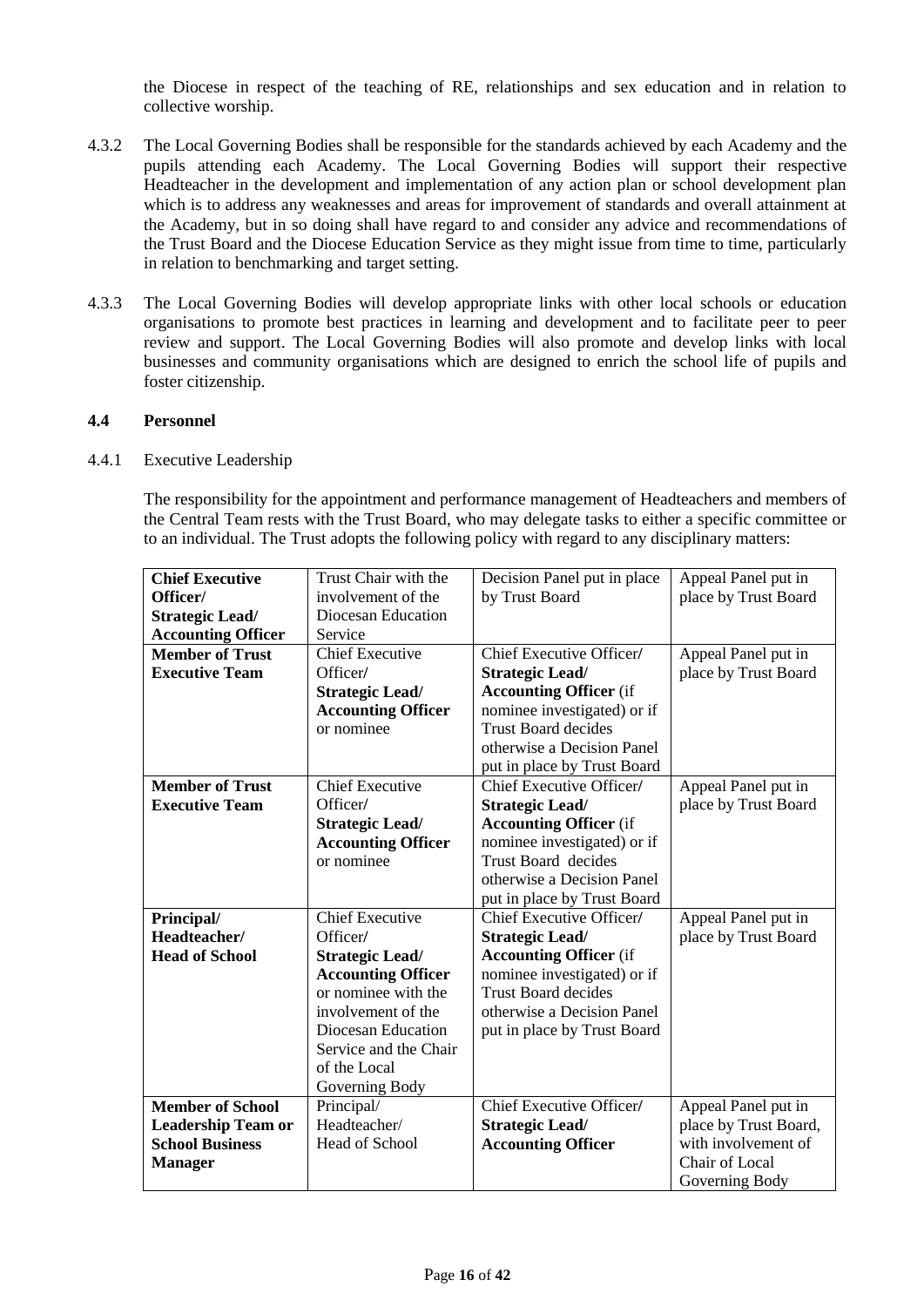| Any other member<br>of staff | Senior officer<br>nominated by<br>Principal/ | Principal/<br>Headteacher/<br><b>Head of School</b> | <b>Local Governing</b><br>Body |
|------------------------------|----------------------------------------------|-----------------------------------------------------|--------------------------------|
|                              | Headteacher/                                 |                                                     |                                |
|                              | Head of School                               |                                                     |                                |

- 4.4.2 Headteacher
- 4.4.2.1 The formal power to appoint the Headteacher (or head of school) of each Academy is vested in the Trust Board who must consult with the Diocese Education Service and the Trust's Strategic Lead/Accounting Officer<sup>2</sup>. The Diocese will always be represented on the interview panel as will the Trust's Strategic Lead/Accounting Officer and the Chair of the relevant Local Governing Body.
- 4.4.2.2 The appraisal and performance management of the Headteachers will be undertaken by a member of the Trust Board in collaboration with the Local Governing Body. Any disciplinary action or capacity review will be undertaken by the Trust Board.
- 4.4.2.3 The Trust Board may delegate such powers and functions as they consider are required by the Headteacher for the internal organisation, management and control of an Academy (including the implementation of all policies approved by the Trust Board for the direction of the teaching and learning and curriculum at each Academy).
- 4.4.3 Other Staff
- 4.4.3.1 The Local Governing Bodies through their Headteacher shall be responsible for the appointment and management of all other staff to be employed at the Academy provided that each Local Governing Body and Headteacher shall:
	- 4.4.3.1.1 implement and comply with all policies dealing with staff issued by the Trust Board from time to time:
	- 4.4.3.1.2 take account of any pay terms set by the Trust Board;
	- 4.4.3.1.3 adopt any standard contracts or terms and conditions for the employment of staff issued by the Trust Board;
	- 4.4.3.1.4 adopt appropriate and transparent procedures for the recruitment of staff;
	- 4.4.3.1.5 manage any claims and disputes with staff members having regard to any advice and recommendations given by the Central Team and/or the Trust's insurers or the ESFA;
	- 4.4.3.1.6 bring to the attention of the Chair of the Trust Board and, if required, the Trust's insurers and/or the ESFA without delay any claims or disputes with staff that may require a hearing by a panel of members of the Local Governing Body where escalation is necessary;
	- 4.4.3.1.7 seek the advice of the Trust Board where any significant cost is contemplated either in relation to the appointment or resignation of a member of staff, including in relation to ill health retirement or the settlement of any claims or grievances; and
	- 4.4.3.1.8 not make any appointment of any reserves post (e.g., Head of RE) without involving the Diocesan Education Service.
- 4.4.3.2 The Local Governing Body shall carry out or delegate to either the Headteacher and/or an appropriate committee (as appropriate) the performance management of all staff and shall put in place procedures for the proper professional and personal development of staff taking into account any training and support available from or procured by the Central Team.

 $\overline{a}$  $2$  Terminology to be updated in September 2022 to refer to the CSEL.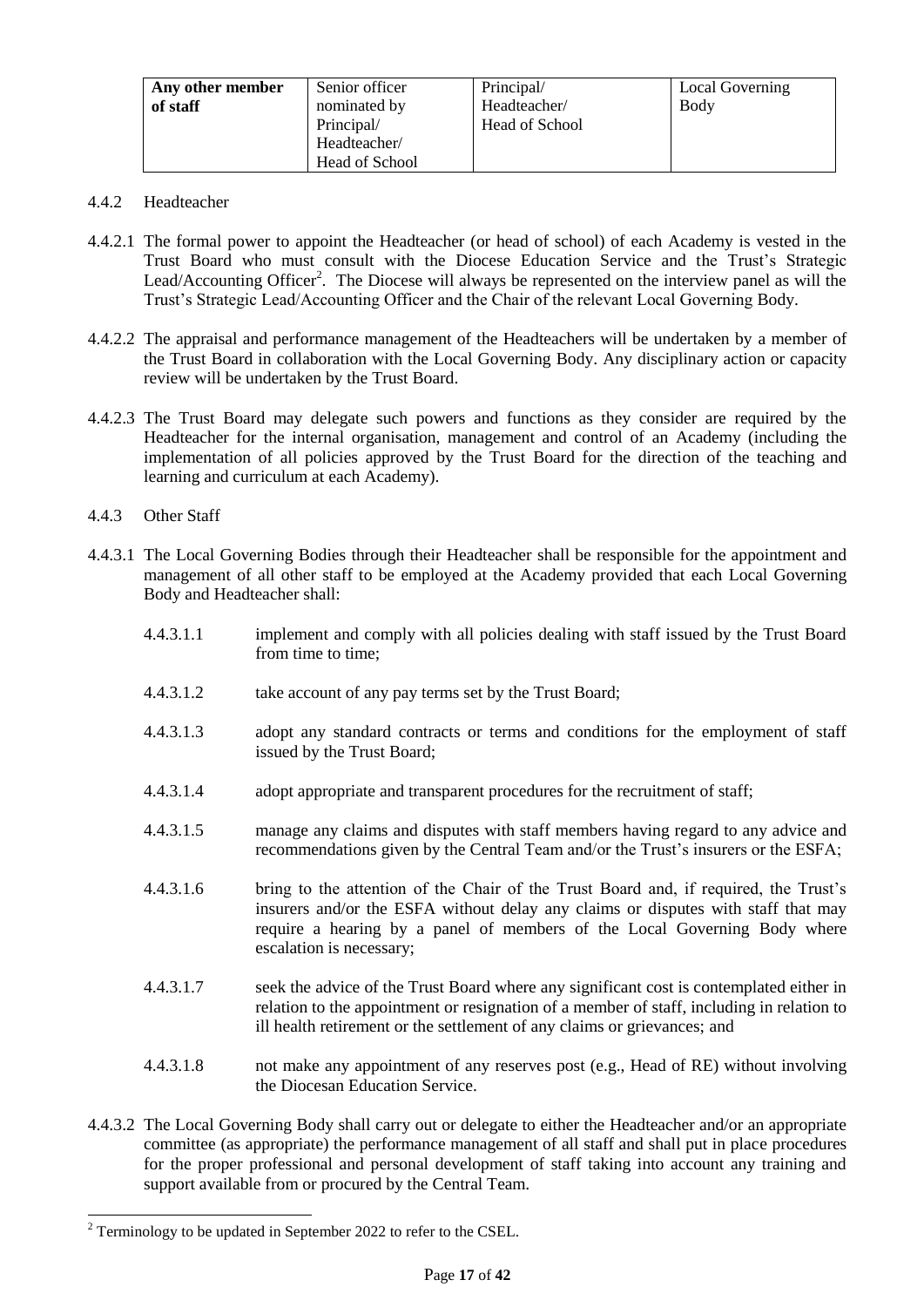## **4.5 Admissions and Exclusions**

- 4.5.1 The Local Governing Bodies shall be responsible for the setting and review from time to time of their respective Academy's admissions policy provided that no material change will be made to the admissions criteria without the approval of the Trust Board and the Diocese where relevant having regard to the statutory duties and responsibilities on the Trust and the Academy.
- 4.5.2 Any decision to expand the Academy shall be that of the Local Governing Body, who shall have regard to and consider the views of the Trust Board and the Diocese Education Service where appropriate.
- 4.5.3 Any appeal against admissions shall be heard by an independent appeal panel established and authorised by a Local Governing Body. This panel may include two Trustees and at least one person independent of the Trust.
- 4.5.4 Each Local Governing Body shall consider any decision by the Headteacher to exclude any pupil and will be the appropriate forum for reconsidering any decision to readmit required by any independent panel hearing.

## **4.6 Premises**

- 4.6.1 The day-to-day maintenance and care of the buildings and facilities used in respect of an Academy is the responsibility of its Local Governing Body (with management responsibility being delegated to the Headteacher), who shall have regard at all times to the safety of the users of the buildings and the facilities and the obligations of the Trust to the Diocesan Trustee, as the legal owner of such buildings and facilities under the Diocesan Memorandum of Understanding.
- 4.6.2 Each Local Governing Body shall work in collaboration with the Central Team in developing a longterm estate management strategy that will identify the suitability of buildings and facilities in light of long-term curriculum needs and the need for and availability of capital investment to meet the Trust's legal responsibility to ensure the buildings and facilities used by each Academy are maintained to a good standard.
- 4.6.3 Short term lettings and day-to-day uses of the school buildings and playing fields will be the responsibility of each Local Governing Body who shall comply with any policy issued from time to time by the Diocesan Education Service regarding such uses.
- 4.6.4 The responsibility for any disposals or acquisitions of land to be used by the Academy will be that of the Trust Board, who must seek the prior approval of the Diocese.

## **4.7 Community Activities and Community Engagement**

- 4.7.1 Whilst the undertaking of any activities which would be described as part of the Academy's "extended schools agenda" or any activities designed to generate business income, will be the responsibility of each Local Governing Body, this shall only be undertaken in a manner consistent with any policy set by the Trust Board and having regard to the viability of such activities, the impact on the Academy's activities and any financial implications, such as the threat of taxation in light of the Trust's charitable objects and any threat to funding provided by the Secretary of State.
- 4.7.2 Each Local Governing Body is responsible for all community engagement and consultation and will acknowledge and reinforce the vision of the Trust in all communications. The importance of building and maintaining good relations with other local schools, businesses and organisations is acknowledged.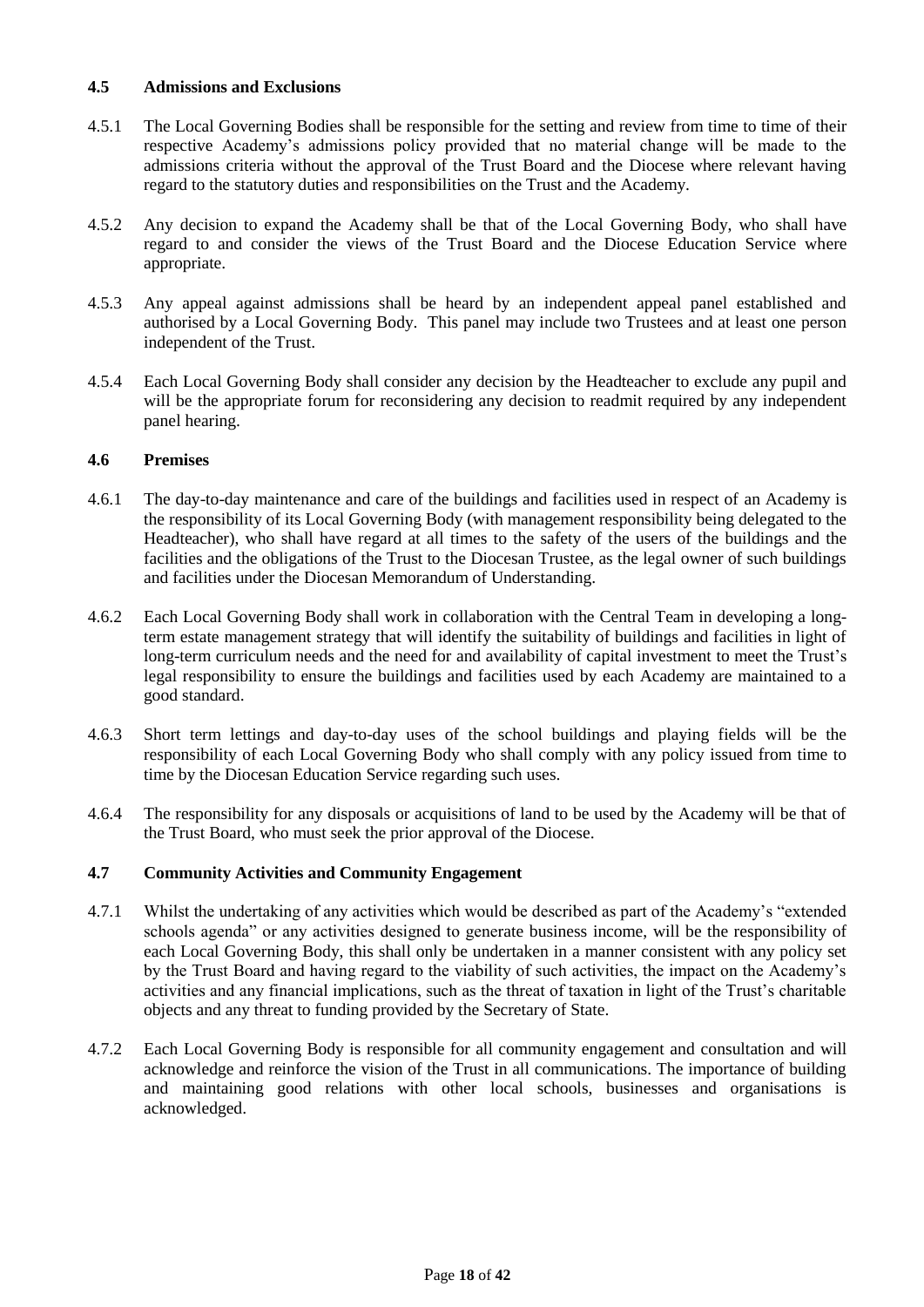# **5. SUPERVISION AND INTERVENTION - RISK MANAGEMENT**

## **5.1 Supervision and Reporting**

- 5.1.1 Notwithstanding the level of delegated responsibility, the Trustees remain legally responsible for all matters in connection with the Academies and they are required to have systems in place through which they can assure themselves of quality, safety and good practice in the Academies.
- 5.1.2 Once per term in every school year (three times), the Trust Board will request and each Local Governing Body (or Headteacher) will provide an "Operational Risk Management Report" in a format specified by the Trust Board.
- 5.1.3 Each Local Governing Body is appointed as a sub-committee of the Trust Board and as such has no separate legal status to that of the Trust or the Trust Board. Consequently, any act or omission of a Local Governing Body or any officer of the Trust or the Academy that subsequently leads to prosecution or other litigation will be a liability of the Trustees and any event in an Academy that might lead to public criticism or adverse publicity or damage to the reputation of the Trust will also be of concern for the Trust Board. In such events and in order to minimise risk, the Chair of each Local Governing Body or the Headteacher will, as soon as reasonably practicable, advise the Chair of the Trust Board (and if appropriate a member of the Central Team) of the details of any such event. These events will include the following (but shall not exclude any other event that falls within the generality of the circumstances described above):
	- 5.1.3.1 any event leading to loss of life or critical injury on the premises of the academy or during an event off the premises organised or supervised by Academy staff;
	- 5.1.3.2 any sexual or violent or illegal act against a child committed by any person while on the Academy premises under any circumstances;
	- 5.1.3.3 the suspension or summary dismissal of any senior member of staff;
	- 5.1.3.4 any event that requires a report to the Health and Safety Executive or that results in the service of a legal notice on the Academy alleging a breach of fire or health or safety law or regulations; or
	- 5.1.3.5 any event that requires a formal hearing by a panel of representatives of the Academy or that results in the service of a legal notice on an Academy alleging a breach of employment law or regulations.

# **5.2 Intervention and Removal of Delegated Responsibility**

- 5.2.1 Each Local Governing Body shall work closely with and shall promptly implement any advice or recommendations made by the Trust Board in respect of standards and performance (including financial probity), particularly where areas of weakness have been identified by either the Diocesan Education Service or Ofsted.
- 5.2.2 In the event that intervention is either formally threatened or is carried out by the Secretary of State, the Trust Board expressly reserves the unfettered right to review or remove any power or responsibility conferred on the Local Governing Bodies under this Scheme of Delegation in such circumstances. The Trust's Leadership and Governance Decision Planner (Appendix 1) indicates relevant decision-making authority which may be temporarily removed from an Academy which is being formally supported by the Trust. Decisions as to whether an Academy is "effective" or to be formally "supported" (beyond the support which the Trust would normally provide or secure for its Academies) will be made by the Trust Board, who will have regard to any advice issued by the Diocesan Education Service. The Trust Board retains the right to dissolve any Local Governing Body of an Academy which is the subject of formal intervention by Ofsted or the ESFA and if dissolved a transition board will be put in place, the details of which are referred to below.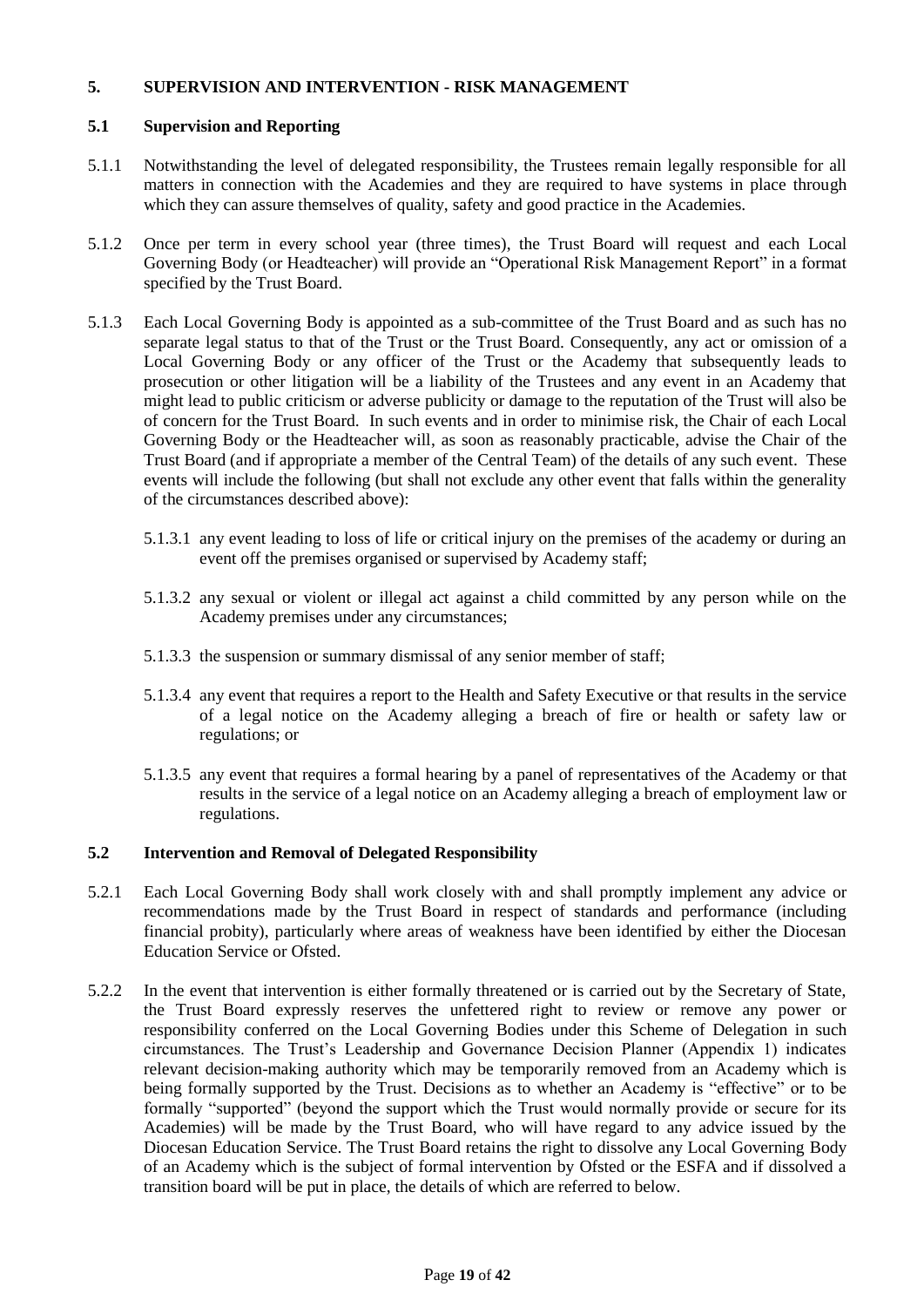- 5.2.3 Notwithstanding the above, the Trust Board and the Local Governing Bodies acknowledge the value of maintaining a good working relationship particularly in light of the levels of delegated responsibility within the Trust and the impact this may have on the ability of the Trust Board or the Local Governing Bodies to react when standards are falling and/or there is evidence of financial imprudence exposing the Academy or the Trust to a threat of intervention. The Trust Board and the Local Governing Bodies in such circumstances make the following commitments to each other:
	- 5.2.3.1 to discuss openly any weaknesses or any situation which may in the opinion of either potentially lead to a threat of intervention by the Secretary of State;
	- 5.2.3.2 to use all reasonable endeavours to agree the measures to be taken to improve standards and the performance of the Academy and to support each other in the implementation of those measures, including involving the Diocesan Education Service who will support and advise on steps to be taken and facilitate additional support if needed;
	- 5.2.3.3 to allow each other the opportunity to effect improvements at the Academy provided such steps do not seek to undermine the collaborative and respectful approach being adopted by each;
	- 5.2.3.4 the Trust Board shall not remove or suspend delegated authority without first agreeing to put in place for an appropriate period of time a transition or improvement board whose responsibility it will be to address the areas of weakness, the terms of reference for such "Intervention Board" being set out in Appendix 3 to this Scheme; and
	- 5.2.3.5 the Trust Board shall not exercise any power to suspend or remove a Headteacher without first discussing with the relevant Chair of the Local Governing Body and the Diocesan Education Service the need to ensure that such power is being exercised appropriately and proportionately.

## **6. FUNCTIONING OF THE LOCAL GOVERNING COMMITTEES**

## **6.1 Constitution of a Local Governing Body**

- 6.1.1 A Local Governing Body shall be established for each of the Academies comprising at least 9 Governors as follows:
	- 6.1.1.1 the Headteacher of the Academy;
	- 6.1.1.2 up to 2 "Staff Governors", elected or appointed through such process as the Local Governing Committee may determine;
	- 6.1.1.3 at least 2 "Parent Governors", elected by parents or carers of registered pupils at the Academy and being a parent or carer of a pupil at the Academy at the time when elected;
	- 6.1.1.4 such number of "Foundation Governors" appointed by the Diocesan Bishop (or the relevant religious order where the Academy is a religious order school) to ensure that the Foundation Governors outnumber all other Governors (including any Co-opted Governors and Additional Governors) by at least 2; and
	- 6.1.1.5 up to 2 "Additional Governors" appointed either by the Local Governing Body or if required by the Trust Board appointed by the Trustees.
- 6.1.2 The Governors may also appoint "Co-opted Governors" from time to time, who will be appointed to provide specific support to the Local Governing Body and shall serve for a term of up to 3 years decided at the time of appointment.
- 6.1.3 All persons appointed or elected to a Local Governing Body shall give a written undertaking to the Trust Board and the Diocese to uphold the object and mission of the Trust.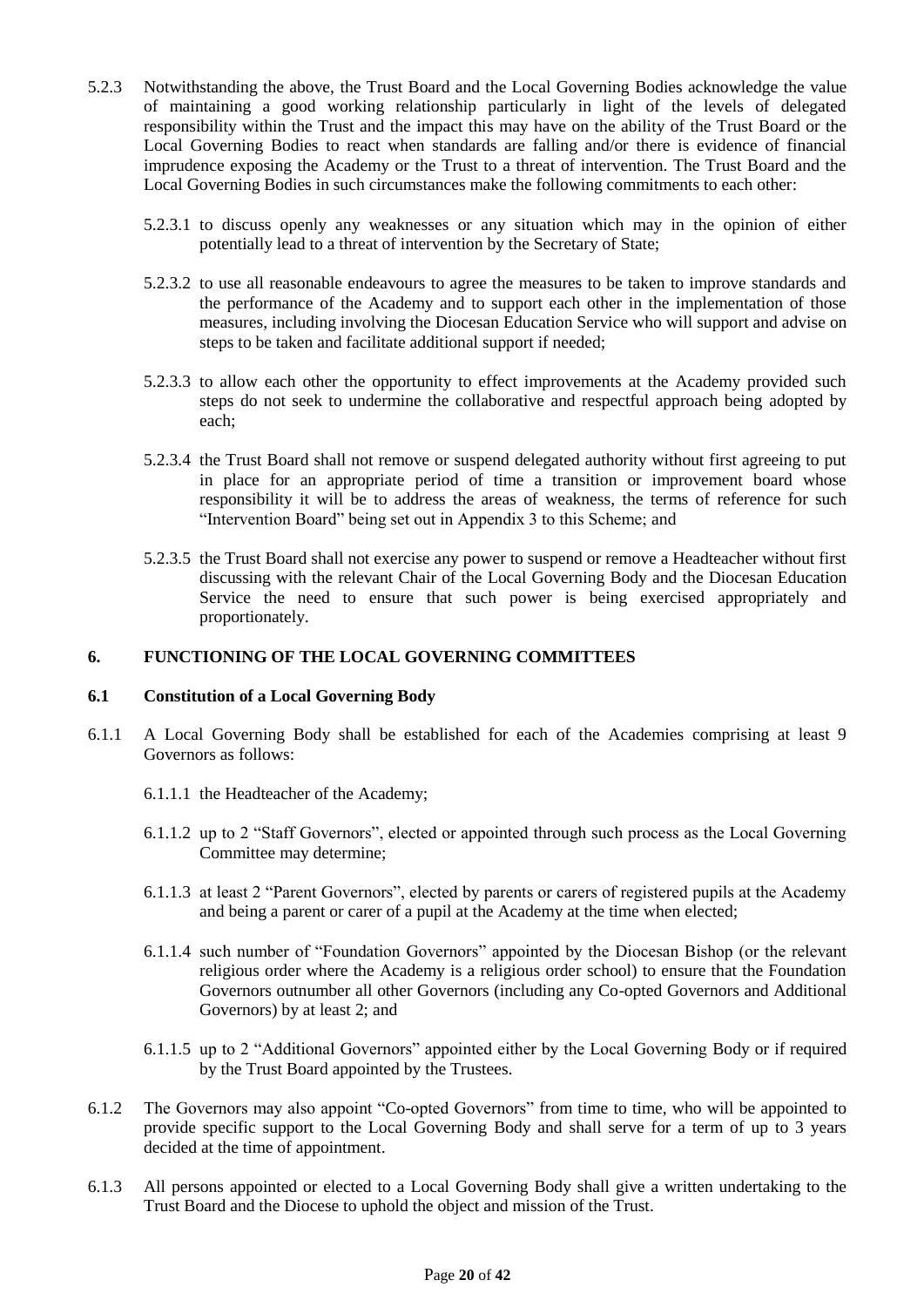6.1.4 The Trustees (all or any of them) shall also be entitled to attend any meetings of the Local Governing Body but would not be expected to do so on a regular basis. Any Trustee attending a meeting of a Local Governing Body shall count towards the quorum for the purposes of the meeting and shall be entitled to vote on any resolution being considered by the Local Governing Body. However in such circumstances the quorum for the meeting will be increased by one for every Trustee who attends and at the start of the meeting and expresses an intention to vote.

## **6.2 Term of office**

- 6.2.1 The term of office for any Governor (other than Co-opted Governors) shall be 4 years, except for any post which is held ex officio. Subject to remaining eligible to be a particular type of Governor, any person may be re-appointed or re-elected to the Local Governing Body. Any Staff Governor who ceases to be employed at the Academy will be deemed to have immediately resigned as a Governor from the date of their notice.
- 6.2.2 A Governor shall serve for no more than 3 terms of office.

## **6.3 Resignation and Removal of Governors**

- 6.3.1 A Governor shall cease to hold office if he or she resigns his or her office by notice to the Chair of the Local Governing Body. Any vacancy on a Local Governing Body will trigger an appropriate election or right of appointment. The Chair of the Local Governing Body shall ensure that any vacancies and appointments are notified to the Diocesan Education Service and the Education & Skills Funding Agency as required by the Funding Agreement.
- 6.3.2 A Governor shall cease to hold office if he or she is removed by the person or persons who appointed him or her, i.e., the Bishop or the Local Governing Committee as the case may be, or in exceptional circumstances by the Trust Board (and in the case of a Foundation Governor only, with the approval of the Diocesan Education Service). Whilst at the same time acknowledging that no reasons need to be given for the removal of a Governor, any failure to uphold the values of the Trust or the Diocese and/or the Academy or to act in a way which is appropriate in light of this Scheme of Delegation, including where the DfE have indicated any concerns as to the suitability of the Governor, will be taken into account.
- 6.3.3 The removal of any elected Parent or Staff Governor will be undertaken only in exceptional circumstances.
- 6.3.4 Where a Governor resigns his or her office or is removed from office, that person or, where he or she is removed from office, those removing him or her, shall give written notice thereof to the Chair of the Local Governing Body.

## **6.4 Disqualification of Governors**

- 6.4.1 A person serving on a Local Governing Body shall cease to hold office if he or she becomes incapable by reason of illness or injury of managing or administering his or her own affairs.
- 6.4.2 A person serving on a Local Governing Body shall cease to hold office if he or she is absent without the permission of the Chair from all the meetings of a Local Governing Body held within a period of six months and the Local Governing Body resolves that his or her office be vacated. A Governor may also be suspended from office at the discretion of the Local Governing Body or the Trust Board.
- 6.4.3 A person shall be disqualified from serving on the Local Governing Body if:
	- 6.4.3.1 his or her estate has been sequestrated and the sequestration has not been discharged, annulled or reduced; or
	- 6.4.3.2 he or she is the subject of a bankruptcy restrictions order or an interim order.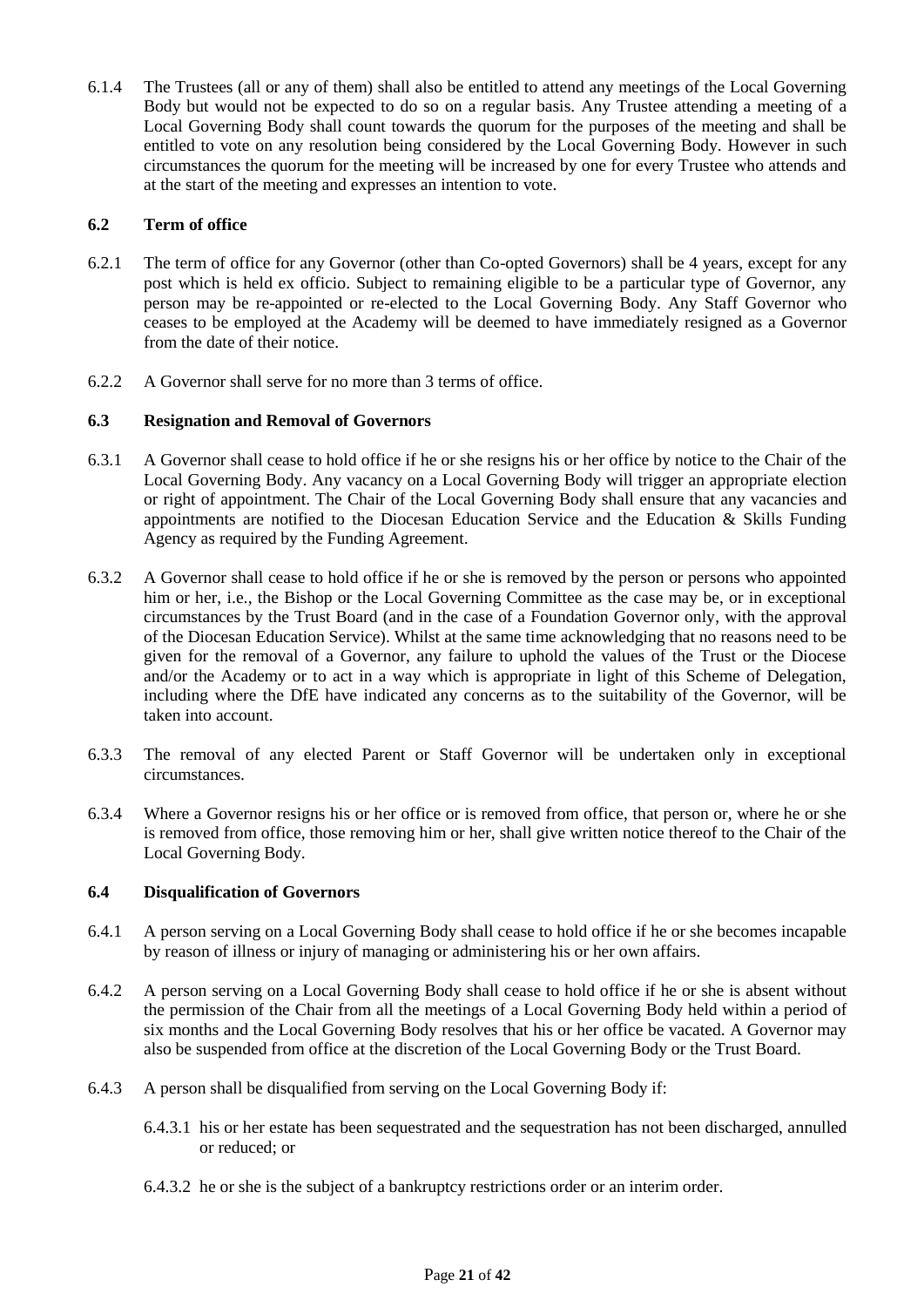- 6.4.4 A person shall be disqualified from serving on the Local Governing Body at any time when he or she is subject to a disqualification order or a disqualification undertaking under the Company Trustees Disqualification Act 1986 or to an order made under section  $429(2)(b)$  of the Insolvency Act 1986 (failure to pay under county court administration order).
- 6.4.5 A person serving on the Local Governing Body shall cease to hold office if he or she would cease to be a trustee by virtue of any provision in the Companies Act 2006 or is disqualified from acting as a trustee by virtue of section 178 of the Charities Act 2011 (or any statutory re-enactment or modification of that provision).
- 6.4.6 A person shall be disqualified from serving on the Local Governing Body if:
	- 6.4.6.1 he or she has been removed from the office of charity trustee or trustee of a charity by an order made by the Charity Commission or the High Court on the grounds of any misconduct or mismanagement in the administration of the charity for which he or she was responsible or to which he or she was privy, or which he or she by his or her conduct contributed to or facilitated; or
	- 6.4.6.2 he or she has been deemed unsuitable to be a governor of a school or trustee of an academy by the Secretary of State.
- 6.4.7 A person shall be disqualified from serving on a Local Governing Body where he or she has, at any time, been convicted of any criminal offence, excluding any that have been spent under the Rehabilitation of Offenders Act 1974 as amended, and excluding any offence for which the maximum sentence is a fine or a lesser sentence except where a person has been convicted of any offence which falls under section 178 of the Charities Act 2011.
- 6.4.8 Where, by virtue of this Scheme of Delegation, a person becomes disqualified from serving on the Local Governing Body, and he or she was, or was proposed, to so serve, he or she shall upon becoming so disqualified give written notice of that fact to the Chair of the Local Governing Body.

## **6.5 Appointment of the Chair and Vice-Chair**

- 6.5.1 The Governors shall each school year, at their first meeting in that year, elect a Chair and a Vice-Chair from amongst the Foundation Governors.
- 6.5.2 The role of the Chair of the Local Governing Body is an important one, demanding yet worthwhile. The Chair is elected by the Governors annually but because of the vital link and the importance of maintaining a strong and effective relationship between the Local Governing Bodies and the Trust Board, the appointment following election is subject to the approval of the Trust Board and subject to any further requirements of the Diocesan Education Service. The Chair must be approachable, readily accessible and ready to take issues and ideas raised by Governors seriously.
- 6.5.3 The specific duties of a Chair of a Local Governing Body are to:
	- 6.5.3.1 provide a clear lead and direction for the Governors of that Local Governing Body, understanding the aims of the Academy, the roles played by all those involved and the vision of the Trust in relation to its Academies;
	- 6.5.3.2 build an effective team, attracting Governors to that Local Governing Body with necessary skills and experience promoting equality and diversity and ensuring priority is given to those who can make a positive contribution to driving school improvement and supporting their development to maximise the benefit of their contribution;
	- 6.5.3.3 work closely with the relevant Headteacher and the Chair of the Trust Board to ensure there is proper challenge and encouragement;
	- 6.5.3.4 ensure that school improvement is the focus of all policy and strategy for that Academy, reminding Governors of this as often as necessary; and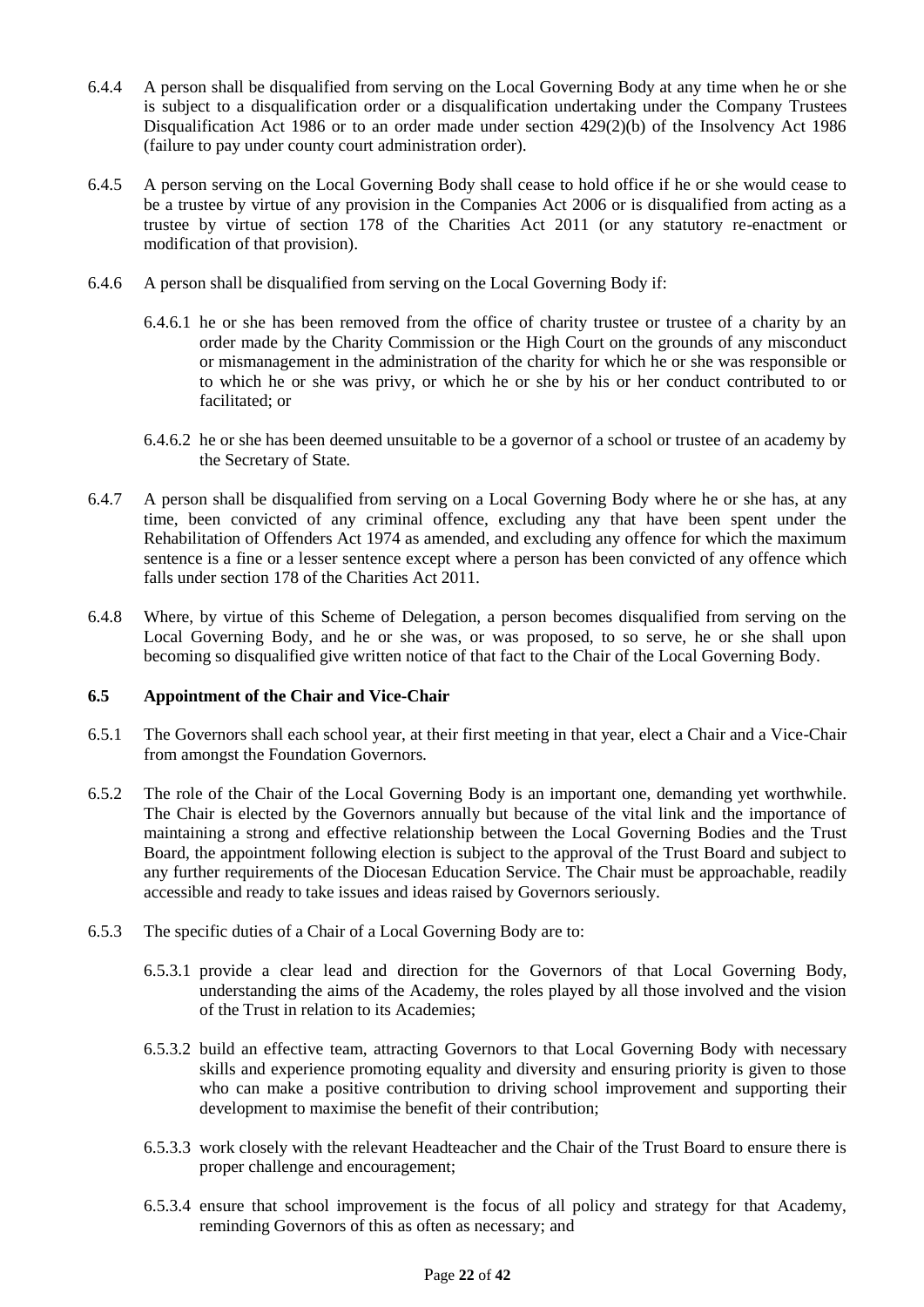- 6.5.3.5 hold Governors of that Local Governing Body to account, ensuring the business of the Local Governing Body is conducted efficiently and effectively, chairing meetings ensuring all members have the opportunity to contribute and are listened to with clear decisions being made when necessary.
- 6.5.4 The Chair or Vice-Chair may at any time resign his/her office by giving notice in writing to their respective Local Governing Body. The Chair or Vice-Chair shall cease to hold office if:
	- 6.5.4.1 he or she ceases to serve on the Local Governing Body;
	- 6.5.4.2 he or she is employed by the Trust whether or not at the Academy;
	- 6.5.4.3 he or she is removed from office in accordance with this Scheme of Delegation; or
	- 6.5.4.4 in the case of the Vice-Chair, he or she is elected in accordance with this Scheme of Delegation to fill a vacancy in the office of the Chair.
- 6.5.5 Where by reason of any of the matters referred to in paragraph 6.5.4, a vacancy arises in the office of Chair or Vice-Chair, the members of that Local Governing Body shall at its next meeting elect one of their number to fill that vacancy (subject to the approval of the Trust Board in accordance with clause  $6.5.2$ ).
- 6.5.6 Where the Chair is absent from any meeting or there is at the time a vacancy in the office of the Chair, the Vice-Chair shall act as the Chair for the purposes of the meeting.
- 6.5.7 Where in the circumstances referred to in paragraph 6.5.6, the Vice-Chair is also absent from the meeting or there is at the time a vacancy in the office of Vice-Chair, the members of that Local Governing Body shall elect one of their number to act as a chair for the purposes of that meeting.
- 6.5.8 The clerk to the Local Governing Body shall act as chair during that part of any meeting at which the Chair is elected.
- 6.5.9 Any election of the Chair or Vice-Chair which is contested shall be held by secret ballot.
- 6.5.10 The Chair or Vice-Chair may be removed from office by the Trust Board at any time.

## **6.6 Committees and Further Delegation**

- 6.6.1 Subject to this Scheme of Delegation, each Local Governing Body may establish any subcommittee or working group to advise and inform the Governors to support them in their decision-making.
- 6.6.2 Provided such power or function has been delegated to the Local Governing Bodies, the Local Governing Bodies may further delegate to the Headteacher or any other holder of an executive or leadership post, such of their powers or functions as they consider desirable to be exercised by them. Any such delegation may be made subject to any conditions or requirements the Trust Board may impose and shall be consistent with any policy or statement of recommended practice issued from time to time by the Trust Board and may be revoked or altered by the Local Governing Bodies or the Trust Board.
- 6.6.3 Where any power or function of the Trust Board or the Local Governing Bodies is exercised by another, that person or Committee shall report as required to those delegating responsibility in respect of any action taken or decision made with respect to the exercise of that power.

## **6.7 Meetings**

6.7.1 The minutes of the proceedings of a meeting of the Local Governing Bodies shall be drawn up and entered into a book (electronic or otherwise) kept for the purpose by the person authorised to keep the minutes of that Local Governing Body and shall be signed (subject to the approval of the members of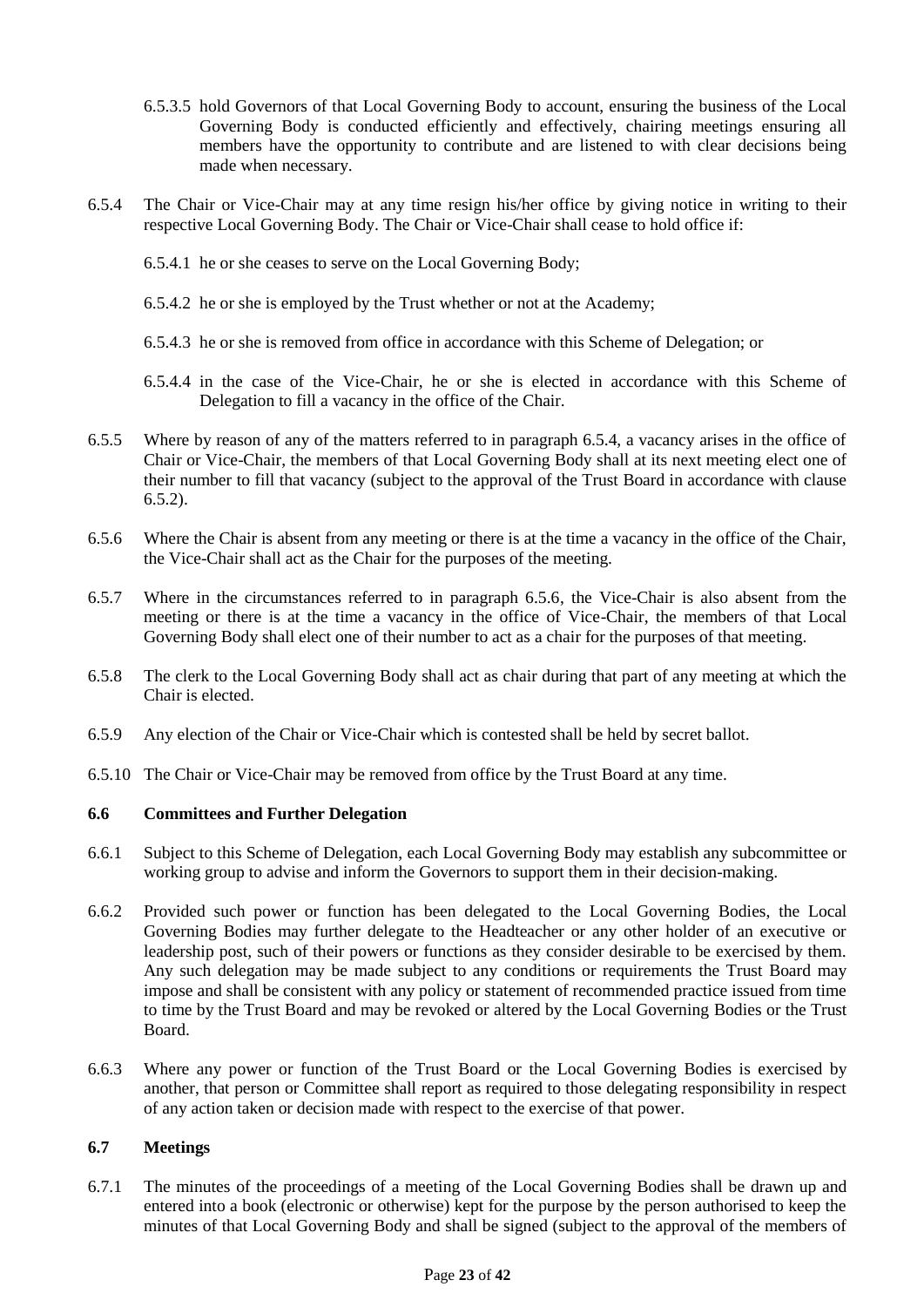the Local Governing Body) at the same or next subsequent meeting by the person acting as chair thereof. The minutes shall include a record of:

- 6.7.1.1 all appointments of officers made by the Local Governing Body; and
- 6.7.1.2 all proceedings at meetings of the Local Governing Body and of committees of the Local Governing Body including the names of all persons present at each such meeting.
- 6.7.2 The Chair shall ensure that copies of minutes of all meetings of the Local Governing Bodies shall be provided to the Chair of the Trust Board (and if required to the Diocese) as soon as reasonably practicable after those minutes are approved. The copies of minutes of meetings of any subcommittees and working groups of any of the Local Governing Bodies shall be provided to the Chair of the Trust Board or the Members on request.
- 6.7.3 The Local Governing Bodies are expected to meet at least once a term but may meet more often if felt appropriate or if requested to meet by the Trust Board.
- 6.7.4 Meetings of the Local Governing Body shall be convened by the clerk to the Local Governing Body. In exercising their functions under this Scheme of Delegation the clerk shall comply with any direction:
	- 6.7.4.1 given by the Local Governing Body; or
	- 6.7.4.2 given by the Chair or, in his absence or where there is a vacancy in the office of Chair, the Vice-Chair.
- 6.7.5 Any three Governors may, by notice in writing given to the clerk, requisition a meeting of the Local Governing Body, and it shall be the duty of the clerk to convene such a meeting as soon as is reasonably practicable.
- 6.7.6 Each Governor of the relevant Local Governing Body shall be given at least seven clear days before the date of a meeting:
	- 6.7.6.1 notice in writing of the time and place of such meeting, sent to each Governor at the address provided by each member from time to time (including by way of email address); and
	- 6.7.6.2 a copy of the agenda for the meeting;

provided that where a Chair or, in his or her absence or where there is a vacancy in the office of Chair, the Vice-Chair, so determines on the ground that there are matters demanding urgent consideration, it shall be sufficient if the written notice of a meeting, and the copy of the agenda thereof are given within such shorter period as they may direct.

- 6.7.7 The convening of a meeting and the proceedings conducted thereat shall not be invalidated by reason of any individual not having received written notice (or sufficient notice) of the meeting or a copy of the agenda thereof.
- 6.7.8 A resolution to rescind or vary a resolution carried at a previous meeting of the Local Governing Body shall not be proposed at a meeting of the Local Governing Body unless the consideration of the rescission or variation of the previous resolution is a specific item of business on the agenda for that meeting.
- 6.7.9 A meeting of the Local Governing Body shall be terminated forthwith if:
	- 6.7.9.1 the Governors so resolve; or
	- 6.7.9.2 the number of Governors present ceases to constitute a quorum for a meeting of the Local Governing Body in accordance with paragraph 6.8.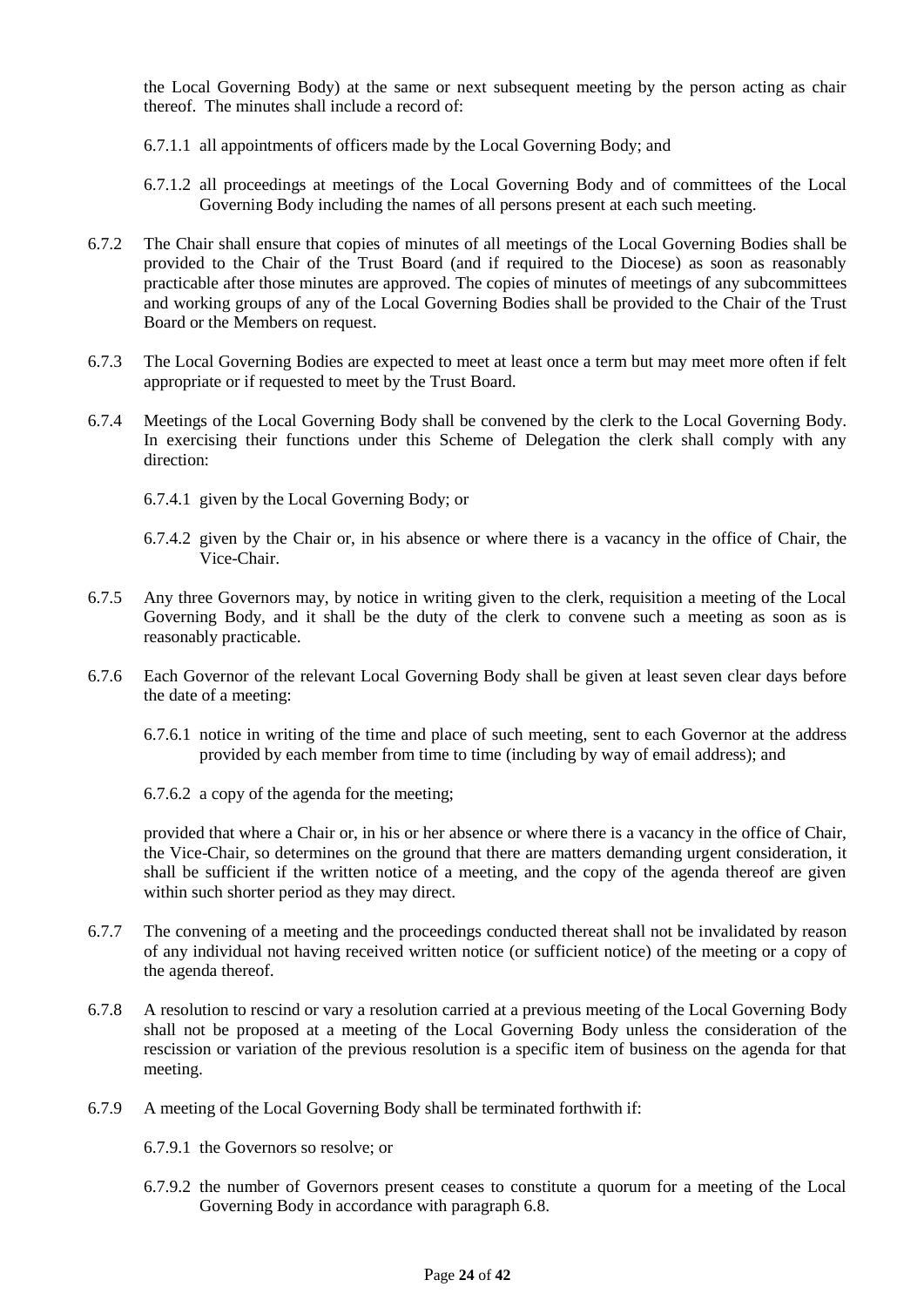- 6.7.10 Where in accordance with paragraph 6.7.9 a meeting is not held or is terminated before all the matters specified as items of business on the agenda for the meeting have been disposed of, a further meeting shall be convened by the secretary as soon as is reasonably practicable, but in any event within seven days of the date on which the meeting was originally to be held or was so terminated.
- 6.7.11 Where the Local Governing Body resolves in accordance with paragraph 6.7.10 to adjourn a meeting before all the items of business on the agenda have been disposed of, the Local Governing Body shall before doing so determine the time and date at which a further meeting is to be held for the purposes of completing the consideration of those items, and it shall direct the clerk to convene a meeting accordingly.

## **6.8 Quorum for meetings**

- 6.8.1 Subject to paragraph 6.8.3, the quorum for a meeting of a Local Governing Body, and any vote on any matter thereat, shall be three or a third of the Governors present and entitled to vote (whichever is the greater).
- 6.8.2 The Local Governing Bodies may act notwithstanding any vacancies on its board, but, if the numbers of persons serving is less than the number fixed as the quorum, the continuing persons may act only for the purpose of filling vacancies or of calling a meeting to agree on a strategy for addressing such vacancies.
- 6.8.3 The quorum for the purposes of any vote on the removal of a person in accordance with this Scheme of Delegation shall be any two-thirds (rounded up to a whole number) of the persons who are at the time persons entitled to vote on the matter.
- 6.8.4 Subject to this Scheme of Delegation, every question to be decided at a meeting of the Local Governing Bodies shall be determined by a majority of the votes of the persons present and entitled to vote on the question. Every Governor shall have one vote.
- 6.8.5 Subject to paragraphs  $6.8.6 6.8.8$ , where there is an equal division of votes, the Chair shall have a casting vote in addition to any other vote he or she may have.
- 6.8.6 The proceedings of the Local Governing Committee shall not be invalidated by:

6.8.6.1 any vacancy on the board; or

6.8.6.2 any defect in the election, appointment or nomination of any Governor.

- 6.8.7 A resolution in writing, signed by all the persons entitled to receive notice of a meeting of a Local Governing Body, shall be valid and effective as if it had been passed at a meeting of the Local Governing Body duly convened and held. Such a resolution may consist of several documents in the same form, each signed by one or more of the Governors and may include an electronic communication by or on behalf of the member indicating his or her agreement to the form of resolution providing that the member has previously notified the Local Governing Body in writing of the email address or addresses which the Governor will use.
- 6.8.8 Subject to paragraph 6.8.9, each Local Governing Body shall ensure that a copy of:
	- 6.8.8.1 the agenda for every meeting of the Local Governing Body;
	- 6.8.8.2 the draft minutes of every such meeting, if they have been approved by the person acting as chair of that meeting;
	- 6.8.8.3 the signed minutes of every such meeting; and
	- 6.8.8.4 any report, document or other paper considered at any such meeting,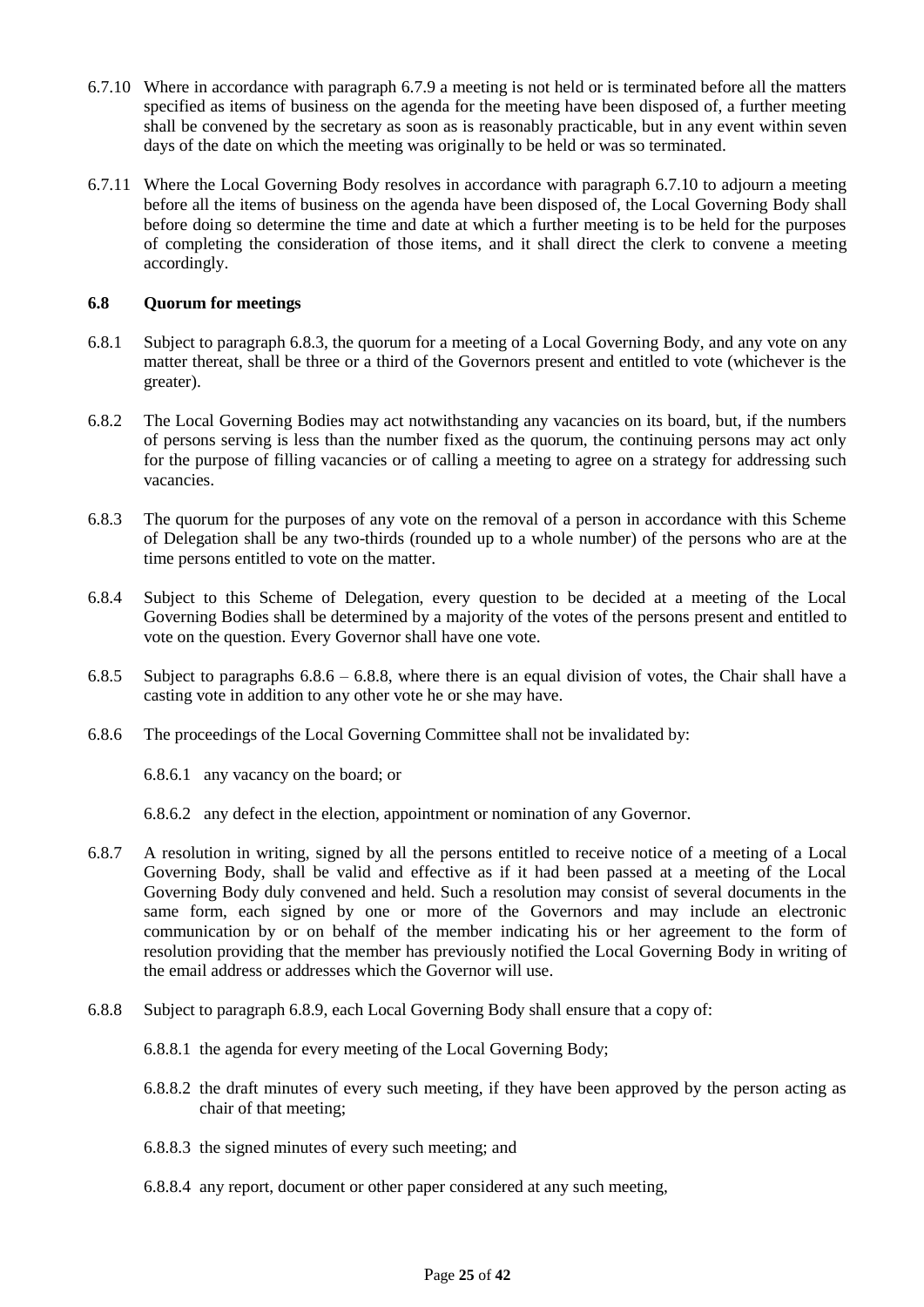are, as soon as is reasonably practicable, made available at the Academy and to the Trust Board to persons wishing to inspect them.

- 6.8.9 There may be excluded from any item required to be made available in pursuance of paragraph 6.8.8, any material relating to:
	- 6.8.9.1 a named teacher or other person employed, or proposed to be employed, at the Academy or the Trust;
	- 6.8.9.2 a named pupil at, or candidate for admission to, the Academy; and
	- 6.8.9.3 any matter which, by reason of its nature, the Local Governing Body is satisfied should remain confidential.
- 6.8.10 Any Governor shall be able to participate in meetings of the Local Governing Bodies by telephone or video conference provided that:
	- 6.8.10.1 the telephone number on which he or she can be reached and/or appropriate details of the video conferencing service from which he or she shall be taking part at the time of the meeting shall be shared with the other Governors; and
	- 6.8.10.2 the Local Governing Body has access to the appropriate equipment, and

if after all reasonable efforts it does not prove possible for the person to participate by telephone or video conference the meeting may still proceed with its business provided it is otherwise quorate.

6.8.11 Subject to this Scheme of Delegation, the Local Governing Bodies may regulate their proceedings as the Governors think fit, provided at all times that there is openness and transparency in matters relating to the Local Governing Bodies.

#### **6.9 Notices**

- 6.9.1 Any notice or communication to be given to or by any person pursuant to this Scheme of Delegation shall be in writing or shall be given using electronic communications to an address for the time being notified for that purpose to the person giving the notice or communication. In this Scheme of Delegation, "address" in relation to electronic communications, includes a number or address used for the purposes of such communications.
- 6.9.2 A Governor present, either in person or by proxy, at any meeting of the Local Governing Body shall be deemed to have received notice of the meeting and, where necessary, of the purposes for which it was called.
- 6.9.3 Proof that an envelope containing a notice was properly addressed, prepaid and posted shall be conclusive evidence that the notice was given. Proof that a notice or communication contained in an electronic communication was sent in accordance with guidance issued by the Institute of Chartered Secretaries and Administrators shall be conclusive evidence that the notice was given. A notice shall be deemed to be given at the expiration of 48 hours after the envelope containing it was posted or, in the case of a notice contained in an electronic communication, at the expiration of 48 hours after the time it was sent.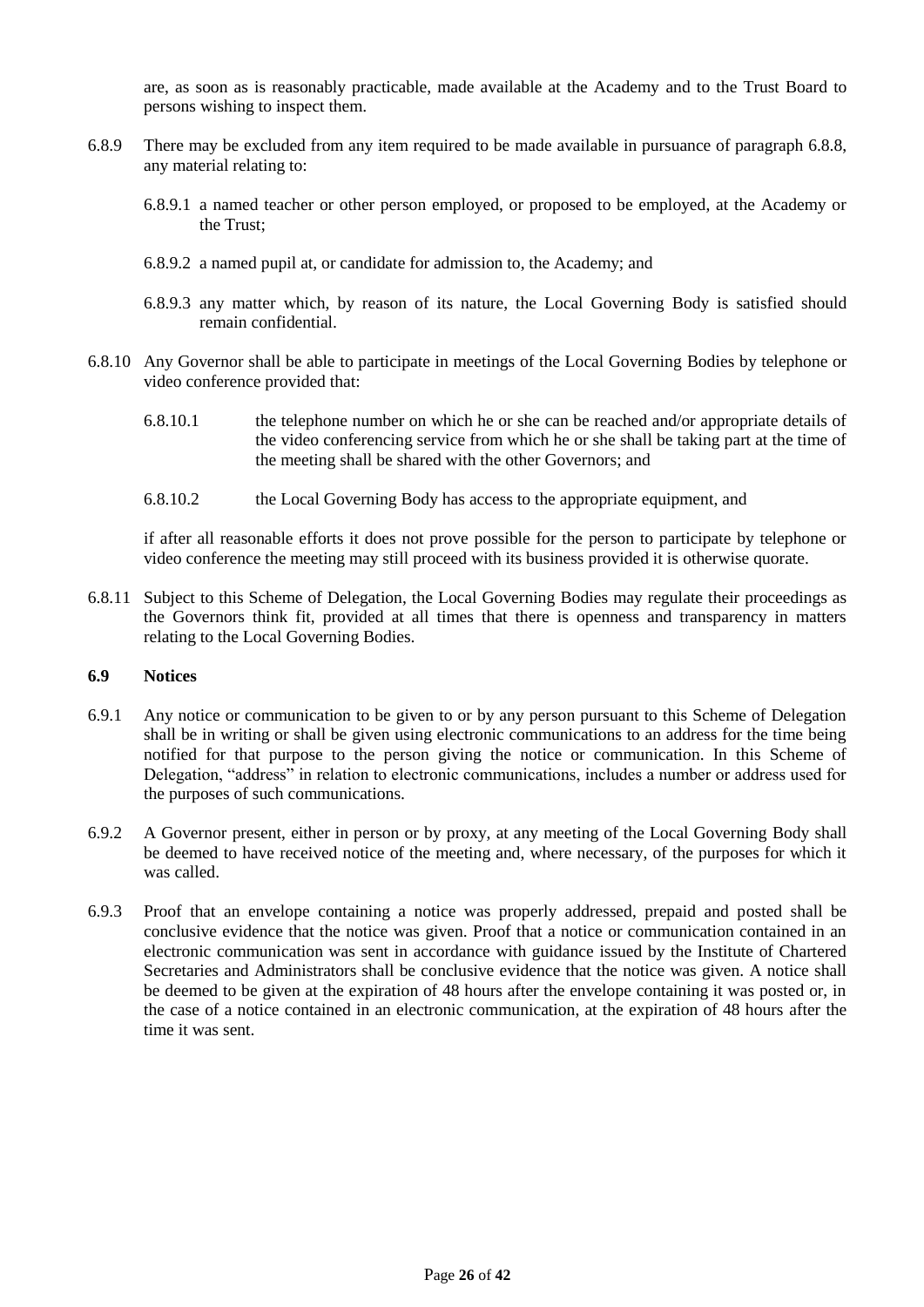## **APPENDIX 1 LEADERSHIP AND GOVERNANCE DECISION PLANNER**

This decision planner is designed to work in conjunction with the formal Scheme of Delegation adopted by the Trust. It provides a quick reference guide to how some of the important decisions within the Trust are to be made. Any discrepancies between this document and the Scheme of Delegation shall be construed in favour of the Scheme of Delegation, which will take precedence. The different levels of delegated power are listed below but it should be noted that not every task requires all levels of delegated power to be defined:

- $\bullet$  Approve (App)
- Propose (Pro)
- Develop (Dev)
- Monitor (Mon)
- Consulted (Con)
- Implement (Imp)

The governance and management layers within the Trust are identified as follows:

- 1. Trust Members (the "Members")
- 2. Trust Board of Trustees (the "Board")
- 3. Local Governing Body (the "LGB")
- 4. Trust Chief Executive Officer/Strategic Lead/Accounting Officer (or designated member of the Leadership Group) ("CAO")
- 5. Headteacher/Head of School ("HT")

|      | <b>Task</b>                                                 | <b>Members</b> | <b>Board</b> | LGB              |                | <b>CAO</b> | <b>HT</b> |
|------|-------------------------------------------------------------|----------------|--------------|------------------|----------------|------------|-----------|
|      |                                                             |                |              | <b>Effective</b> | Supported      |            |           |
|      |                                                             |                |              | <b>Academy</b>   | <b>Academy</b> |            |           |
| 1.   | <b>Governance and Vision</b>                                |                |              |                  |                |            |           |
| 1.1. | Approve any changes to Trust Articles of Association        | App            | Pro          |                  |                |            |           |
| 1.2. | Approve any changes to Trust Scheme of Delegation           | Con            | App          | Imp              | Imp            | Dev/Pro    | Imp       |
| 1.3. | Establish or merge Local Governing Committees               | Con            | App          |                  |                | Pro        | Con       |
| 1.4. | Establish Trust Committees and determine terms of reference |                | App          |                  |                | Pro        |           |
| 1.5. | Establish LGB Committees (if required)                      |                | Mon          | App              | App            | Con        | Imp       |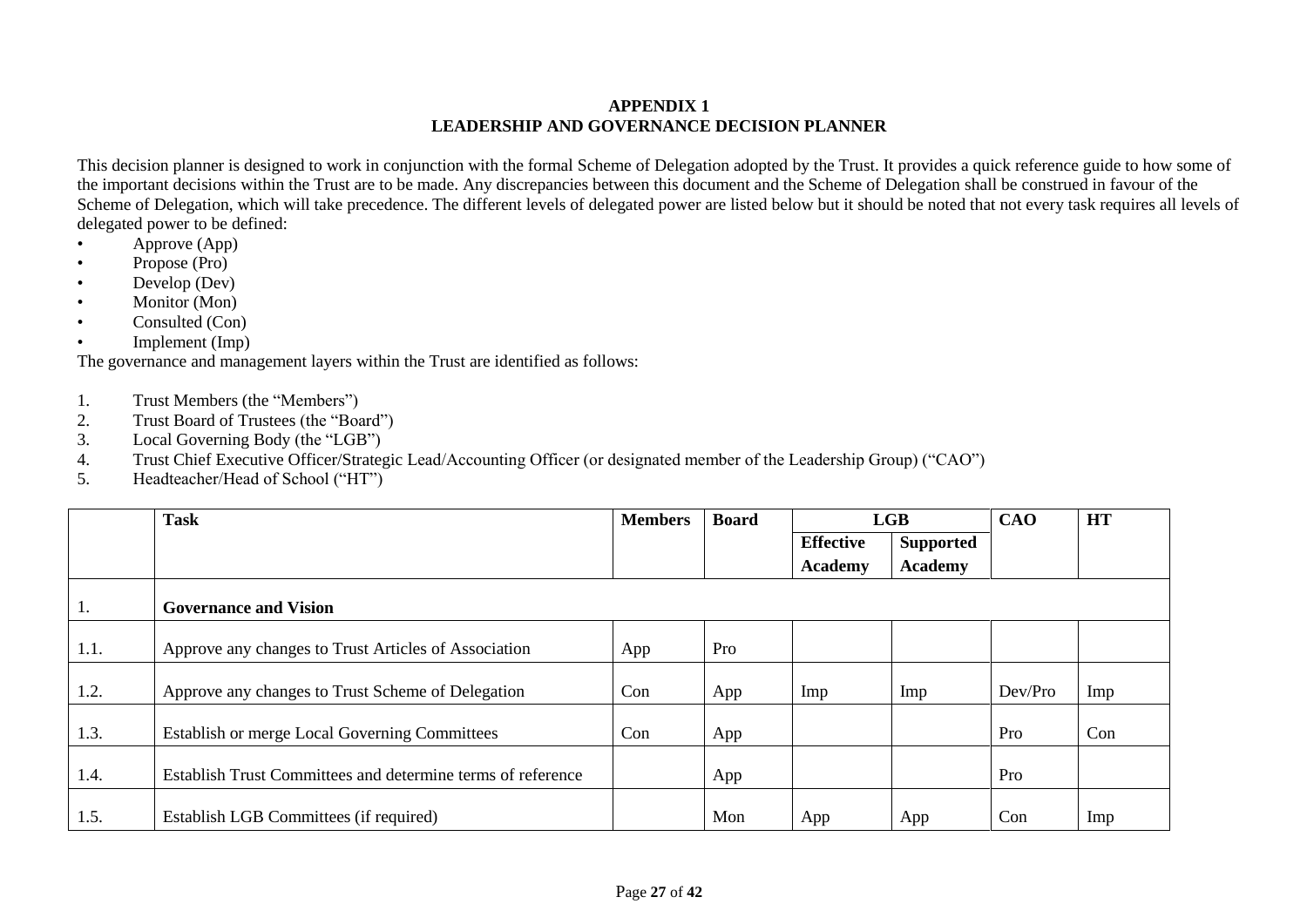|       | <b>Task</b>                                 | <b>Members</b> | <b>Board</b> | LGB              |                  | CAO | <b>HT</b> |
|-------|---------------------------------------------|----------------|--------------|------------------|------------------|-----|-----------|
|       |                                             |                |              | <b>Effective</b> | <b>Supported</b> |     |           |
|       |                                             |                |              | <b>Academy</b>   | <b>Academy</b>   |     |           |
| 1.6.  | Appoint Chair of Trust Board                | App            | App          |                  |                  |     |           |
| 1.7.  | <b>Appoint Trust Board</b>                  | App            | Pro          |                  |                  |     |           |
| 1.8.  | <b>Remove Trust Board</b>                   | App            |              |                  |                  |     |           |
| 1.9.  | Appoint Chair of LGB                        | App            | Con          | Pro              | Con              | Con |           |
| 1.10. | Remove Chair of LGB                         | App            | Con          | Con              | Con              | Con |           |
| 1.11. | Appoint LGB members                         | App            | Con          | Pro              | Pro              | Con | Con       |
| 1.12. | Remove LAB members                          | App            | Pro/Con      | Pro              | Con              | Con | Con       |
| 1.13. | Appoint (and remove) Clerk to Trust Board   |                | App          |                  |                  | Pro |           |
| 1.14. | Appoint (and remove) Clerk to LGB           |                | Mon          | App              | App              | Pro |           |
| 1.15. | Trustee skills audit and governance reviews | Con            | App          |                  |                  | Imp |           |
| 1.16. | Governor skills audit                       |                | Mon/App      | App              | Con              | Mon | Imp       |
| 1.17. | <b>Approve Directors Expenses Policy</b>    |                | App          |                  |                  | Imp |           |
| 1.18. | Manage Conflicts of Interest                |                | App          |                  |                  |     |           |
|       |                                             |                |              |                  |                  |     |           |
|       |                                             |                |              |                  |                  |     |           |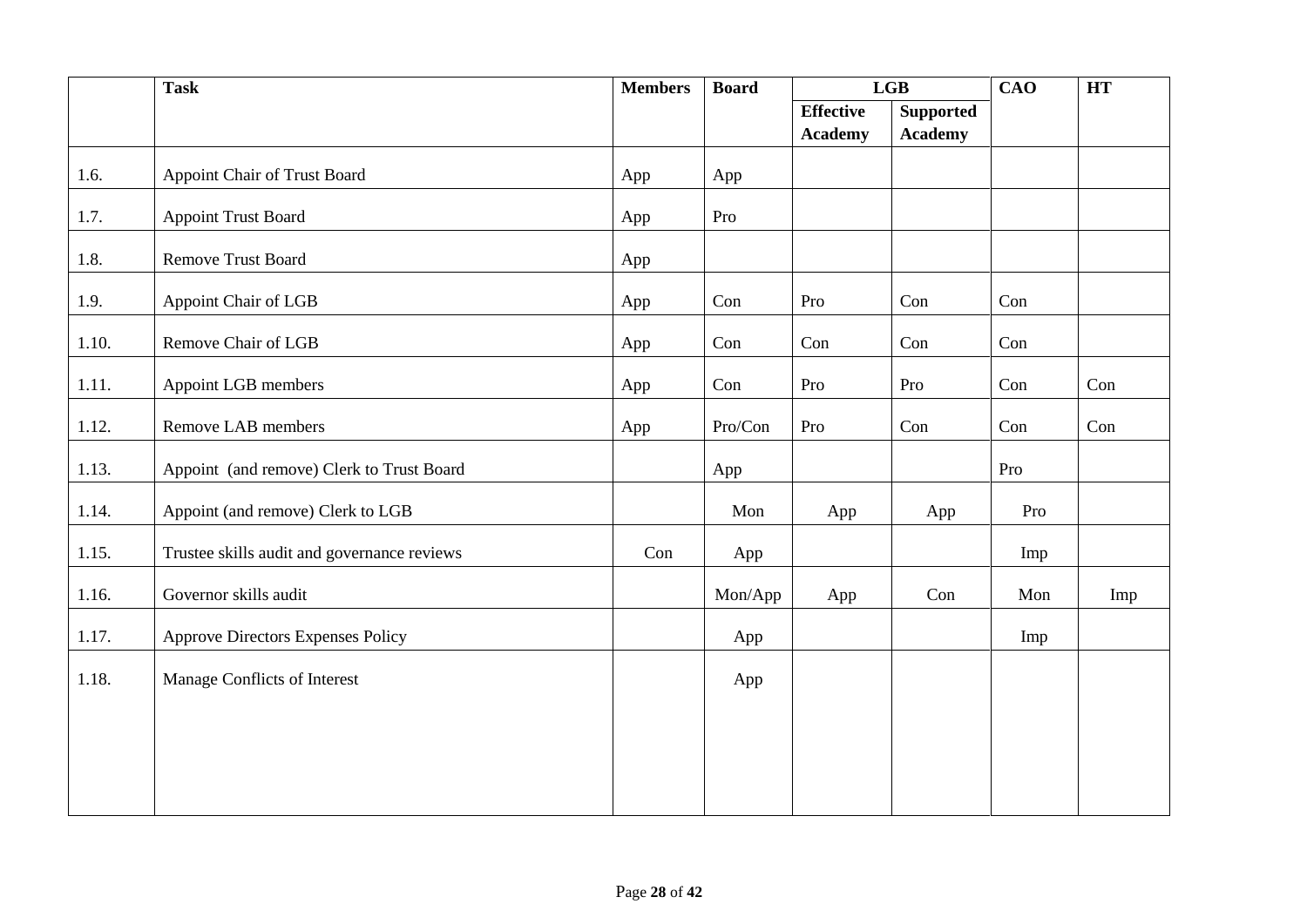|       | <b>Task</b>                                                | <b>Members</b> | <b>Board</b> | LGB              |                  | $\overline{\text{CAO}}$ | <b>HT</b> |
|-------|------------------------------------------------------------|----------------|--------------|------------------|------------------|-------------------------|-----------|
|       |                                                            |                |              | <b>Effective</b> | <b>Supported</b> |                         |           |
|       |                                                            |                |              | <b>Academy</b>   | <b>Academy</b>   |                         |           |
| 2.    | <b>Finance</b>                                             |                |              |                  |                  |                         |           |
| 2.1.  | Trust & Academy Financial Regulations and Procedures       |                | App          | Imp              | Imp              | Dev/Pro                 | Con       |
| 2.2.  | <b>Appoint Trust auditors</b>                              |                | App          |                  |                  | Imp                     |           |
| 2.3.  | <b>Approve Trust Budget</b>                                | Mon            | App          |                  |                  | Dev/Pro                 | Con       |
| 2.4.  | <b>Trust Annual Accounts</b>                               | Mon            | App          |                  |                  | Imp                     |           |
| 2.5.  | <b>Annual Report</b>                                       | Mon            | App          |                  |                  | Con                     | Con       |
| 2.6.  | Undertake financial efficiency review (across the Trust)   | Mon            | Mon          |                  |                  | Imp                     |           |
| 2.7.  | Undertake financial efficiency review (within the Academy) |                | Mon          | Mon              | Mon              | Con                     | Imp       |
| 2.8.  | Compile and review Trust Risk Register                     |                | App          |                  |                  | Imp                     | Con       |
| 2.9.  | Trust Academies Accounts Returns to EFA                    |                | App          |                  |                  | Imp                     |           |
| 2.10. | Response to Auditor's Management Letter                    |                | App          |                  |                  | Imp                     |           |
| 2.11. | Academy Budget Plan                                        | Mon            | Mon/App      | App              | Pro              | Mon                     | Dev/Pro   |
| 2.12. | Academy Accounts Return to EFA                             |                | Mon/App      | App              | Pro              | Mon                     | Imp       |
|       |                                                            |                |              |                  |                  |                         |           |
|       |                                                            |                |              |                  |                  |                         |           |
|       |                                                            |                |              |                  |                  |                         |           |
|       |                                                            |                |              |                  |                  |                         |           |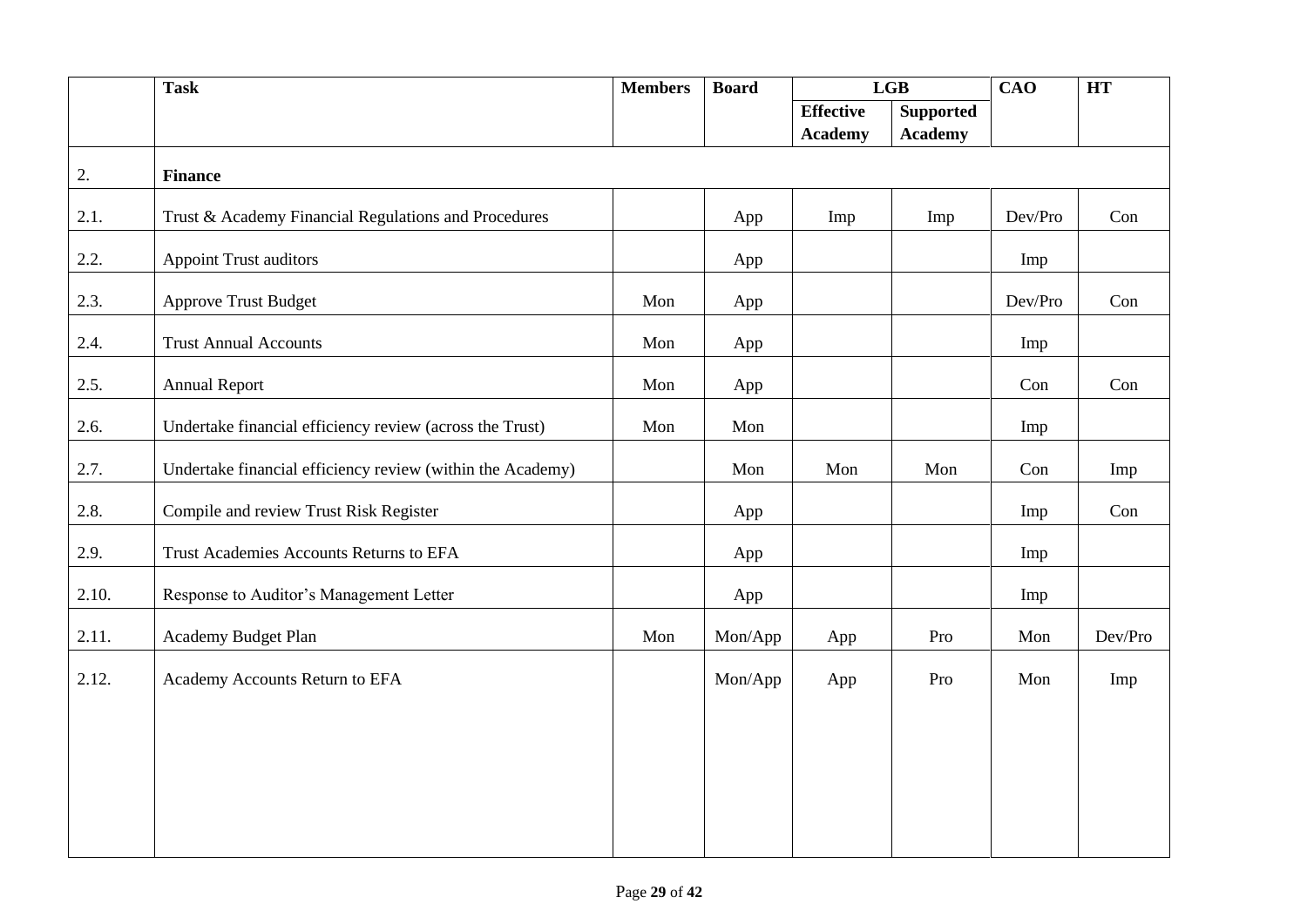|       | <b>Task</b>                                       | <b>Members</b> | <b>Board</b> | LGB              |                  | <b>CAO</b> | <b>HT</b> |
|-------|---------------------------------------------------|----------------|--------------|------------------|------------------|------------|-----------|
|       |                                                   |                |              | <b>Effective</b> | <b>Supported</b> |            |           |
|       |                                                   |                |              | <b>Academy</b>   | <b>Academy</b>   |            |           |
| 3.    | <b>Strategy, Performance and Expansion</b>        |                |              |                  |                  |            |           |
| 3.1.  | <b>Trust Strategic Plan</b>                       | Mon            | App          | Con              | Con              | Dev/Pro    | Con/Imp   |
| 3.2.  | New, converter or sponsored academies joining MAT | App            | App          |                  |                  | Pro/Imp    |           |
| 3.3.  | Academy expansion and/or change in age            | Con            | App          | Pro              | Pro              | Pro/Imp    | Pro/Imp   |
| 3.4.  | Determine overall effectiveness of Academy        |                | App          |                  |                  | Pro        |           |
| 3.5.  | <b>Academy Performance Targets</b>                |                | Mon/App      | App              | Con              | Pro/Con    | Pro/Con   |
| 3.6.  | Academy Development Plan                          |                | Mon/App      | App              | Con              | Pro/Con    | Pro/Imp   |
| 3.7.  | Academy Action Plan/School Improvement Plan       |                | Mon/App      | App              | Con              | Pro/Con    | Pro/Imp   |
| 3.8.  | Intervention/Establish Interim Executive Board    | App            | Pro/App      |                  |                  | Pro/Imp    | Con       |
| 3.9.  | <b>EYFS Policy</b>                                |                | Mon          | App              | App              | Con        | Pro/Imp   |
| 3.10. | EYFS Plan & Quality of Provision                  |                | Mon          | App              | App              | Con        | Pro/Imp   |
| 3.11. | <b>SEN Policy</b>                                 |                | Mon          | App              | App              | Con        | Pro/Imp   |
| 3.12. | SEN Plan & Quality of Provision                   |                | Mon          | App              | App              | Con        | Pro/Imp   |
| 3.13. | Teaching & Learning Policy                        |                | Mon          | App              | App              | Con        | Pro/Imp   |
| 3.14. | <b>Curriculum Policy</b>                          |                | Mon          | App              | App              | Con        | Pro/Imp   |
| 3.15. | Sex Education policy                              |                | Mon          | App              | App              | Con        | Pro/Imp   |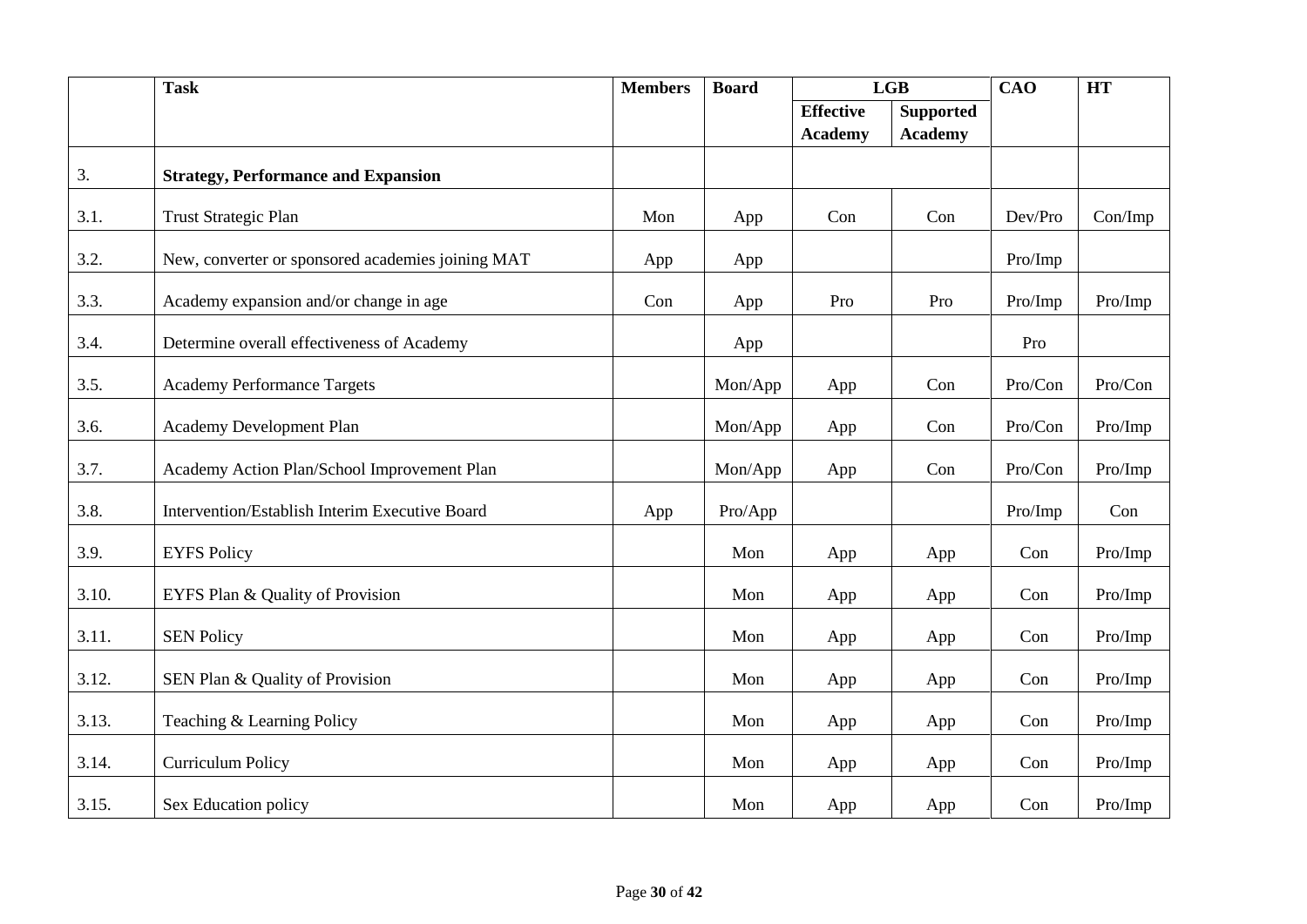|       | <b>Task</b>                                                                                    | <b>Members</b> | <b>Board</b> |                                    | LGB                                |         | <b>HT</b> |
|-------|------------------------------------------------------------------------------------------------|----------------|--------------|------------------------------------|------------------------------------|---------|-----------|
|       |                                                                                                |                |              | <b>Effective</b><br><b>Academy</b> | <b>Supported</b><br><b>Academy</b> |         |           |
| 3.16. | Religious Education policy                                                                     | App            | Pro          | Con                                | Con                                | Con     | Pro/Imp   |
| 4.    | <b>Staffing</b>                                                                                |                |              |                                    |                                    |         |           |
| 4.1.  | Determine Trust executive staff structure and grades                                           | Mon            | App          |                                    |                                    | Pro/Imp |           |
| 4.2.  | Determine Academy staff structure and grades                                                   |                | Mon/App      | App                                | Con                                | Con/Pro | Pro/Imp   |
| 4.3.  | CAO appointment                                                                                | Con            | Imp          |                                    |                                    |         |           |
| 4.4.  | <b>Executive Team appointments</b>                                                             |                | Mon          |                                    |                                    | App     |           |
| 4.5.  | Academy Executive Headteacher/Headteacher/Head of School<br>appointments                       | Con            | Mon/App      | App                                | Con                                | Con/Pro |           |
| 4.6.  | Academy teaching and support staff appointments                                                |                | Mon          | Con                                | Con                                | Con     | App       |
| 4.7.  | Performance management of CAO                                                                  | Mon            | Imp          |                                    |                                    |         |           |
| 4.8.  | Performance Management of Executive<br>Headteacher/Principal/Headteacher/Head of School/SLT    | Mon            | Mon/App      | App                                | Con                                | Con/Pro |           |
| 4.9.  | Suspension of CAO/Executive Team/Executive<br>Headteacher/Principal/Headteacher/Head of School | Mon            | App          | Con                                | Con                                | Pro     |           |
| 4.10. | Dismissal of CAO/Executive Team/Executive<br>Headteacher/Principal/Headteacher/Head of School  | Con            | App          | Con                                | Con                                | Pro     |           |
| 4.11. | Suspension and dismissal of other teaching and support staff                                   |                | Mon          | Mon                                | Mon                                | Con     | App       |
| 4.12. | Redundancy of staff                                                                            |                | App          | Pro                                | Con                                | Pro/Con | Imp       |
| 4.13. | Restructuring of staff                                                                         |                | App          | Pro                                | Con                                | Pro/Con | Imp       |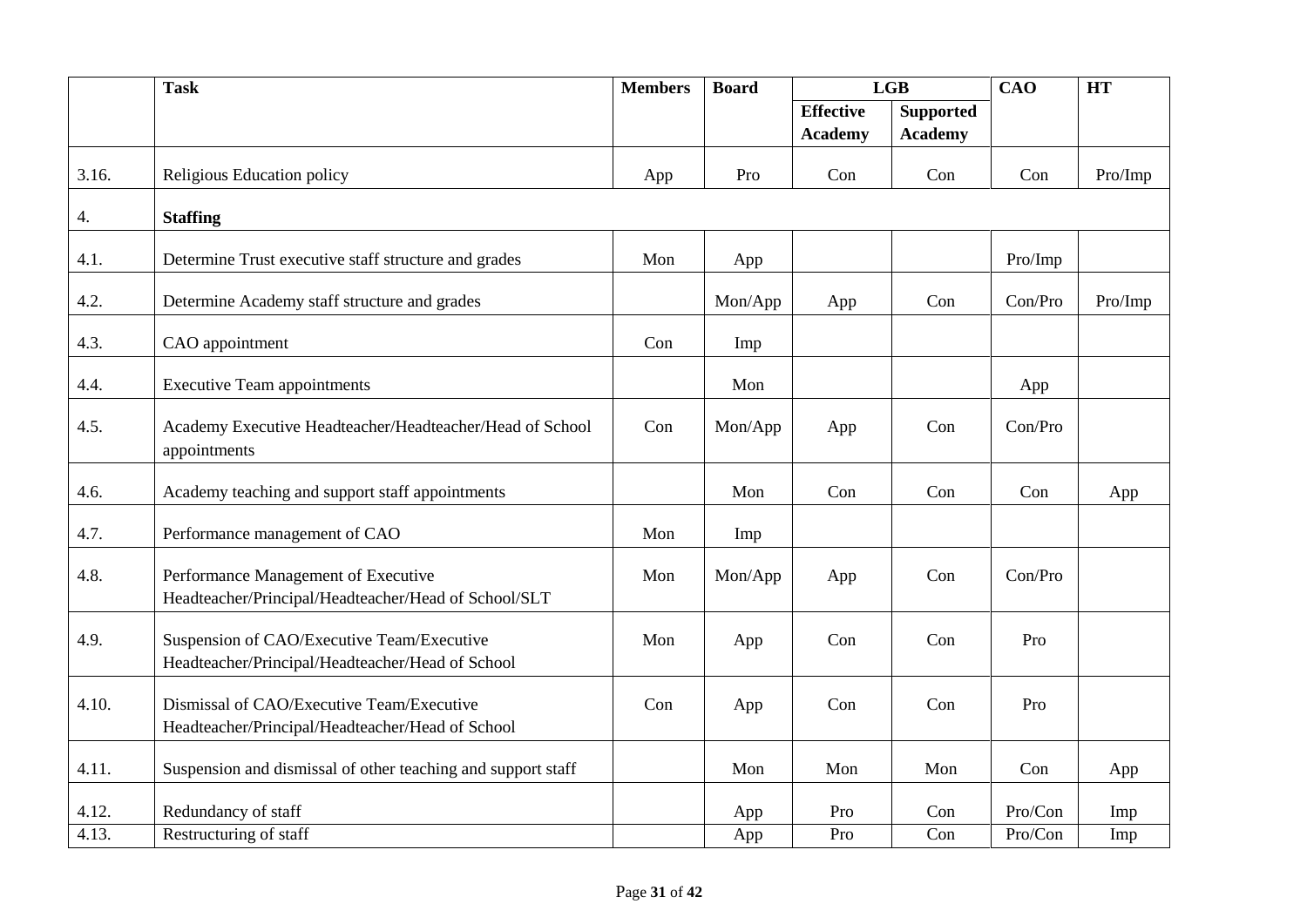|      | <b>Task</b>                                                                       | <b>Members</b> | <b>Board</b> | LGB              |                  |         |         | <b>CAO</b><br><b>HT</b> |  |
|------|-----------------------------------------------------------------------------------|----------------|--------------|------------------|------------------|---------|---------|-------------------------|--|
|      |                                                                                   |                |              | <b>Effective</b> | <b>Supported</b> |         |         |                         |  |
|      |                                                                                   |                |              | <b>Academy</b>   | <b>Academy</b>   |         |         |                         |  |
| 5.   | <b>Land and Contracts</b>                                                         |                |              |                  |                  |         |         |                         |  |
| 5.1. | Asset Management Strategy and insurance                                           | Con            | Mon          | App              | App              | Con     | Pro/Dev |                         |  |
| 5.2. | Health & Safety plus safeguarding Policy & Review                                 |                | Mon          | App              | App              | Con     | Pro/Dev |                         |  |
| 5.3. | <b>Condition Surveys</b>                                                          | Con            | Mon          | App              | App              | Con     | Pro/Dev |                         |  |
| 5.4. | <b>Expansion and Redevelopment Works</b>                                          | App            | Pro/App      | Pro              | Pro              | Imp     | Con     |                         |  |
| 5.5. | Leases                                                                            | App/Imp        | Pro          | Pro              | Pro              | Imp     | Con     |                         |  |
| 5.6. | Lettings and shared use                                                           |                | Mon          | Mon              | Mon              | Con     | Imp     |                         |  |
| 5.7. | Strategic support and shared services                                             |                | App          | Con              | Con              | Pro/Imp | Imp     |                         |  |
| 6.   | <b>HR</b> and Policies                                                            |                |              |                  |                  |         |         |                         |  |
| 6.1. | Pay & Remuneration Policy                                                         | Con            | App          | Con              | Con              | Pro     | Imp     |                         |  |
| 6.2. | Job Role Salary & Grading Policy                                                  |                | App          | Con              | Con              | Pro     | Imp     |                         |  |
| 6.3. | Changes to Employee Terms & Conditions or Collective<br>Agreements (CES policies) | App            | Pro/App      | Con              | Con              | Pro     | Imp     |                         |  |
| 6.4. | Performance Management & Appraisal Review Policy                                  | App            | Pro/App      | Con              | Con              | Pro     | Imp     |                         |  |
| 6.5. | Disciplinary Policy                                                               |                | App          | Con              | Con              | Pro     | Imp     |                         |  |
| 6.6. | Grievance Policy                                                                  |                | App          | Con              | Con              | Pro     | Imp     |                         |  |
| 6.7. | <b>Capability Policy</b>                                                          |                | App          | Con              | Con              | Pro     | Imp     |                         |  |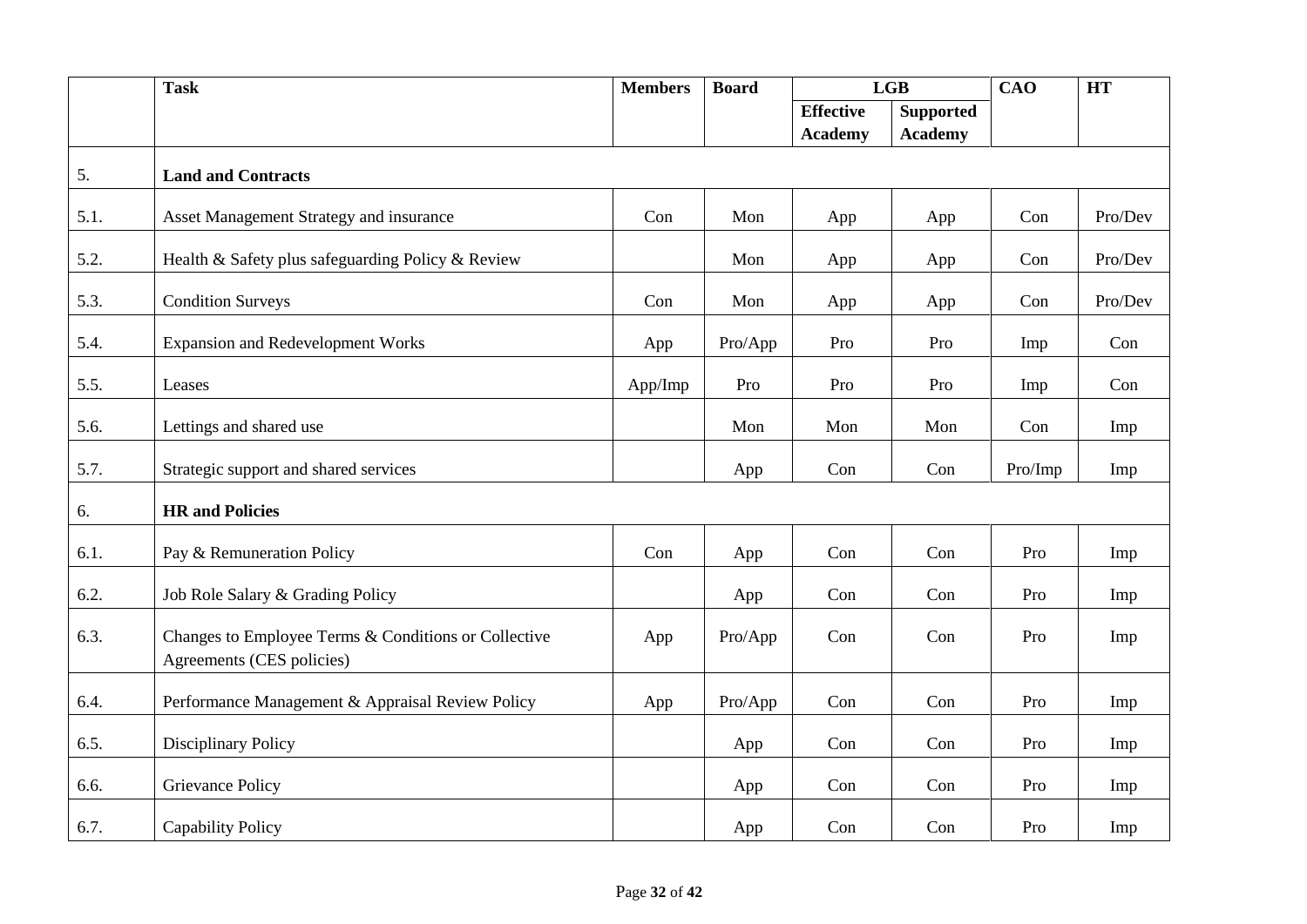|       | <b>Task</b>                                      | <b>Members</b> | <b>Board</b> | LGB              |                  | CAO | <b>HT</b> |
|-------|--------------------------------------------------|----------------|--------------|------------------|------------------|-----|-----------|
|       |                                                  |                |              | <b>Effective</b> | <b>Supported</b> |     |           |
|       |                                                  |                |              | <b>Academy</b>   | <b>Academy</b>   |     |           |
| 6.8.  | Whistle-blowing Policy                           |                | App          | Con              | Con              | Pro | Imp       |
| 6.9.  | Re-structuring & Redundancy Policy               |                | App          | Con              | Con              | Pro | Imp       |
| 6.10. | Employee Health & Safety Policy                  |                | App          | Con              | Con              | Pro | Imp       |
| 6.11. | Academy times, terms and holidays                |                |              | App              | App              | Con | Pro/Imp   |
| 6.12. | Adoption and review of Non HR Statutory Policies |                | Mon          | App              | App              | Con | Pro/Imp   |
| 6.13. | Exclusions                                       |                |              | Mon/App          | Mon/App          |     | App       |
| 6.14. | Appeals against Permanent Exclusion              |                |              | App              | App              |     | Imp       |
| 6.15. | Complaints                                       |                | Mon          | Mon              | Mon              | Mon | Imp       |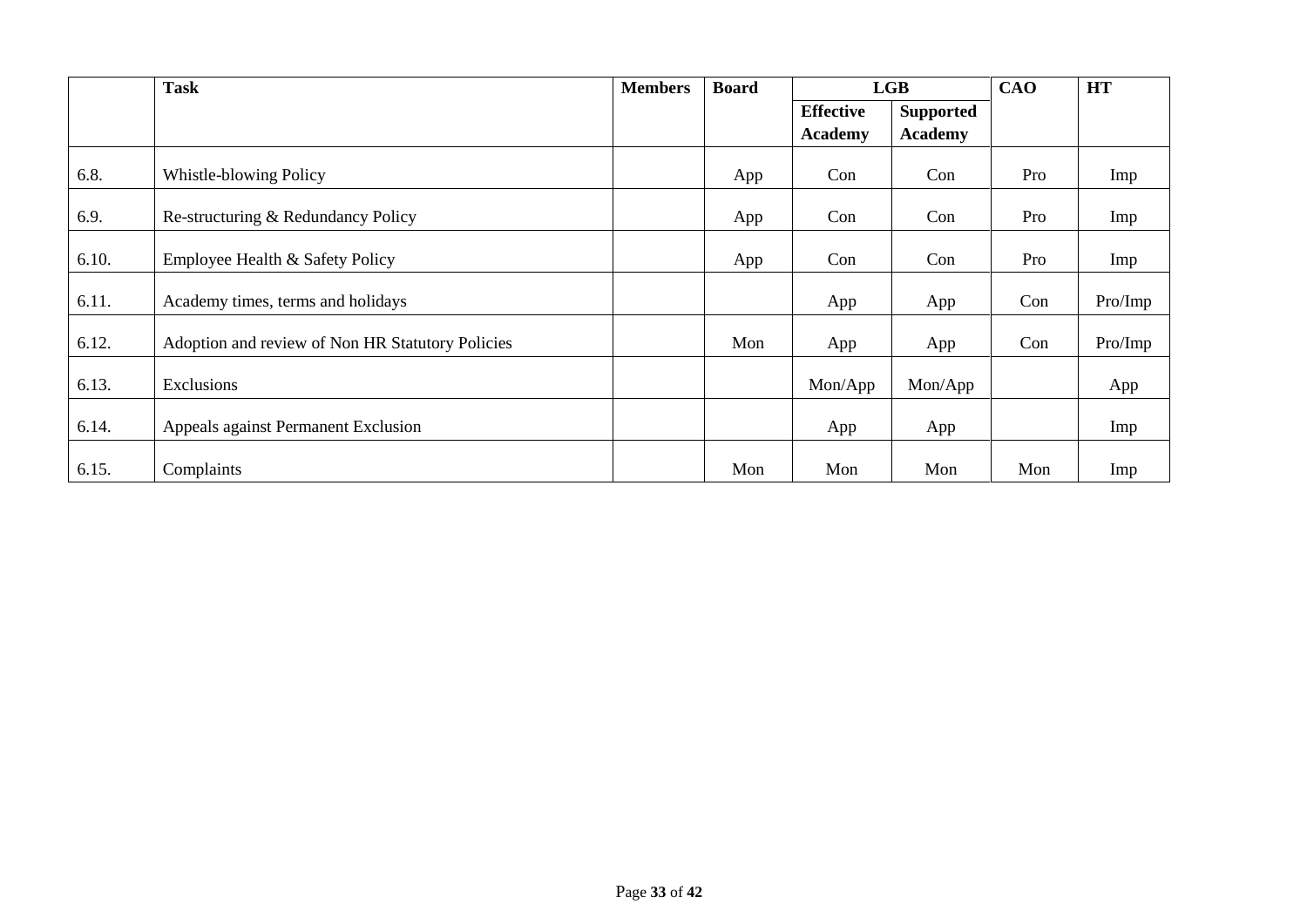## **APPENDIX 2 FULL LEADERSHIP GROUP**

## **Our Lady of Grace Catholic Academy Trust ("the Trust")**

# **TERMS OF REFERENCE FOR THE FULL LEADERSHIP GROUP**

## **PURPOSE**

The Full Leadership Group has been set up to provide a focus for discussion on policy and the strategic direction of the Trust. The Full Leadership Group will support the Trust Board and facilitate communication within the Trust, as well as provide an opportunity for the Academies to explore and develop areas of collaboration and shared working.

## **MEMBERSHIP**

All Trustees, Headteachers and Chairs of the Local Governing Bodies will be invited to participate in the Full Leadership Group. The Full Leadership Group will meet twice a year.

| <b>Responsibility / Delegated Authority</b>                                                                                                                                                                                                                                                            | Assessment |
|--------------------------------------------------------------------------------------------------------------------------------------------------------------------------------------------------------------------------------------------------------------------------------------------------------|------------|
| <b>Ethos and vision</b>                                                                                                                                                                                                                                                                                |            |
| Working in partnership with the Trust Board, develop a clear educational vision, ethos and direction for the Trust, which promotes<br>learning and the moral, social and cultural development of pupils and assists with the communication of this vision to the Academies<br>and the wider community. |            |
| Support the Trust Board in formulating policies and practices which support the Trust's overall vision and aims as well as recognise<br>the uniqueness of each Academy and the contribution each makes to the collective.                                                                              |            |
| <b>Strategic Leadership</b>                                                                                                                                                                                                                                                                            |            |
| Provide a perspective on the wider education community and the challenges facing state funded schools.                                                                                                                                                                                                 |            |
| Assist with the creation of a public face and external identity for the Trust, facilitating discussions with those who might be considered<br>strategic partners of the Trust.                                                                                                                         |            |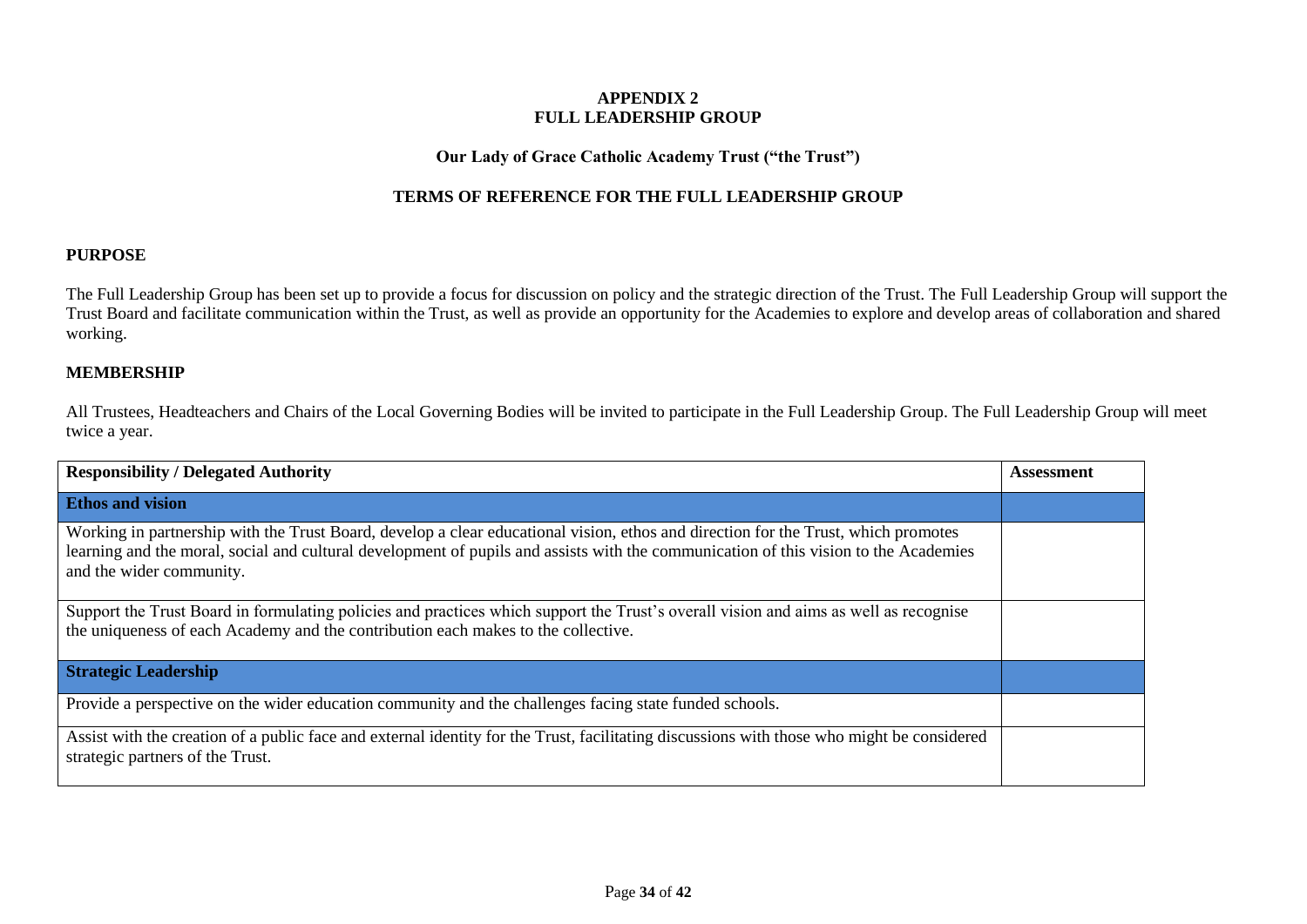| <b>Strategic Leadership</b>                                                                                                                                                                                                                                                                                                                                             |  |
|-------------------------------------------------------------------------------------------------------------------------------------------------------------------------------------------------------------------------------------------------------------------------------------------------------------------------------------------------------------------------|--|
| Assist with the development of an action plan for each Academy, which identifies appropriate priorities and targets for improvement in<br>the context of overall resource planning and the management and administration of each Academy and which supports the overall<br>vision and aims of the Trust.                                                                |  |
| Where appropriate, undertake research on issues which might affect the Trust, ensuring best practice.                                                                                                                                                                                                                                                                   |  |
| Ensure the needs of each Academy are communicated to and understood by the Trust Board.                                                                                                                                                                                                                                                                                 |  |
| Seek to identify areas where greater collaboration between the Academies can support the Trust's business strategy.                                                                                                                                                                                                                                                     |  |
| Advise on the impact of any proposed change to admissions in respect of any Academy.                                                                                                                                                                                                                                                                                    |  |
| <b>Curriculum and Standards</b>                                                                                                                                                                                                                                                                                                                                         |  |
| Advise the Trust Board and the Academies on the targets for relevant Key Stages and supports the leadership team in each Academy<br>on action to be taken to maximise attainment and pupil progress and whilst doing so advise on the transition by pupils from one Key<br>Stage to the next, whether that be to another Academy within the Trust or to another school. |  |
| Facilitate school to school support.                                                                                                                                                                                                                                                                                                                                    |  |
| Provide a forum for discussion on the merits of any change to the curriculum and the impact of developments regionally and<br>nationally.                                                                                                                                                                                                                               |  |
| <b>Resources</b>                                                                                                                                                                                                                                                                                                                                                        |  |
| Identify efficiencies through collaborative working.                                                                                                                                                                                                                                                                                                                    |  |
| Provide support to each Academy's senior leadership team and any resource and recruitment committees.                                                                                                                                                                                                                                                                   |  |
| Support the Trust Board in the development of suitable HR policies and practices noting the need to achieve consistency across all<br>Academies.                                                                                                                                                                                                                        |  |
| Facilitate discussion with staff representative bodies, including the unions.                                                                                                                                                                                                                                                                                           |  |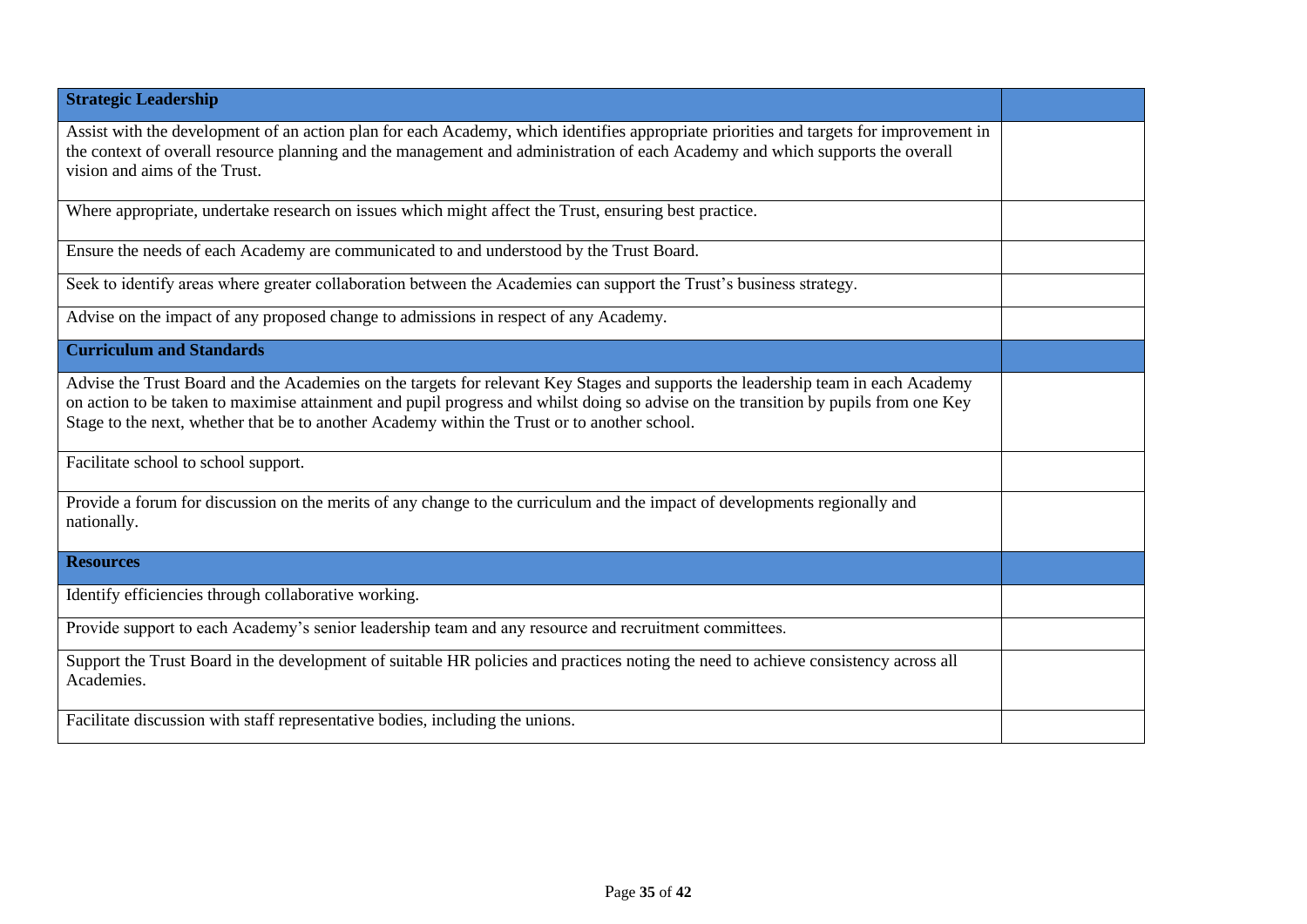# **APPENDIX 3 TERMS OF REFERENCE FOR THE [TRANSITION] [INTERVENTION] BOARD Our Lady of Grace Catholic Academy Trust ("the Trust") EFFECTIVE DATE 1st September 2019 REVIEW DATE October 2021**

## PURPOSE

The Intervention Board's primary role is to support the rapid turnaround of the Academy. The Intervention Board has been established by the Trust Board and may have been appointed before the School joined the Trust in order to support the conversion of the School. The Intervention Board shall meet at least twice a term, more if necessary.

The Intervention Board will ensure that the Strategic Plan for the Academy is being implemented and will advise on the development and review of the Plan, focussing on 4 key areas of action; leadership & governance, teaching & learning, facilities & resources and finance.

The Intervention Board will report to the Trust Board on progress, recommending further action as necessary.

## MEMBERSHIP

Members of the Intervention Board have been drawn from the local community and have been appointed by the Trust Board, who will ensure the members have both the capacity and skills to work intensively within the Academy, providing support and challenge to the Academy's staff and building on existing links with the community. Board members must be able to demonstrate an understanding of the ethos and values of the Trust and a commitment to fulfilling the Trust's mission and objectives for the Academy, drawing on specialist skills where required. Whilst there is no limit on the numbers expected to serve on the Board, in most cases it is not anticipated that there will be more than 3, one of whom will either be the [Accounting Officer/CAO/Strategic Lead] (or a person recommended by the Trust Board.

## REVIEW

Operating with an Intervention Board is not intended to be a long-term arrangement and a target date has been identified for the review of the arrangement. Any initial period will not be greater than 12 months.

| <b>Responsibility / Delegated Authority</b>                                                                                                                                                                                                        | Assessment |
|----------------------------------------------------------------------------------------------------------------------------------------------------------------------------------------------------------------------------------------------------|------------|
| <b>Ethos and vision</b>                                                                                                                                                                                                                            |            |
| Support the actions of the Trust Board in developing and sustaining a clear educational vision, ethos and direction for the Trust and the<br>Academy, which promotes learning and the moral, spiritual, social and cultural development of pupils. |            |
| Assist with the communication of the Trust's vision within the Academy's community, reinforcing the Academy's identity as a school within the                                                                                                      |            |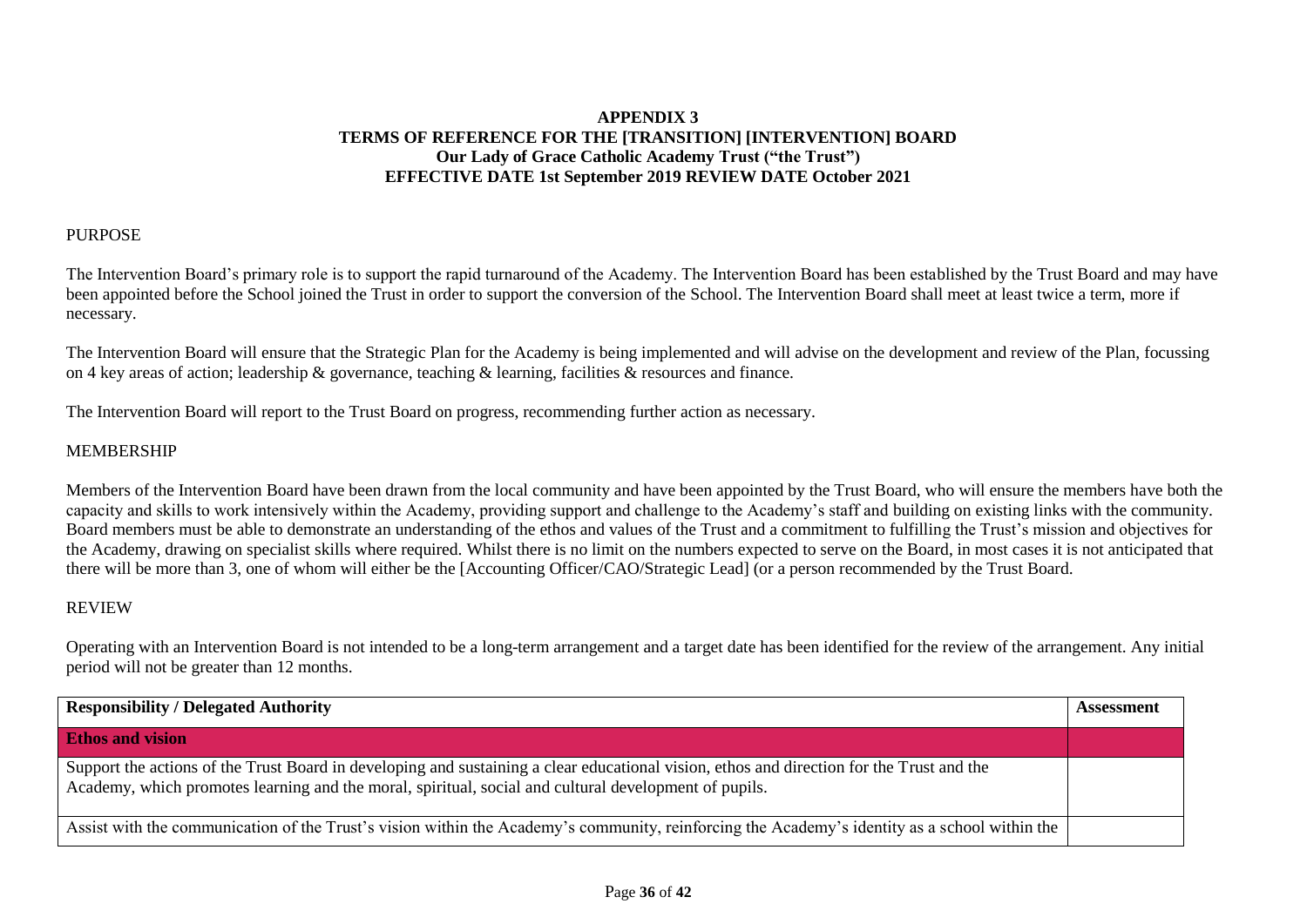| <b>Responsibility / Delegated Authority</b>                                                                                                                                                                                                                                                                                         | <b>Assessment</b> |
|-------------------------------------------------------------------------------------------------------------------------------------------------------------------------------------------------------------------------------------------------------------------------------------------------------------------------------------|-------------------|
| family of schools run by the Trust.                                                                                                                                                                                                                                                                                                 |                   |
| Establish systems and procedures in the Academy which recognise and prioritise collaborative working within the Trust where possible.                                                                                                                                                                                               |                   |
| <b>Compliance and Leadership</b>                                                                                                                                                                                                                                                                                                    |                   |
| Take the lead in the development of a strategic plan for the Academy which is consistent with the Trust's overall strategic objectives and<br>identifies appropriate priorities for the Academy, targets for improvement and specific actions to be taken.                                                                          |                   |
| Advise and report to the Trust Board on the implementation of the strategic plan, identifying any financial, educational and organisational threats<br>and weaknesses as well as opportunities for growth and improvement.                                                                                                          |                   |
| Support the Trust Board, as well as the leadership team within the Academy, ensuring that there is sufficient challenge and feedback so that<br>continuous improvements can be made and preparing the leadership team for the transition to full delegated responsibility.                                                          |                   |
| Have regard to the public sector equality duty in the performance of any duty.                                                                                                                                                                                                                                                      |                   |
| Act in accordance with the terms of the Trust's Master and Supplemental Funding Agreements, the Trust's Articles of Association and the<br>current ESFA Academy Financial Handbook in the performance of any duty.                                                                                                                  |                   |
| Ensure that at all times the Academy is meeting any legal requirements and duties.                                                                                                                                                                                                                                                  |                   |
| <b>Finance and Risk Management</b>                                                                                                                                                                                                                                                                                                  |                   |
| Ensure that at all times any funds delegated to the Academy or otherwise held on behalf of the Academy are safeguarded, having regard to the<br>duty of the Trustees as trustees of charitable assets and as recipients of public money.                                                                                            |                   |
| Monitor, review and control the budget, expenditure and income of the Academy, acknowledging any amounts to be set aside for central costs<br>and reserves, contributing to any discussions initiated by the Trust Board in relation to the budget of the Academy and the appropriate use of all<br>funds available to the Academy. |                   |
| Support the systems of financial and risk reporting adopted by the Trust applicable in respect of the Academy, reporting as required (including to<br>any internal audit committee or to the external auditors) highlighting any specific risks which might jeopardise the fulfilment of the strategic<br>plan for the Academy.     |                   |
| Implement any Trust policy for the approval and signing of contracts, ensuring all contracts to be entered into by the Academy are appropriate,<br>have been authorised (or are within delegated authority) and do not expose either the Trust or the Academy to undue risk.                                                        |                   |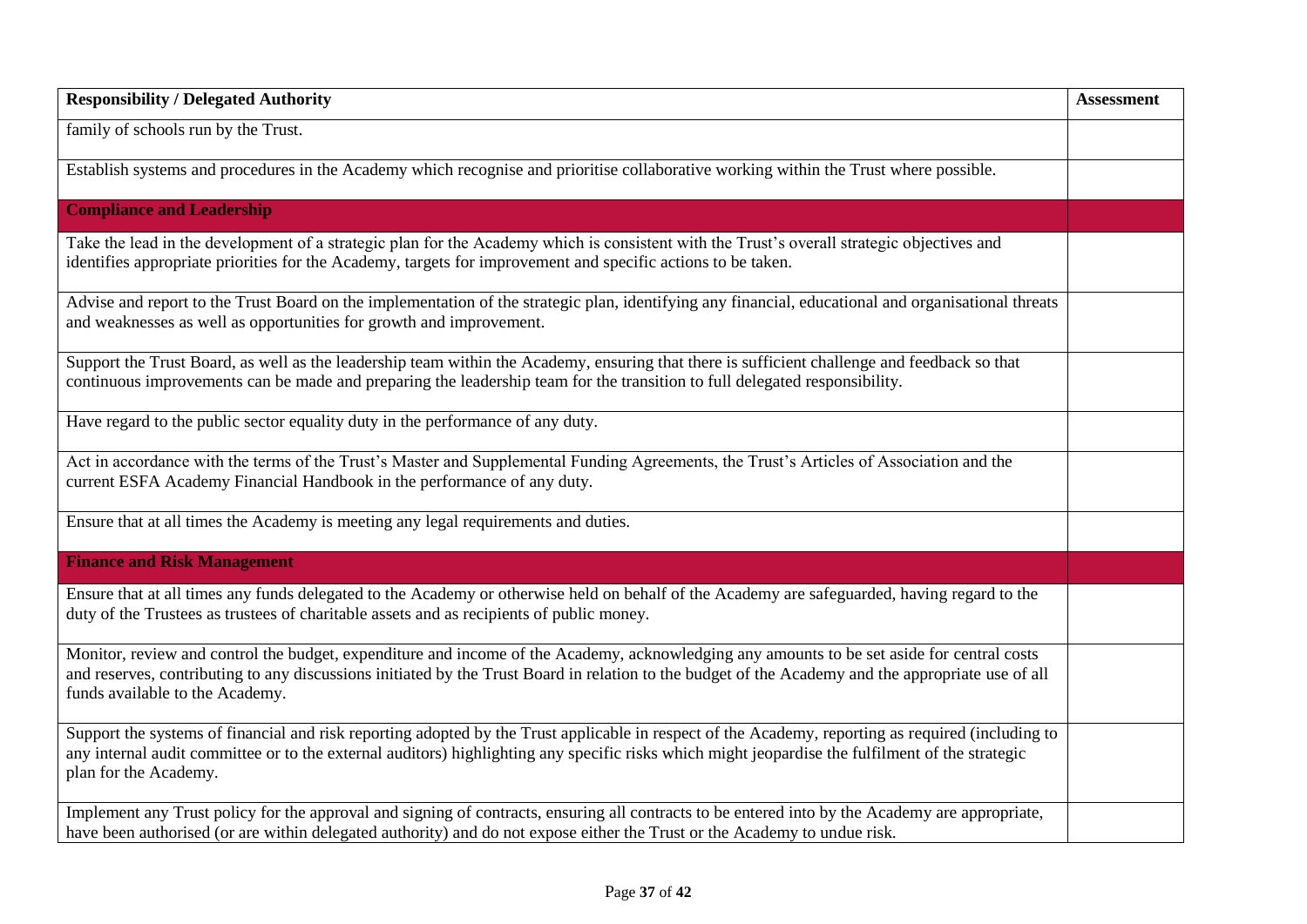| <b>Responsibility / Delegated Authority</b>                                                                                                                                                                                                                                                                                                                                                        | <b>Assessment</b> |
|----------------------------------------------------------------------------------------------------------------------------------------------------------------------------------------------------------------------------------------------------------------------------------------------------------------------------------------------------------------------------------------------------|-------------------|
|                                                                                                                                                                                                                                                                                                                                                                                                    |                   |
| <b>Curriculum and Standards</b>                                                                                                                                                                                                                                                                                                                                                                    |                   |
| Advise the Trust Board on the development of a curriculum which meets the Academy's specific needs and has regard to:                                                                                                                                                                                                                                                                              |                   |
| any nationally recognised curriculum priorities and initiatives                                                                                                                                                                                                                                                                                                                                    |                   |
| the obligation to provide religious education, sex education and physical education                                                                                                                                                                                                                                                                                                                |                   |
| special educational needs                                                                                                                                                                                                                                                                                                                                                                          |                   |
| national testing and attainment targets, and                                                                                                                                                                                                                                                                                                                                                       |                   |
| any teaching objectives and priorities adopted by the Trust Board for all Academies.                                                                                                                                                                                                                                                                                                               |                   |
| Advise and report to the Trust Board on the targets for relevant Key Stages in the Academy, supporting the leadership team in the Academy on<br>action to be taken to maximise attainment and pupil progress and advising on the transition by pupils from one key stage to the next supporting<br>the development of a personalised learning plan for each pupil.                                 |                   |
| Carry out regular reviews of the standards of teaching and learning in the Academy and agree with the leadership team specific actions to be<br>taken to address areas of weakness, facilitating the sharing of best practice and the development of a training programme for staff which draws<br>on the strengths of the Academy and secures additional resources which meet needs.              |                   |
| <b>Pupil Behaviour and Attendance</b>                                                                                                                                                                                                                                                                                                                                                              |                   |
| Formulate and implement a pupil behaviour policy in accordance with guidance produced by the Department for Education and as advised by<br>the Trust Board.                                                                                                                                                                                                                                        |                   |
| <b>Staff Recruitment</b>                                                                                                                                                                                                                                                                                                                                                                           |                   |
| In conjunction with the Trust Board (but having regard to the advice of the Academy's leadership team), develop a staffing structure for the<br>Academy, identifying the number of staff required to be employed at the Academy, the levels of the posts and the role responsibilities of all staff<br>employed and supporting, where appropriate, the sharing of resources between the Academies. |                   |
| Ensure the implementation of the HR policies adopted by the Trust Board.                                                                                                                                                                                                                                                                                                                           |                   |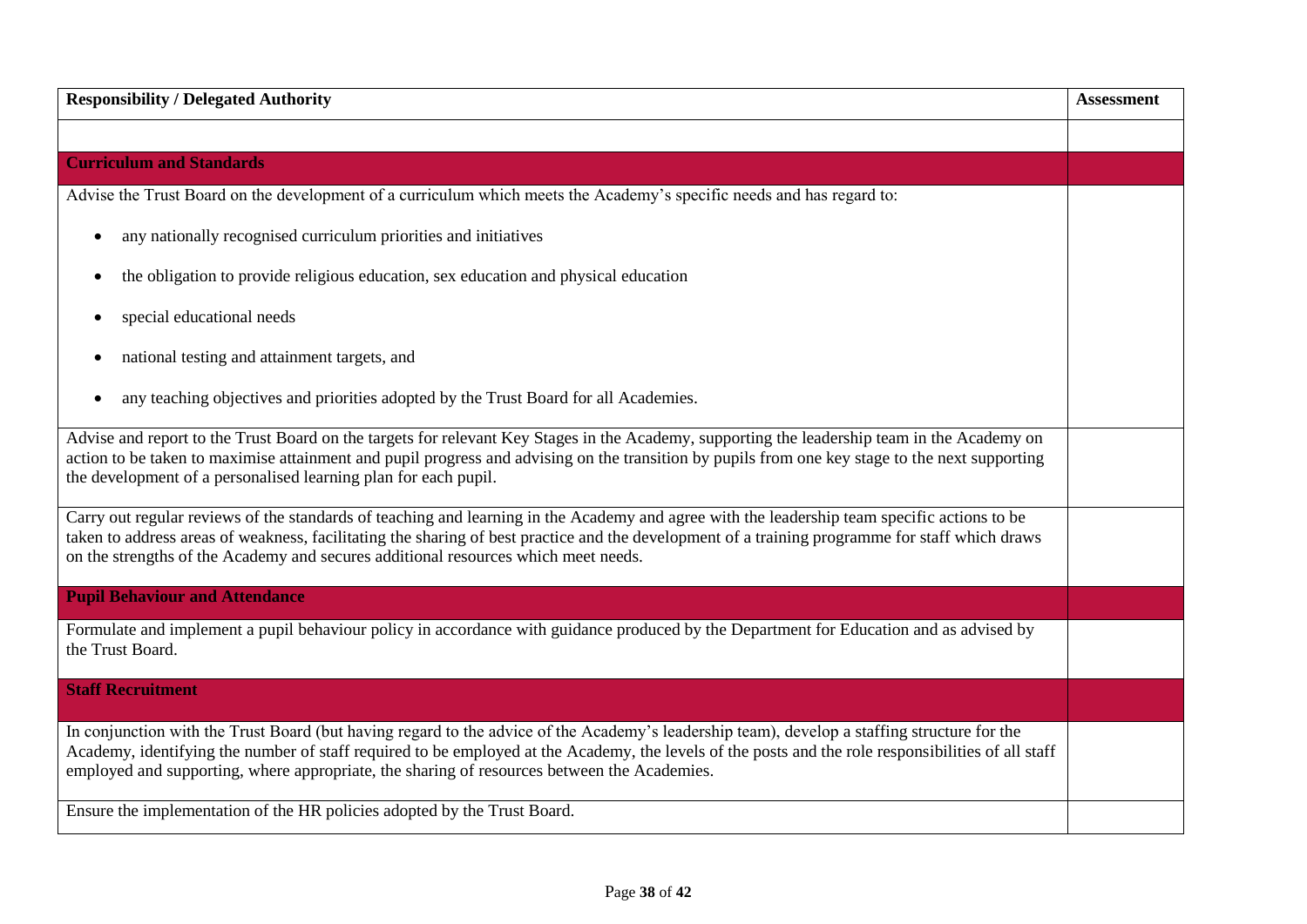| <b>Responsibility / Delegated Authority</b>                                                                                                                                                                                                                                                                                                                     | <b>Assessment</b> |
|-----------------------------------------------------------------------------------------------------------------------------------------------------------------------------------------------------------------------------------------------------------------------------------------------------------------------------------------------------------------|-------------------|
| Having regard to any advice of the Trust Board and the Leadership Group, appoint all staff to work in the Academy, establishing an<br>appointments committee in respect of the appointment of a Principal/Headteacher and such other key leadership appointments as advised by the<br>Trust Board.                                                              |                   |
| <b>Staff Appraisal and Performance Management</b>                                                                                                                                                                                                                                                                                                               |                   |
| Evaluate the standards of teaching and learning in the Academy and ensure that proper standards of professional performance are established and<br>maintained.                                                                                                                                                                                                  |                   |
| Implement any pay policy and performance management policy for all teaching and non-teaching staff employed at the Academy put in place by<br>the Trust Board, ensuring all affected staff of the Academy are kept informed and consulted if necessary.                                                                                                         |                   |
| Implement any written policy for the appraisal of all teaching and non-teaching staff who work in the Academy put in place by the Trust Board,<br>having regard to the objectives of the Academy's strategic plan and ensuring all staff of the Academy are kept informed and consulted if<br>necessary.                                                        |                   |
| Carry out the performance management and appraisal of the Principal/Headteacher, any deputies and other key leadership appointments in the<br>Academy, supporting the Academy's leadership team in the performance management of all other staff, advising the Trust Board of any areas of<br>weakness or where additional support and/or training is required. |                   |
| Advise the Trust Board on an appropriate programme for the training and professional development of all staff in the Academy, supporting and<br>working with any Trust programme for the development of Principals/Headteachers and other key leadership appointments.                                                                                          |                   |
| Implement any written policy for staff disciplinary and grievance procedures put in place by the Trust Board and where appropriate advise on<br>and support the Academy's leadership team on the implementation of the same.                                                                                                                                    |                   |
| Undertake any disciplinary or grievance procedure for the Principal/Headteacher and other members of the Academy's leadership team,<br>reporting to the Trust Board.                                                                                                                                                                                            |                   |
| Facilitate discussion with staff representative bodies, including the unions, at both Trust Board level and within the Academy.                                                                                                                                                                                                                                 |                   |
| <b>Premises And Resources</b>                                                                                                                                                                                                                                                                                                                                   |                   |
| Formulate, implement and keep under review a policy for health and safety at the Academy, having regard to any advice issued by the Trust<br>Board and/or the Leadership Group from time to time.                                                                                                                                                               |                   |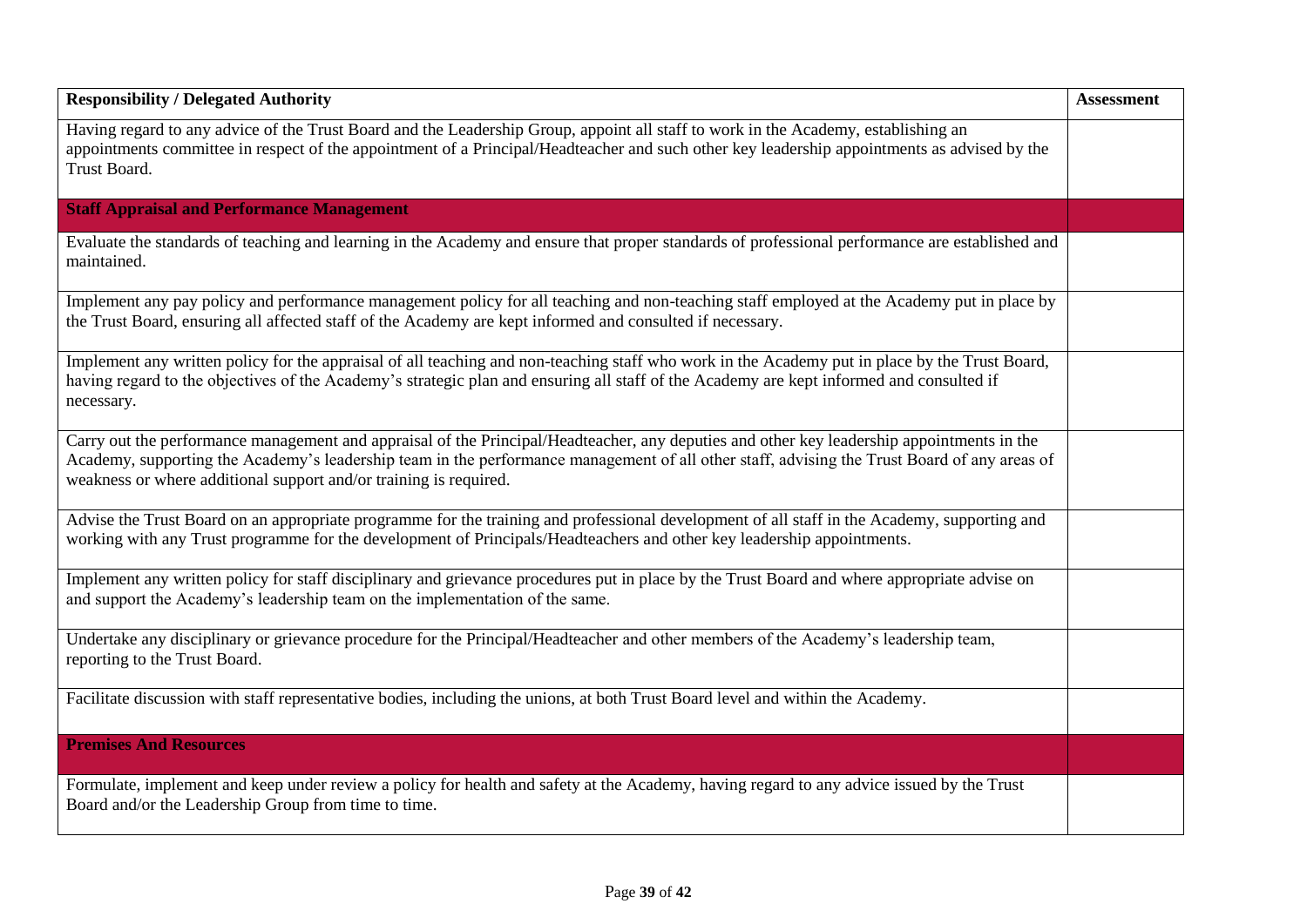| <b>Responsibility / Delegated Authority</b>                                                                                                                                                                                                                                                                                                                                                                                              | <b>Assessment</b> |
|------------------------------------------------------------------------------------------------------------------------------------------------------------------------------------------------------------------------------------------------------------------------------------------------------------------------------------------------------------------------------------------------------------------------------------------|-------------------|
| Provide such advice and information as may be required to enable the Trust Board to take out and review the level of insurance cover for the<br>Academy and at the request of the Trust Board undertake appropriate and regular risk assessments.                                                                                                                                                                                        |                   |
| Advise and report to the Trust Board on any estate management strategy for the premises and facilities used by the Academy, identifying any<br>planned maintenance and any need for substantial works to meet the strategic aims of the Academy, including considering the availability of<br>funding or the need to secure funding.                                                                                                     |                   |
| No significant capital works will be undertaken or commissioned by the Intervention Board without the express written consent of the Trust<br>Board.                                                                                                                                                                                                                                                                                     |                   |
| Ensure any works to the premises are carried out by appropriately qualified workmen, notifying the Trust's insurers as appropriate.                                                                                                                                                                                                                                                                                                      |                   |
| Ensure any use of premises or facilities for community or income generating purposes are carried out in compliance with any policy issued by<br>the Trust Board in relation to such matters (including any prepared on the advice of the Trust's accountants) and keeping a separate account of<br>any income received so that this can be identified separately in the Academy's accounts.                                              |                   |
| <b>Delegation</b>                                                                                                                                                                                                                                                                                                                                                                                                                        |                   |
| The Intervention Board may delegate any powers and responsibilities to the Principal/Headteacher of the Academy, subject to any requirements<br>of the Trust Board. The Intervention Board will ensure the gradual transfer of responsibility to the Principal/Headteacher, the leadership team<br>and the Local Advisory Body when established is done sensitively to help successfully deliver the Academy's long-term strategic plan. |                   |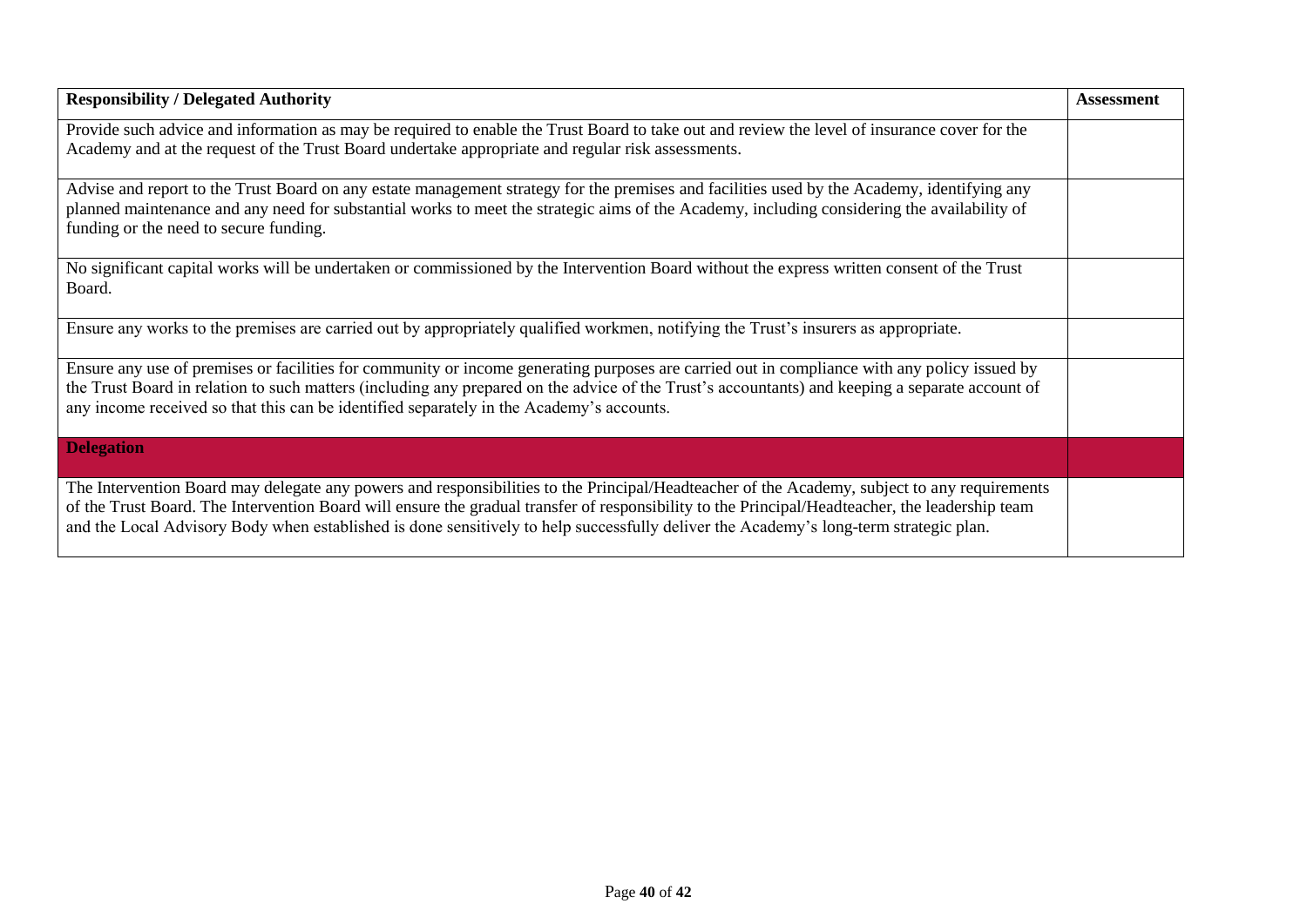# **Appendix 4– Additional Expectations of the Chair and Vice Chair**

The Chair and Vice Chair are elected by and from within the Director body, but they must be Foundation Directors and regard must be had to any further requirements of the Bishop.

Elections are expected to take place at the beginning of every year and any interim appointment (for example following the resignation of the current Chair) will be terminated or confirmed at the next appropriate meeting.

## **Specific Duties**

The Chair's specific duties are to:

- Ensure the Bishop's wishes are fulfilled, liaising directly with the Diocesan Education Service and representatives of the Bishop;
- Provide a clear lead and direction for the Board in formulating and delivering the vision for the Trust;
- Build an effective team, attracting individuals to the Board with necessary skills and experience, promoting equality and diversity, ensuring priority is given to those who can make a positive contribution to work of the Trust and driving school improvement across all academies;
- Ensure new Directors are properly introduced to the work of the Trust and the Board and to support their development as effective and valued members of the Board maximising their contribution to the Trust in doing so;
- Work closely with the senior or chief executive officer to ensure there is proper challenge and encouragement of Directors, executive officers and those with leadership responsibilities;
- Provide direct support to the senior or chief executive officer and take the lead in the recruitment and performance management of this role as well as the review of pay and conditions of service;
- Take a lead role in any decision to suspend or discipline the senior or chief executive officer;
- Ensure that school improvement is the focus of all policy and strategy for the Trust, reminding the Directors of this as often as necessary;
- Hold the Directors to account, ensuring the business of the Board is conducted efficiently and effectively, chairing meetings ensuring all Directors have the opportunity to contribute and are listened to with clear decisions being made when necessary, including reporting on the Board's effectiveness to the Members as required;
- Be available when there is a need to act quickly, taking, or supporting the senior or chief executive officer in taking, urgent action and making decisions, subject to subsequent ratification by the Board as necessary;
- Act a focal point and advocate for the Board, liaising as necessary with any regulatory body, the Local Governing Committee and those representing the wider community.